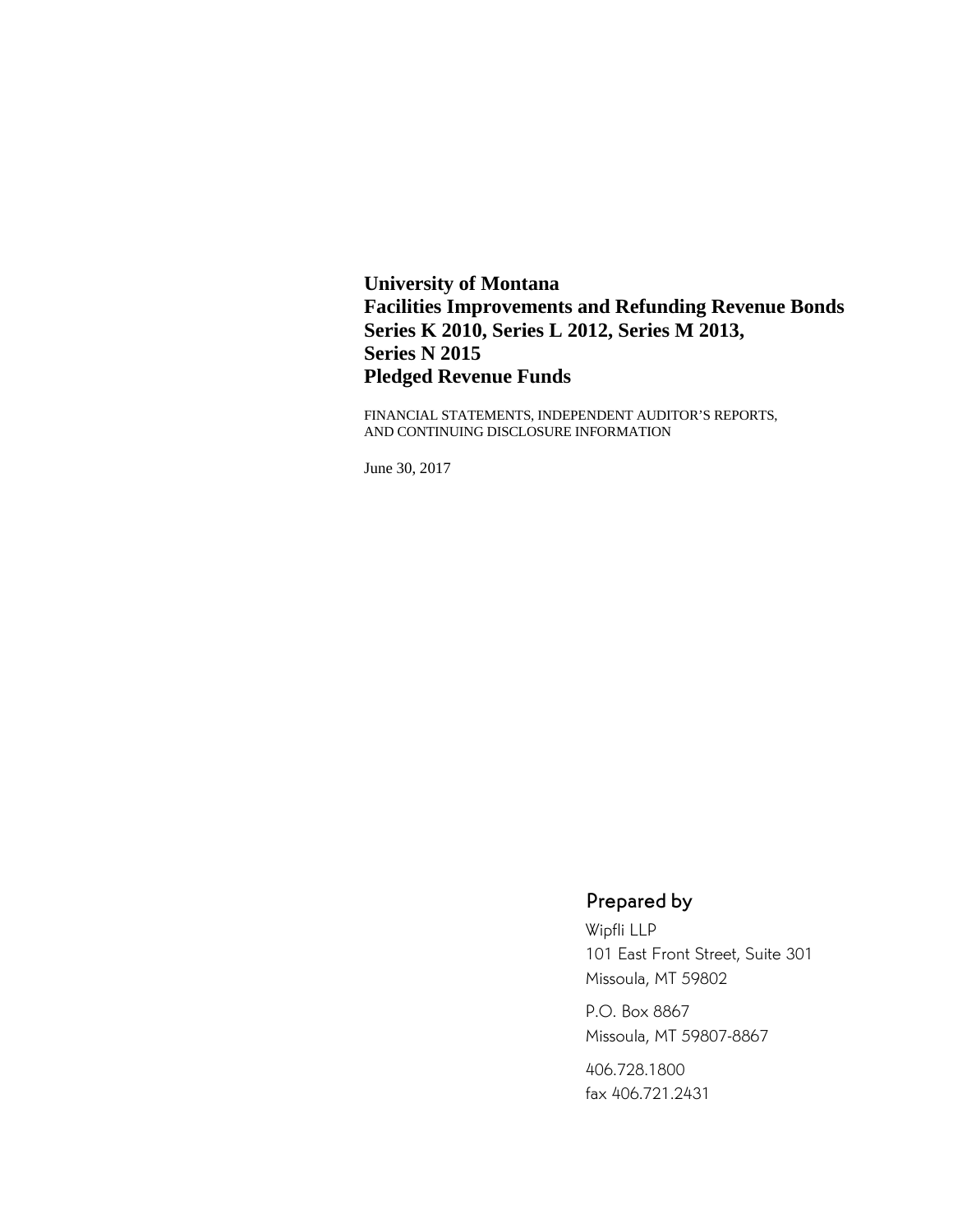*June 30, 2017*

# **CONTENTS**

| INDEPENDENT AUDITOR'S REPORT ON COMPLIANCE                                                                                |  |
|---------------------------------------------------------------------------------------------------------------------------|--|
|                                                                                                                           |  |
|                                                                                                                           |  |
| DEBT SERVICE FUND, AUXILIARY REPAIR AND REPLACEMENT FUND, AND<br>CONSTRUCTION FUND - STATEMENT OF CHANGES IN FUND BALANCE |  |
|                                                                                                                           |  |
| AUXILIARY REPAIR AND REPLACEMENT FUND - MISSOULA                                                                          |  |
| CONSTRUCTION FUND INVESTMENTS WITH TRUSTEE - MISSOULA 12                                                                  |  |
|                                                                                                                           |  |
|                                                                                                                           |  |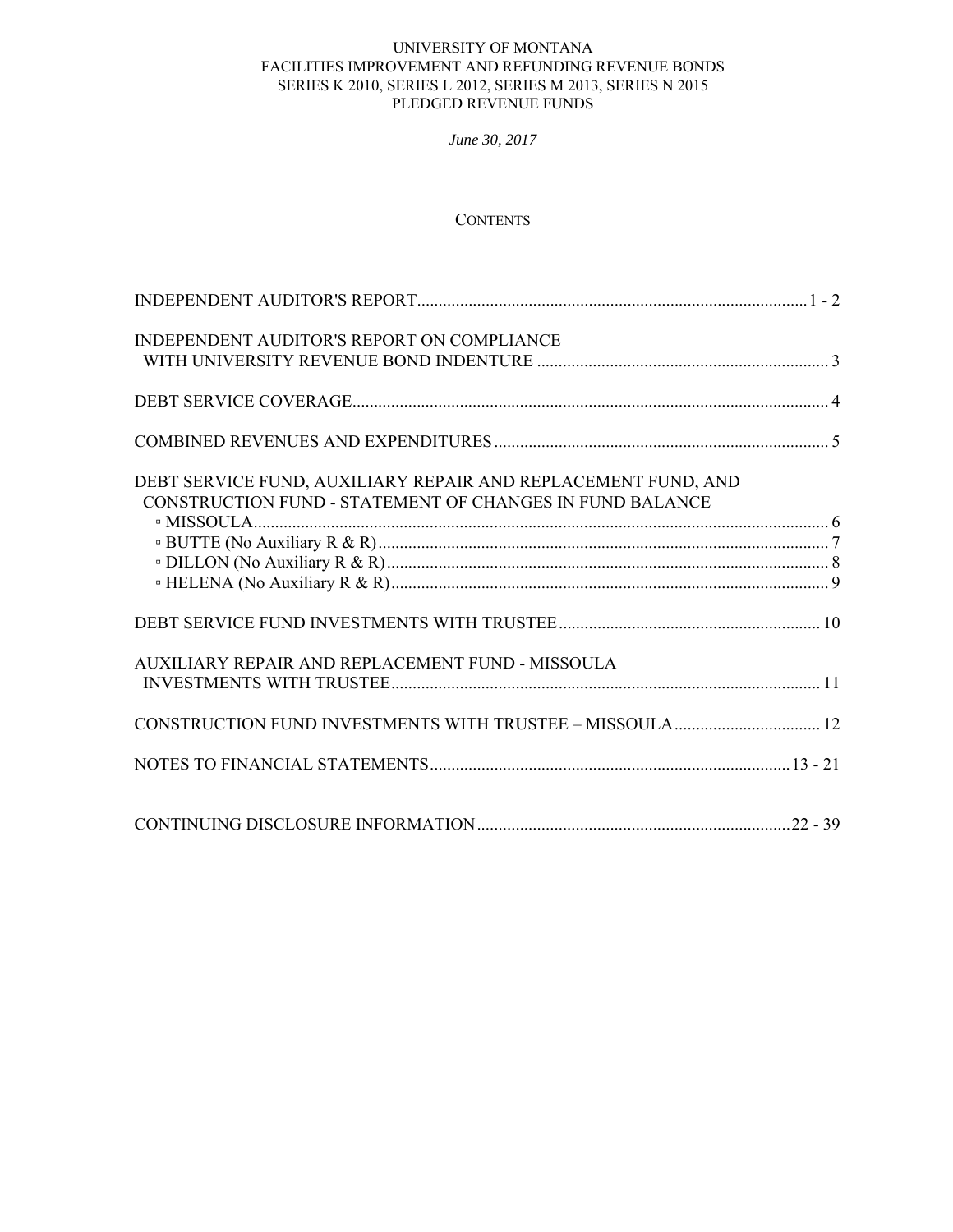

Winfli I I P 101 East Front Street, Suite 301 Missoula, MT 59802 406.728.1800 fax 406.721.2431 www.wipfli.com

# INDEPENDENT AUDITOR'S REPORT

Montana Board of Regents University of Montana Missoula, Montana

## **Report on the Financial Statements**

We have audited the accompanying financial statements of the University of Montana Facilities Improvement and Refunding Revenue Bonds Series K 2010, Series L 2012, Series M 2013, and Series N 2015 Pledged Revenue Funds, as of and for the year ended June 30, 2017, and the related notes to the financial statements, which collectively comprise the financial statements as titled on pages 4 through 12.

# **Management's Responsibility for the Financial Statements**

Management is responsible for the preparation and fair presentation of the financial statements in accordance with the financial reporting provisions of the restrictive covenants contained in the Revenue Bond Indentures of Trust. Management is also responsible for the design, implementation, and maintenance of internal control relevant to the preparation and fair presentation of financial statements that are free from material misstatement, whether due to fraud or error.

#### **Auditor's Responsibility**

Our responsibility is to express an opinion on these financial statements based on our audit. We conducted our audit in accordance with auditing standards generally accepted in the United States. Those standards require that we plan and perform the audit to obtain reasonable assurance about whether the financial statements are free of material misstatement.

An audit involves performing procedures to obtain audit evidence about the amounts and disclosures in the financial statements. The procedures selected depend on the auditor's judgment, including the assessment of the risks of material misstatement of the financial statements, whether due to fraud or error. In making those risk assessments, the auditor considers internal control relevant to the entity's preparation and fair presentation of the financial statements in order to design audit procedures that are appropriate in the circumstances, but not for the purpose of expressing an opinion on the effectiveness of the entity's internal control. Accordingly, we express no such opinion. An audit also includes evaluating the appropriateness of accounting policies used and the reasonableness of significant accounting estimates made by management, as well as evaluating the overall presentation of the financial statements.

We believe that the audit evidence we have obtained is sufficient and appropriate to provide a basis for our audit opinion.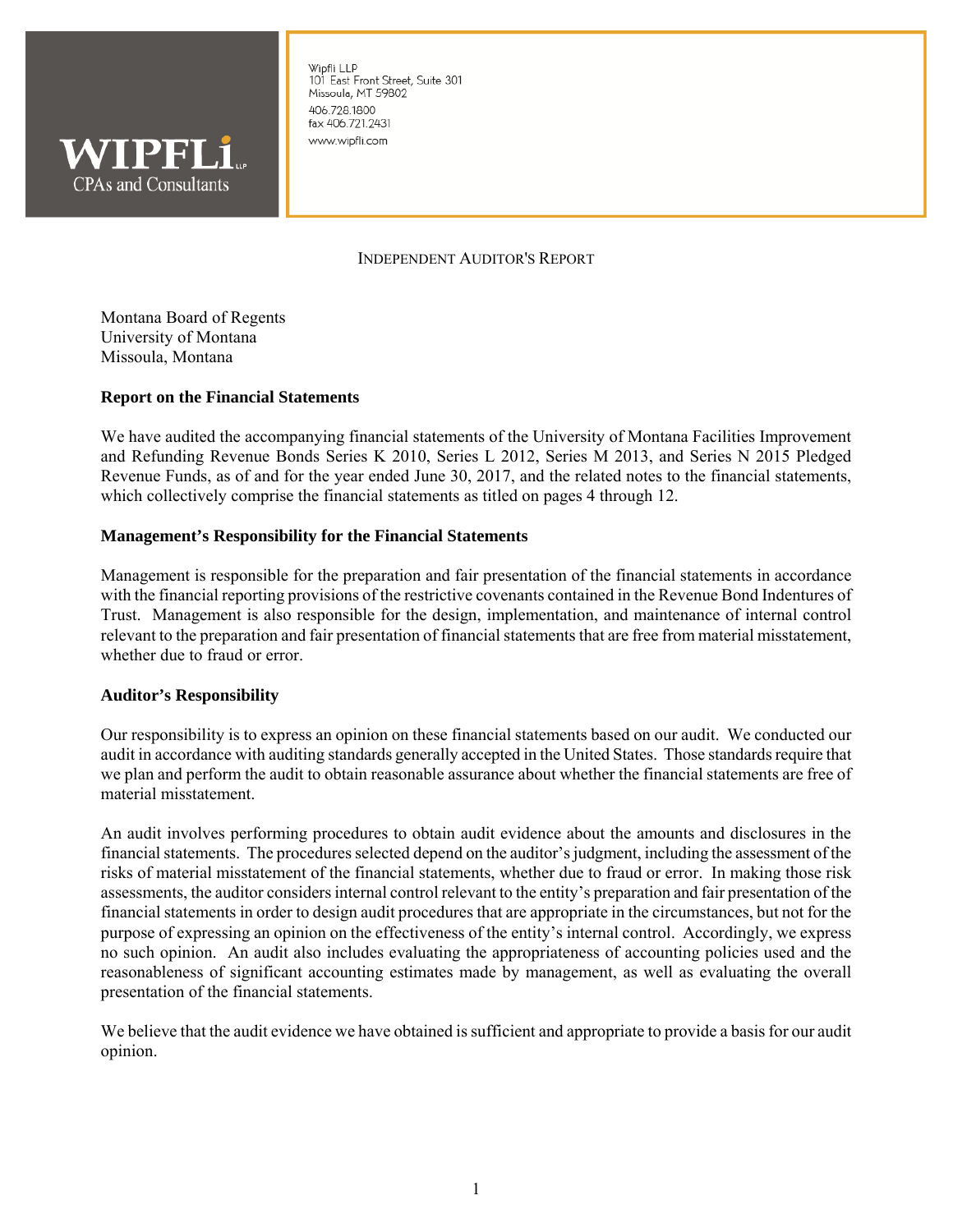# **Opinion**

In our opinion, the financial statements referred to above present fairly, in all material respects, the Revenues, Expenditures, Pledged Revenues Available for Debt Service and the Pledged Revenue Funds of the University of Montana Facilities Improvement and Refunding Revenue Bonds Series K 2010, Series L 2012, Series M 2013 and Series N 2015 as of and for the year ended June 30, 2016, in accordance with the restrictive covenants contained in the Revenue Bond Indentures of Trust as described in Note A.

# **Report on Continuing Disclosure Information**

Our audit was conducted for the purpose of forming an opinion on the financial statements referred to above. The Continuing Disclosure Information presented on Pages 22 through 38, is presented for the purpose of meeting the continuing disclosures required by Rule 15c2-12 of the Securities and Exchange Commission, under the Securities Exchange Act of 1934, and is not a required part of the financial statements. Such information is the responsibility of management and was derived from, and relates directly to, the underlying accounting and other records used to prepare the financial statements. The information has been subjected to the auditing procedures applied in the audit of the financial statements and certain additional procedures in accordance with auditing standards generally accepted in the United States. In our opinion, the Continuing Disclosure Information is fairly stated in all material respects in relation to the financial statements referred to above. The information that pertains to future economic outlook, such as enrollment figures for periods after June 30, 2017, and the information on pages 36 through 39, which is the responsibility of management, is of a nonaccounting nature or outside the scope of our audit and has not been subjected to the auditing procedures applied in the audit of the financial statements. Accordingly, we do not express an opinion or provide any assurance on it.

# **Basis of Accounting**

We draw attention to Note A of the financial statements, which describes the basis of accounting. The financial statements are prepared on the basis of the financial reporting provisions specified in the restrictive covenants contained in the Revenue Bond Indentures of Trust, as discussed in Note A, which is a basis of accounting other than accounting principles generally accepted in the United States. Our opinion is not modified with respect to that matter.

# **Restriction on Use**

This report is intended solely for the information and use of the administration of the University of Montana and the bond counsel, and is not intended to be and should not be used by anyone other than these specified parties.

Wippei LLP

Missoula, Montana December 1, 2017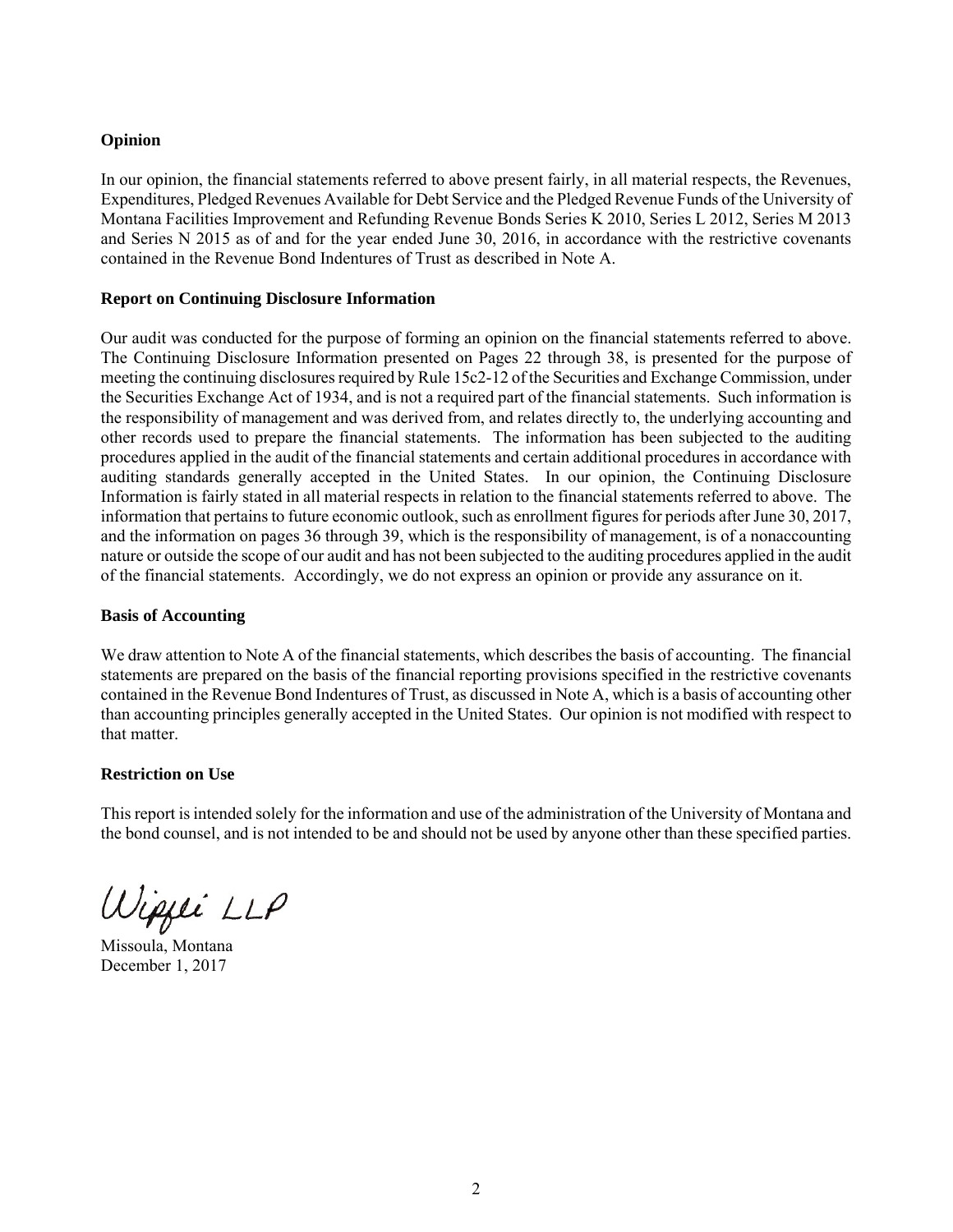

Wipfli LLP 101 East Front Street, Suite 301 Missoula, MT 59802 406.728.1800 fax 406.721.2431 www.wipfli.com

# INDEPENDENT AUDITOR'S REPORT ON COMPLIANCE WITH UNIVERSITY REVENUE BOND INDENTURE

Montana Board of Regents University of Montana Missoula, Montana

We have audited, in accordance with auditing standards generally accepted in the United States, the financial statements of the University of Montana Facilities Improvement and Refunding Revenue Bonds Series K 2010, Series L 2012, Series M 2013, and Series N 2015 Pledged Revenue Funds, as of and for the year ended June 30, 2017, and the related notes to the financial statements, which collectively comprise the financial statements as titled on pages 4 through 12, and we have issued our report thereon dated December 1, 2017.

In connection with our audit, nothing came to our attention that caused us to believe that the University of Montana failed to comply with the restrictive covenants contained in Article VIII of the Indenture of Trust, currently containing Series K 2010 Tenth Supplemental Indenture of Trust, Series L 2012 Eleventh Supplemental Indenture of Trust, Series M 2013 Twelfth Supplemental Indenture of Trust and Series N 2015 Thirteenth Supplemental Indenture of Trust, originally dated November 1, 1993, and subsequent amendments there to, with U.S. Bank National Association (formerly First Trust Company of Montana National Association), insofar as they relate to accounting matters. However, our audit was not directed primarily toward obtaining knowledge of such noncompliance. Accordingly, had we performed additional procedures, other matters may have come to our attention regarding the University's noncompliance with the above referenced restrictive covenants contained in the Revenue Bond Indentures of Trust, insofar as they relate to accounting matters.

This report is intended solely for the information and use of the administration of the University of Montana and the bond counsel and is not intended to be and should not be used by anyone other than those specified parties.

Wippei LLP

Missoula, Montana December 1, 2017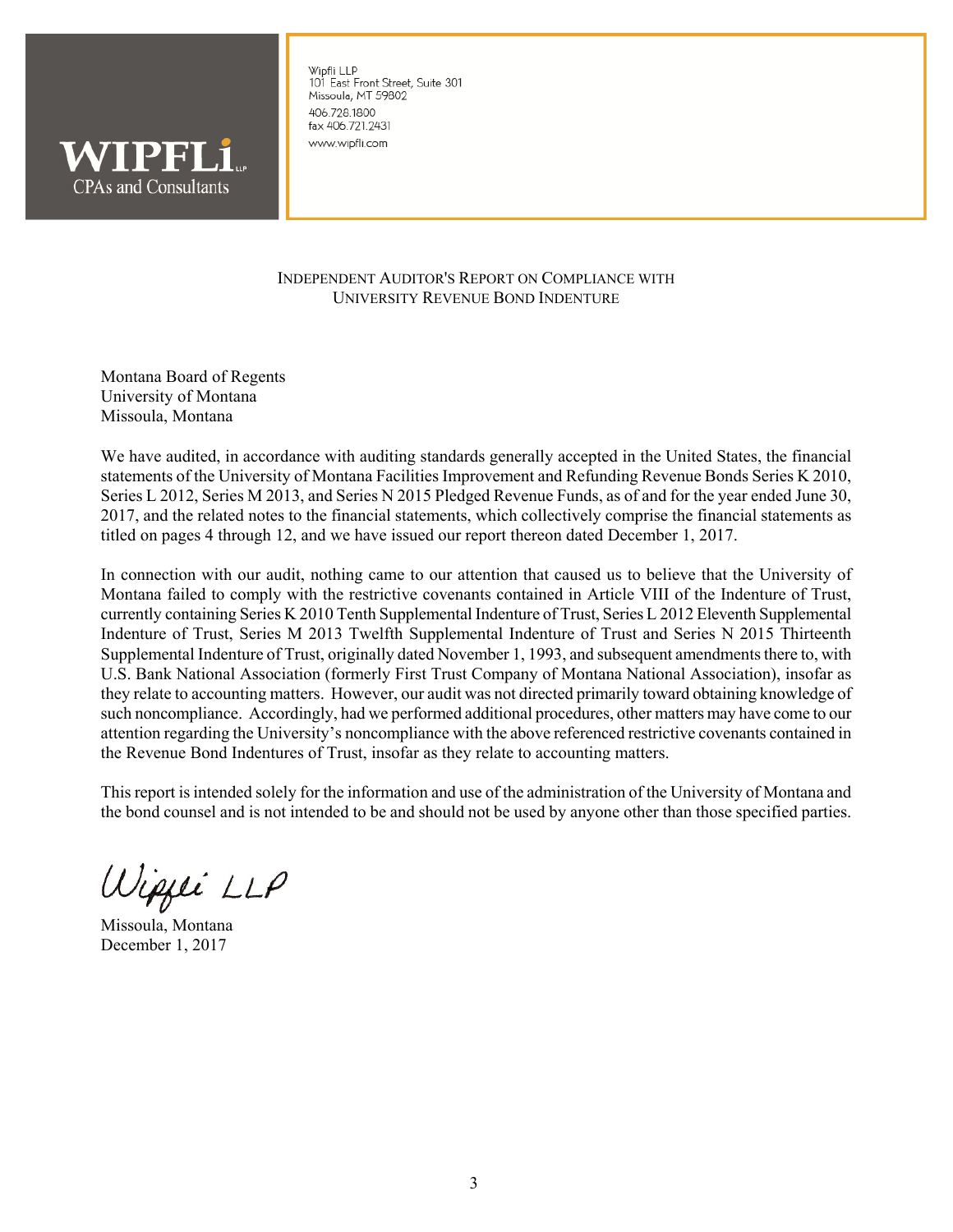# SERIES K 2010, SERIES L 2012, SERIES M 2013, SERIES N 2015 FACILITIES IMPROVEMENT AND REFUNDING REVENUE BONDS UNIVERSITY OF MONTANA PLEDGED REVENUE FUNDS

# DEBT SERVICE COVERAGE

*in accordance with the restrictive covenants contained in the Revenue Bond Indentures of Trust June 30, 2017*

| <b>AUXILIARY FACILITIES</b><br>Operating revenues | 60,837,718<br>\$ |
|---------------------------------------------------|------------------|
|                                                   |                  |
| Operating expenditures                            | 47,293,114       |
| NET AUXILIARY FACILITIES OPERATING REVENUE        | 13,544,604       |
| OTHER PLEDGED REVENUES                            |                  |
| Investment income                                 | 756,530          |
| Student building fees                             | 1,924,759        |
| Academic facilities fees                          | 1,371,107        |
| Events revenue                                    | 6,142,405        |
| Continuing education                              | 4,342,011        |
| Land grant income                                 | 1,982,462        |
| Limited facilities and admin payments             |                  |
| and unrestricted general fund revenue             | 1,827,415        |
| Total other pledged revenues                      | 18,346,689       |
| TOTAL PLEDGED REVENUES                            |                  |
| <b>AVAILABLE FOR DEBT SERVICE</b>                 | 31,891,293       |
| <b>ACTUAL DEBT SERVICE</b>                        | 11,751,322       |
| <b>ACTUAL COVERAGE</b>                            | 2.71             |
| REQUIRED BY INDENTURE                             | 1.15             |
|                                                   |                  |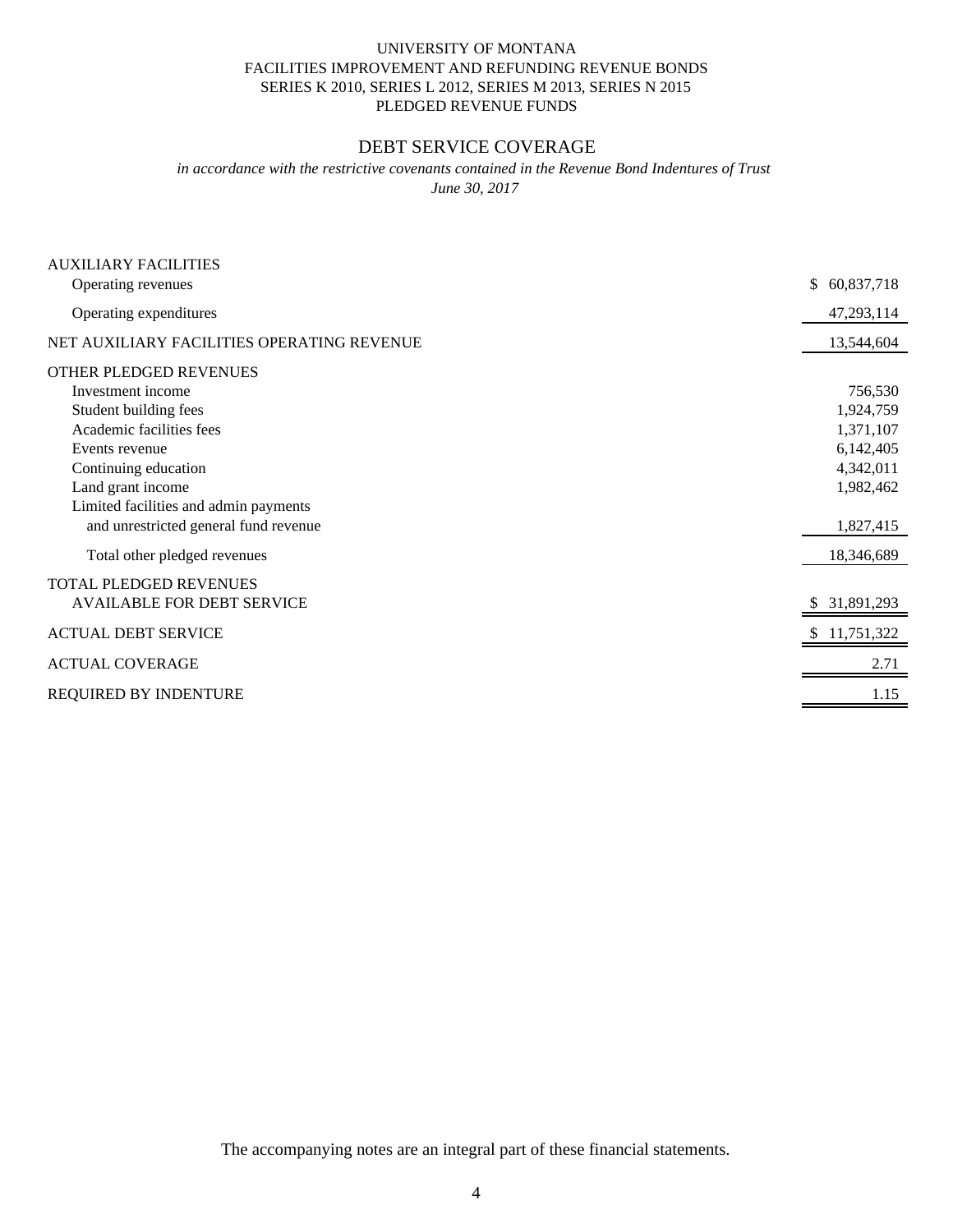# FACILITIES IMPROVEMENT AND REFUNDING REVENUE BONDS UNIVERSITY OF MONTANA PLEDGED REVENUE FUNDS SERIES K 2010, SERIES L 2012, SERIES M 2013, SERIES N 2015

# COMBINED REVENUES AND EXPENDITURES

*June 30, 2017 in accordance with the restrictive covenants contained in the Revenue Bond Indentures of Trust*

| <b>AUXILIARY FACILITIES</b>                           | Missoula                       | <b>Butte</b>                    | Dillon                          | Helena        | Total                      |
|-------------------------------------------------------|--------------------------------|---------------------------------|---------------------------------|---------------|----------------------------|
| OPERATING REVENUES<br>Residence Life                  |                                |                                 |                                 |               | \$                         |
| Food Services                                         | 15,312,701<br>\$<br>12,037,124 | 1,281,741<br>\$<br>1,695,305.47 | 1,553,016<br>\$<br>2,654,615.08 | \$<br>722.34  | 18, 147, 458<br>16,387,767 |
| <b>Student Union Facilities</b>                       |                                | 647,620.26                      | 107,991.20                      | 120,461.72    | 4,985,002                  |
| <b>Student Health Services</b>                        | 4,108,929                      |                                 |                                 |               |                            |
|                                                       | 6,021,405                      |                                 |                                 |               | 6,021,405                  |
| Parking<br><b>Recreational Facilities</b>             | 2,232,873                      | 195,341.50                      | 30,094.50                       | 13,325.00     | 2,471,634                  |
| <b>Bookstore</b>                                      | 3,433,717                      |                                 | 207,281.35                      |               | 3,640,998                  |
|                                                       |                                | 1,174,722.27                    | 729,751.63                      | 768,291.99    | 2,672,766                  |
| <b>Printing Services</b><br><b>Adams</b> Center       | 1,290,592                      |                                 |                                 |               | 1,290,592                  |
| Miscellaneous                                         | 2,326,287                      |                                 |                                 |               | 2,326,287                  |
|                                                       | 2,414,922                      |                                 | 457,602.00                      | 21,285.00     | 2,893,809                  |
| Total operating revenues                              | 49,178,550                     | 4,994,731                       | 5,740,352                       | 924,086       | 60,837,718                 |
| <b>AUXILIARY FACILITIES</b><br>OPERATING EXPENDITURES |                                |                                 |                                 |               |                            |
| Residence Life                                        | 8,362,668                      | 896,019                         | 1,331,422                       |               | 10,590,109                 |
| Food Services                                         | 10,720,323                     | 2,155,098                       | 2,416,015                       | 13,142        | 15,304,578                 |
| <b>Student Union Facilities</b>                       | 2,811,374                      | 439,321                         | 92,495                          |               | 3,343,190                  |
| <b>Student Health Services</b>                        | 5,535,152                      |                                 |                                 |               | 5,535,152                  |
| Parking                                               | 1,796,971                      | 165,566                         | 16,708                          | 1,530         | 1,980,775                  |
| <b>Recreational Facilities</b>                        | 2,326,972                      |                                 | 450,409                         |               | 2,777,381                  |
| <b>Bookstore</b>                                      |                                | 1,107,377                       | 758,577                         | 785,580       | 2,651,534                  |
| <b>Printing Services</b>                              | 1,358,288                      |                                 |                                 |               | 1,358,288                  |
| <b>Adams</b> Center                                   | 1,782,810                      |                                 |                                 |               | 1,782,810                  |
| Miscellaneous                                         | 1,369,773                      |                                 | 574,957                         | 24,567        | 1,969,297                  |
| Total operating expenditures                          | 36,064,331                     | 4,763,381                       | 5,640,583                       | 824,819       | 47,293,114                 |
| NET AUXILIARY FACILITIES                              |                                |                                 |                                 |               |                            |
| OPERATING REVENUE                                     | 13,114,219                     | 231,350                         | 99,769                          | 99,267        | 13,544,604                 |
| OTHER PLEDGED REVENUES                                |                                |                                 |                                 |               |                            |
| Investment income                                     | 666,064                        | 9,825                           | 23,286                          | 57,355        | 756,530                    |
| Student building fees                                 | 1,085,158                      | 518,394                         | 266,001                         | 55,206        | 1,924,759                  |
| Academic facilities fees                              | 1,097,097                      | 163,172                         | 68,428                          | 42,410        | 1,371,107                  |
| Events revenue                                        | 6,037,428                      |                                 | 104,977                         |               | 6,142,405                  |
| Continuing education                                  | 4,342,011                      |                                 |                                 |               | 4,342,011                  |
| Land grant income                                     | 242,465                        | 1,288,578                       | 451,419                         |               | 1,982,462                  |
| Limited facilities and admin payments                 |                                |                                 |                                 |               |                            |
| and unrestricted general fund revenue                 | 1,827,415                      |                                 |                                 |               | 1,827,415                  |
| Total other pledged revenues                          | 15,297,638                     | 1,979,969                       | 914,111                         | 154,971       | 18,346,689                 |
| TOTAL PLEDGED REVENUES                                |                                |                                 |                                 |               |                            |
| <b>AVAILABLE FOR DEBT SERVICE</b>                     | 28,411,857<br>\$               | 2,211,319<br>\$                 | \$<br>1,013,880                 | \$<br>254,238 | 31,891,293<br>\$           |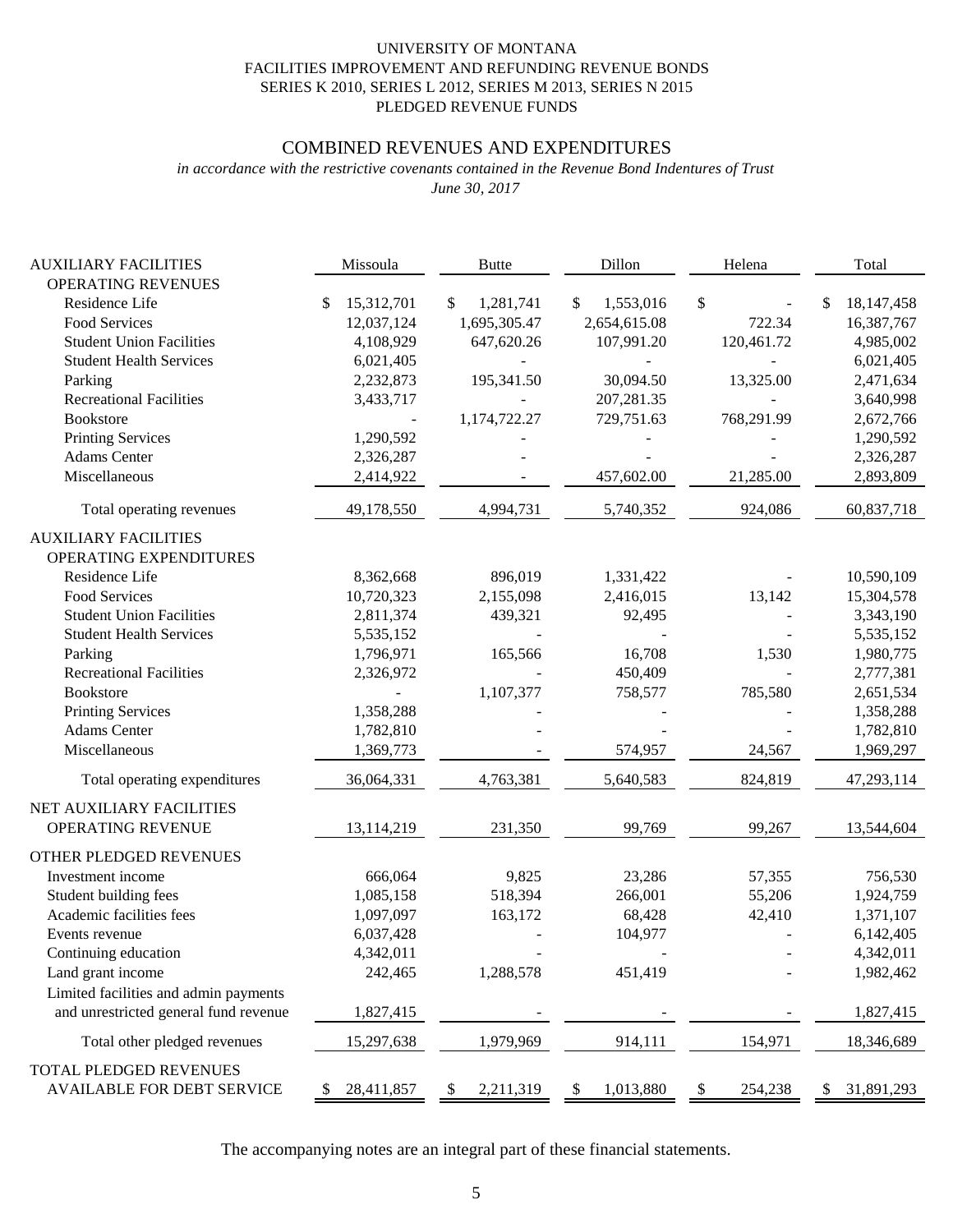# DEBT SERVICE FUND, AUXILIARY REPAIR AND REPLACEMENT FUND, AND CONSTRUCTION FUND - STATEMENT OF CHANGES IN FUND BALANCE - MISSOULA

*for the year ended June 30, 2017 in accordance with the restrictive covenants contained in the Revenue Bond Indentures of Trust*

|                                                                                                                                                                                                                                           | Debt Service<br>Fund                     |              | <b>Auxiliary Repair</b><br>& Replacement<br>Fund | Construction<br>Fund |
|-------------------------------------------------------------------------------------------------------------------------------------------------------------------------------------------------------------------------------------------|------------------------------------------|--------------|--------------------------------------------------|----------------------|
| <b>INCOME</b><br>Investments<br>Other income<br>Allocations within funds<br>Total income (loss)                                                                                                                                           | \$<br>496<br>182,383<br>8,798<br>191,677 | \$           | 2,915<br>12,013<br>(177, 562)<br>(162, 634)      | \$<br>37<br>37       |
| <b>EXPENDITURES AND TRANSFERS</b>                                                                                                                                                                                                         |                                          |              |                                                  |                      |
| Expenditures<br>Principal and interest on indebtedness<br>Expended for plant facilities<br>Trustee and audit fees<br>Total expenditures                                                                                                   | 9,792,117<br>47,337<br>9,839,454         |              | 1,798,289<br>1,798,289                           |                      |
| Transfers in<br>From pledged revenue fund<br>From Series M Issuance/Contruction Draws<br>From various funds for pre-paid bond debt service<br>From various funds for repair and maintenance<br>Total transfers in                         | 10,438,845<br>9,077<br>10,447,922        |              | 1,341,005<br>2,043,207<br>3,384,212              |                      |
| Transfers out<br>Transfers to other plant fund projects<br>To debt service funds<br>Total transfers out                                                                                                                                   | 577,086<br>577,086                       |              | 78,916<br>78,916                                 | 9,077<br>9,077       |
| Total expenditures and transfers, net                                                                                                                                                                                                     | 31,382                                   |              | 1,507,007                                        | (9,077)              |
| NET INCREASE (DECREASE) FOR THE YEAR                                                                                                                                                                                                      | 223,059                                  |              | 1,344,373                                        | (9,040)              |
| <b>FUND BALANCE</b><br>Beginning of year<br>End of year                                                                                                                                                                                   | 1,572,118<br>1,795,177                   | \$           | 6,177,487<br>7,521,860                           | 9,040                |
| FUND BALANCE CONSISTS OF:<br>Cash in pooled funds<br>MUS pooled investments<br>Investments with trustee<br>Prepaid Expenditures<br>Construction in progress<br>Accrued bond interest payable<br>Accounts payable and accrued expenditures | \$<br>2,142,204<br>9,558<br>(356, 585)   | \$           | 6,399,487<br>625,000<br>500,964<br>(3,591)       | \$                   |
|                                                                                                                                                                                                                                           | \$<br>1,795,177                          | $\mathbb{S}$ | 7,521,860                                        | \$                   |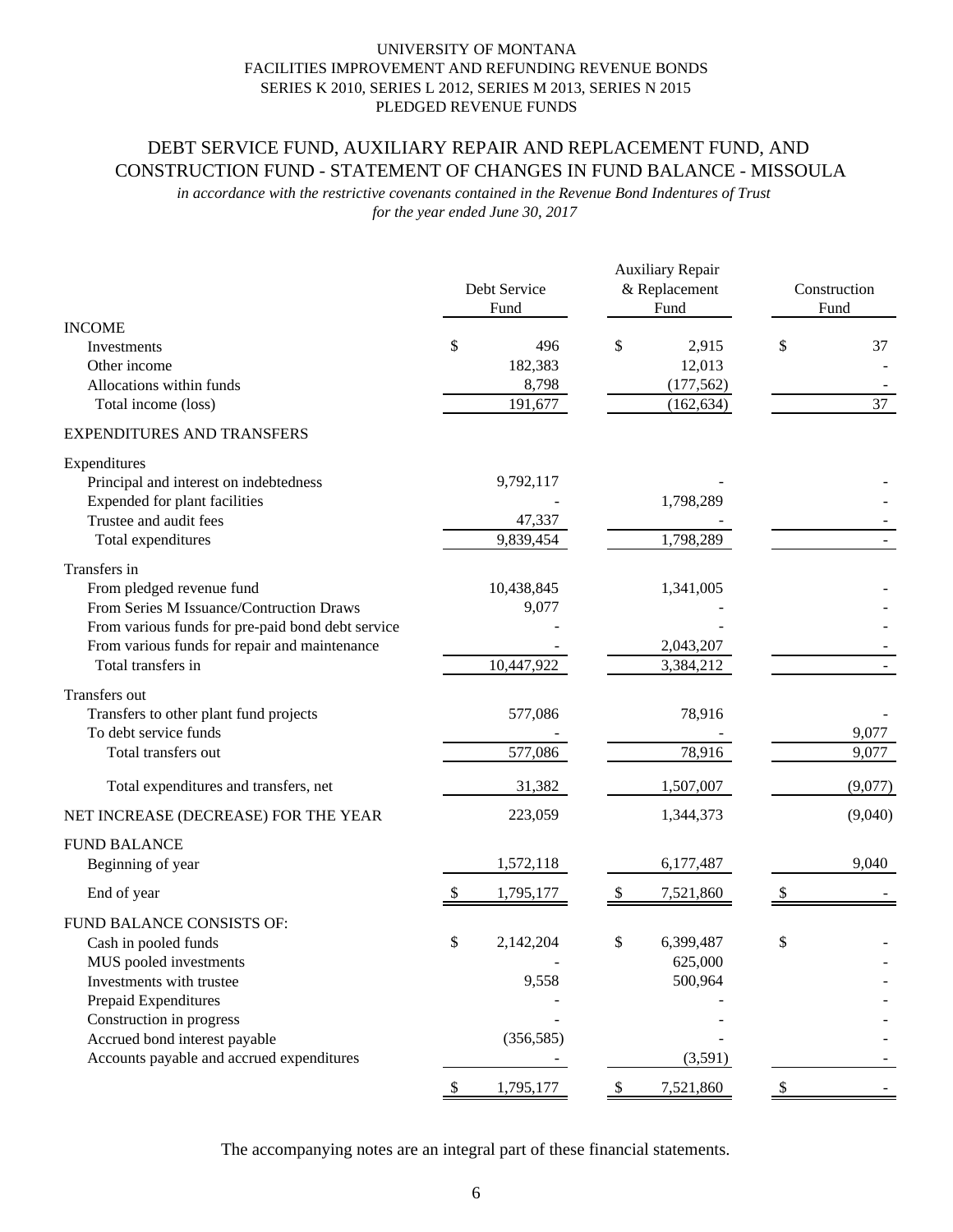# DEBT SERVICE FUND AND CONSTRUCTION FUND - STATEMENT OF CHANGES IN FUND BALANCE - BUTTE

*for the year ended June 30, 2017 in accordance with the restrictive covenants contained in the Revenue Bond Indentures of Trust*

|                                           | Debt Service<br>Fund |    | Construction<br>Fund |
|-------------------------------------------|----------------------|----|----------------------|
| <b>INCOME</b>                             |                      |    |                      |
| Investments                               | 46<br>\$             | \$ |                      |
| <b>EXPENDITURES AND TRANSFERS</b>         |                      |    |                      |
| Expenditures                              |                      |    |                      |
| Principal and interest on indebtedness    | 1,096,106            |    |                      |
| Expended for plant facilities             |                      |    |                      |
| Total expenditures                        | 1,096,106            |    |                      |
| Transfers in                              |                      |    |                      |
| From net investment in plant              | 96,272               |    | (96, 272)            |
| From unexpended plant fund                | 1,099,851            |    |                      |
| From Dillon subsidy for Series J          |                      |    |                      |
| Total transfers in                        | 1,196,123            |    | (96, 272)            |
| Total expenditures and transfers, net     | (100, 017)           |    | (96,272)             |
| NET INCREASE (DECREASE) FOR THE YEAR      | 100,063              |    | (96,272)             |
| FUND (DEFICIT) BALANCE                    |                      |    |                      |
| Beginning of year                         | (34, 749)            |    | 96,272               |
| End of year                               | 65,314               | -S |                      |
| FUND (DEFICIT) BALANCE CONSISTS OF:       |                      |    |                      |
| Cash in pooled funds                      | \$                   | \$ |                      |
| Investments with trustee                  | 96,315               |    |                      |
| Accounts payable and accrued expenditures |                      |    |                      |
| Accrued bond interest payable             | (31,001)             |    |                      |
|                                           | 65,314<br>\$         | \$ |                      |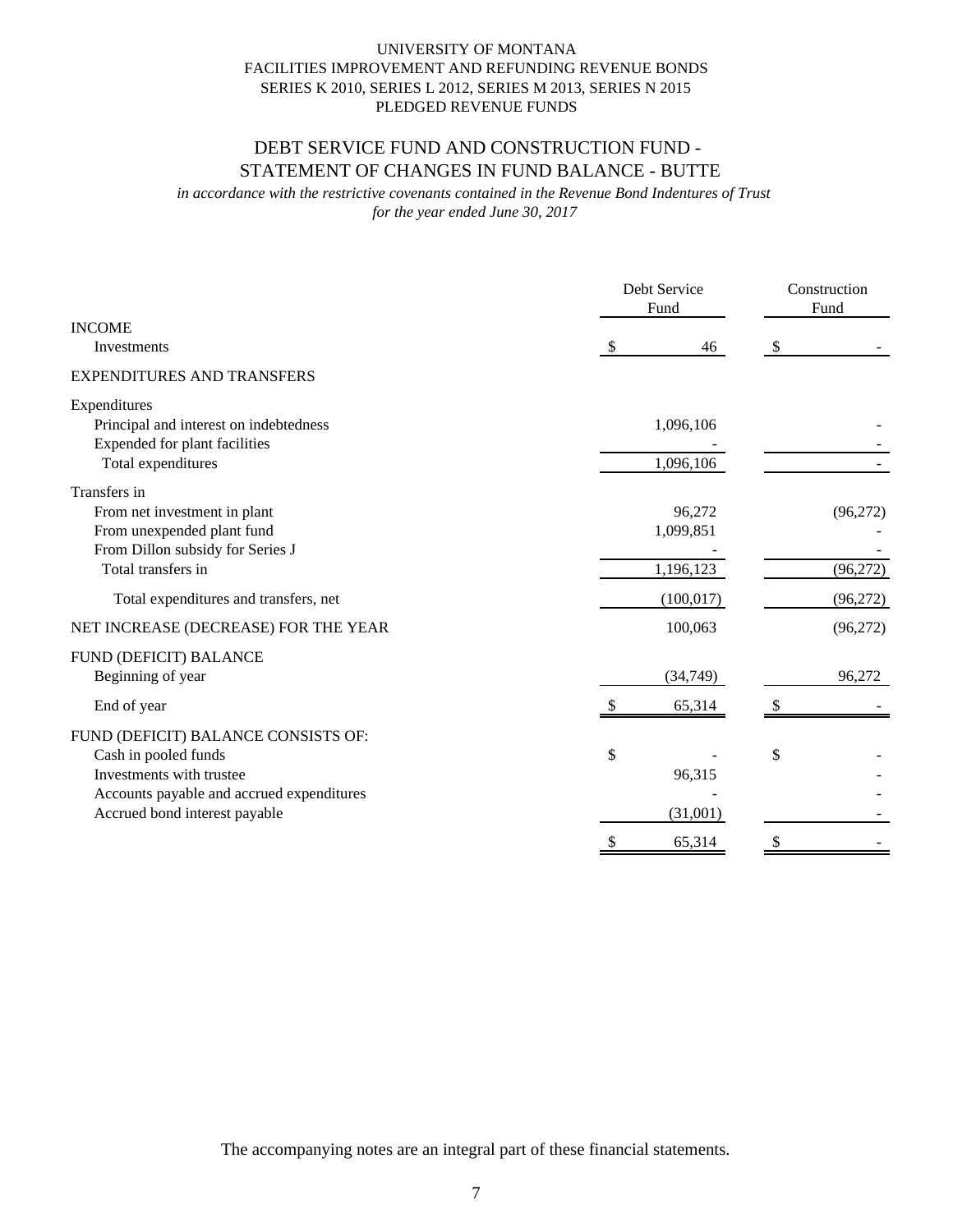# DEBT SERVICE FUND AND CONSTRUCTION FUND - STATEMENT OF CHANGES IN FUND BALANCE - DILLON

*for the year ended June 30, 2017 in accordance with the restrictive covenants contained in the Revenue Bond Indentures of Trust*

|                                                                                                                                                                                         | Debt Service<br>Fund            | Construction<br>Fund |
|-----------------------------------------------------------------------------------------------------------------------------------------------------------------------------------------|---------------------------------|----------------------|
| <b>INCOME</b><br>Investments                                                                                                                                                            | 26<br>\$                        | \$                   |
| <b>EXPENDITURES AND TRANSFERS</b>                                                                                                                                                       |                                 |                      |
| Expenditures<br>Principal and interest on indebtedness<br>Operating and administrative costs<br>Total expenditures                                                                      | 786,119<br>786,119              |                      |
| Transfers in<br>From pledged revenue funds<br>From net investment in plant<br>Total transfers in                                                                                        | 784,914<br>784,914              |                      |
| Transfers out<br>To debt service fund                                                                                                                                                   |                                 |                      |
| Total expenditures and transfers, net                                                                                                                                                   | (1,205)                         |                      |
| NET (DECREASE) FOR THE YEAR                                                                                                                                                             | (1,179)                         |                      |
| <b>FUND BALANCE</b><br>Beginning of year                                                                                                                                                | 1,261                           |                      |
| End of year                                                                                                                                                                             | 82                              |                      |
| FUND BALANCE CONSISTS OF:<br>Cash in pooled funds<br>Investment with trustee<br>Unamortized bond issuance costs<br>Accrued bond interest payable<br>Bonds payable, net of bond discount | \$<br>21,700<br>25<br>(21, 643) | \$                   |
|                                                                                                                                                                                         | \$<br>82                        | \$                   |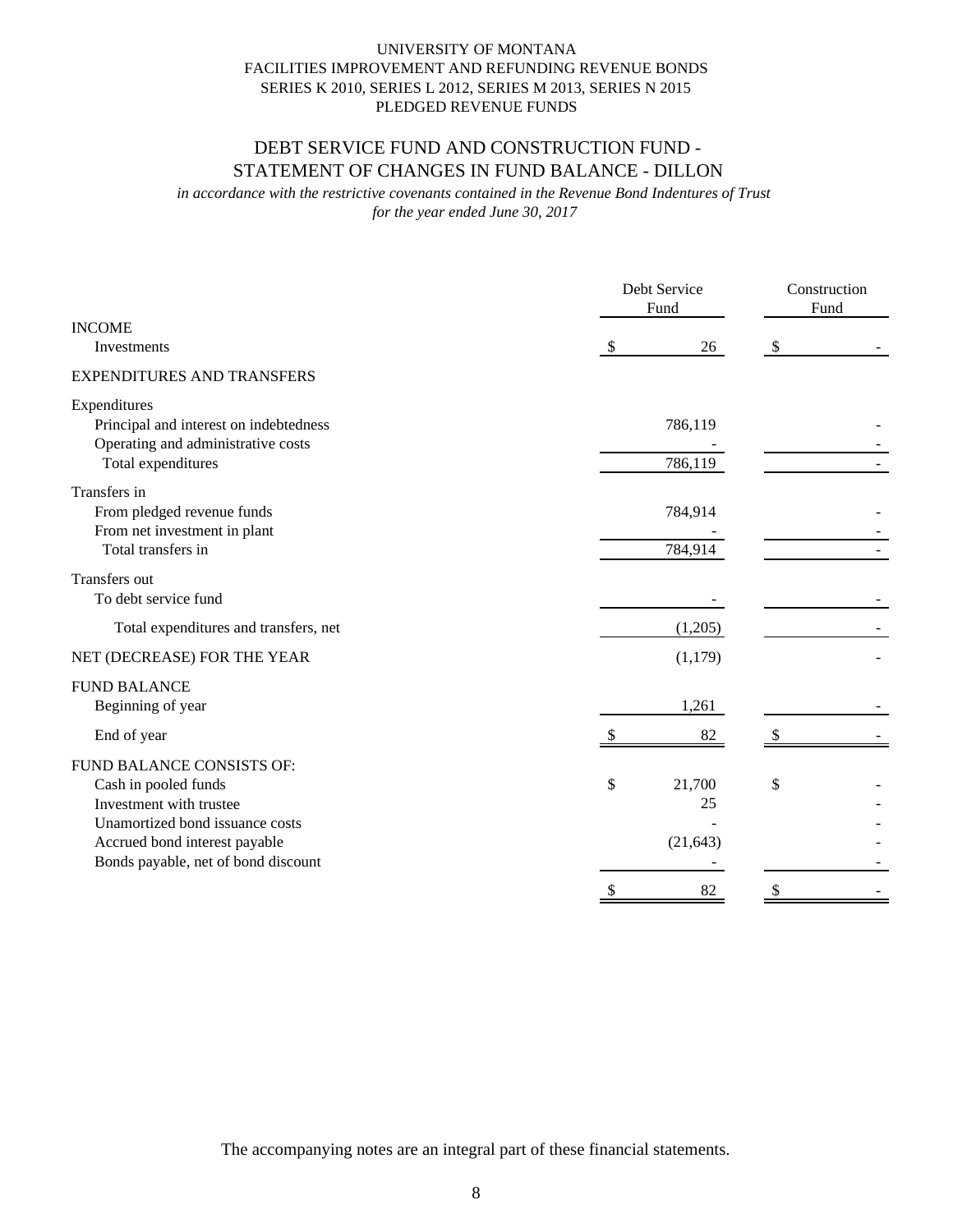# DEBT SERVICE FUND AND CONSTRUCTION FUND - STATEMENT OF CHANGES IN FUND BALANCE - HELENA

*for the year ended June 30, 2017 in accordance with the restrictive covenants contained in the Revenue Bond Indentures of Trust*

|                                                                                                                                                                                                                                               |                           | Debt Service<br>Fund   |                           |  |
|-----------------------------------------------------------------------------------------------------------------------------------------------------------------------------------------------------------------------------------------------|---------------------------|------------------------|---------------------------|--|
| <b>INCOME</b><br>Investments                                                                                                                                                                                                                  | $\mathcal{S}$             | 5 <sup>5</sup>         | $\boldsymbol{\mathsf{S}}$ |  |
| <b>EXPENDITURES AND TRANSFERS</b>                                                                                                                                                                                                             |                           |                        |                           |  |
| Expenditures<br>Principal and interest on indebtedness<br>Bond issuance cost/discount amortization<br>Total expenditures                                                                                                                      |                           | 76,980<br>76,980       |                           |  |
| Transfers in<br>Mandatory transfers<br>From unexpended<br>From net investment in plant fund<br>Total transfers in                                                                                                                             |                           | 77,257<br>77,257       |                           |  |
| Transfers out<br>Mandatory transfers<br>To unexpended plant fund<br>Total transfers out                                                                                                                                                       |                           |                        |                           |  |
| Total expenditures and transfers, net                                                                                                                                                                                                         |                           | 277                    |                           |  |
| NET INCREASE FOR THE YEAR                                                                                                                                                                                                                     |                           | 282                    |                           |  |
| <b>FUND BALANCE</b><br>Beginning of year                                                                                                                                                                                                      |                           | 4,770                  |                           |  |
| End of year                                                                                                                                                                                                                                   |                           | 5,052                  | \$                        |  |
| FUND BALANCE CONSISTS OF:<br>Cash in pooled funds<br>Investments with trustee<br>Unamortized bond issuance costs<br>Unamortized discount on bonds payable<br>Accounts payable and accrued expenditures<br>Bonds payable, net of bond discount | \$                        | 7,510<br>6<br>(2, 464) | \$                        |  |
|                                                                                                                                                                                                                                               | $\boldsymbol{\mathsf{S}}$ | 5,052                  | \$                        |  |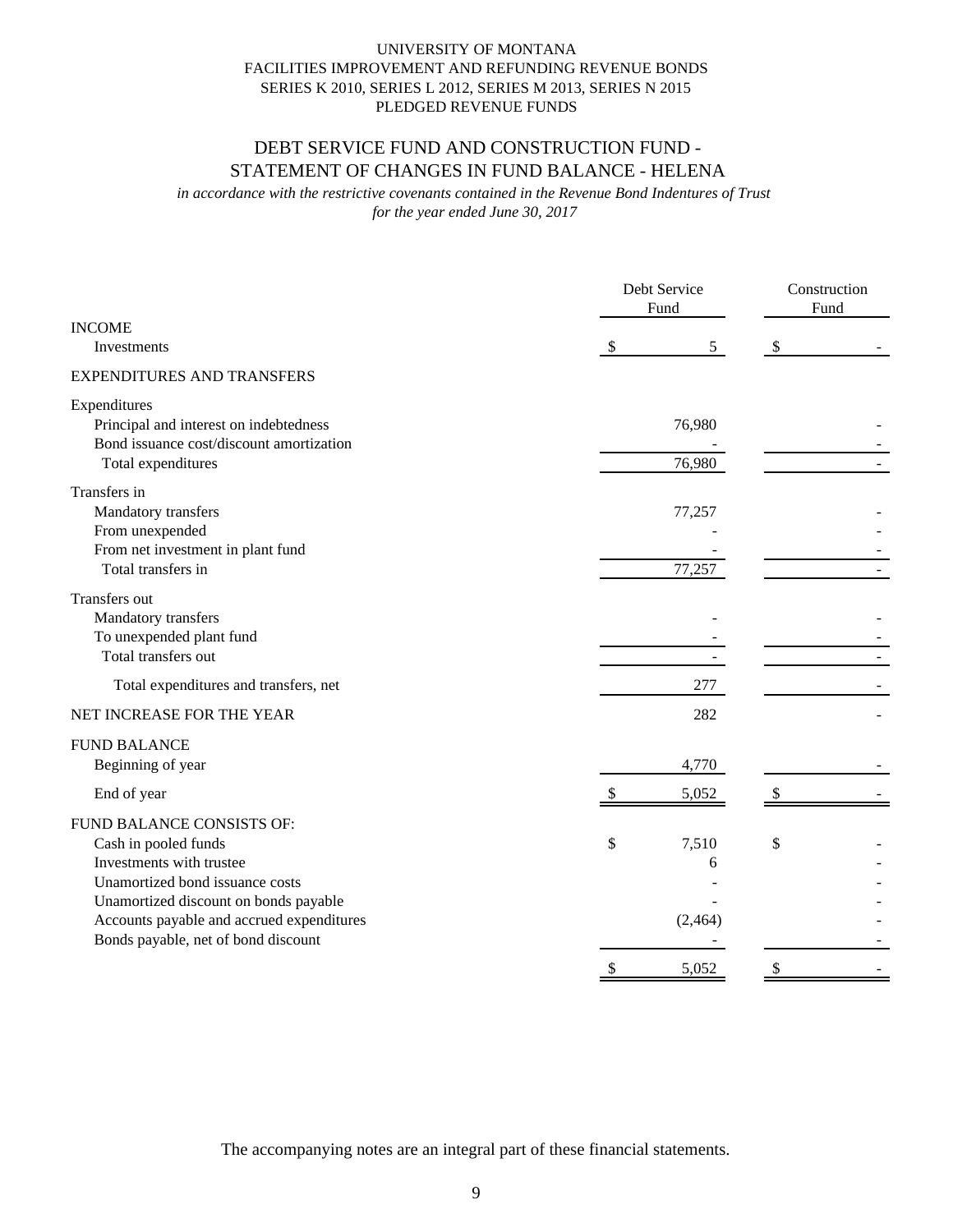# UNIVERSITY OF MONTANA PLEDGED REVENUE FUNDS SERIES K 2010, SERIES L 2012, SERIES M 2013, SERIES N 2015 FACILITIES IMPROVEMENT AND REFUNDING REVENUE BONDS

# INVESTMENTS WITH TRUSTEE DEBT SERVICE FUND

*in accordance with the restrictive covenants contained in the Revenue Bond Indentures of Trust*

*June 30, 2017*

|                  | Missoula     | <b>Butte</b> | Dillon  | Helena |
|------------------|--------------|--------------|---------|--------|
| Cash equivalents | 550<br>סככ.י | ۵٢<br>כונ.סי | ົ<br>سد |        |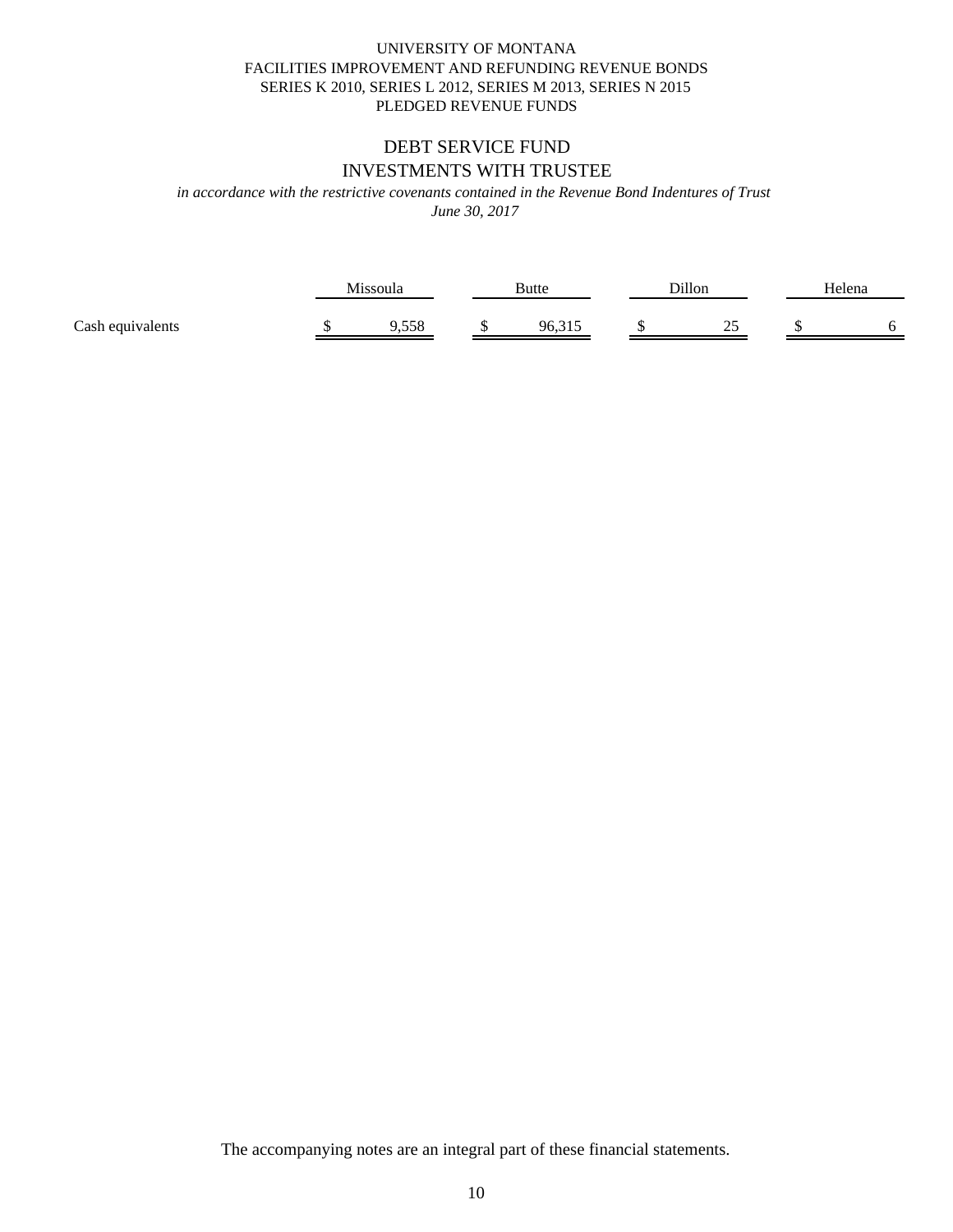# AUXILIARY REPAIR AND REPLACEMENT FUND - MISSOULA INVESTMENTS WITH TRUSTEE

*June 30, 2017 in accordance with the restrictive covenants contained in the Revenue Bond Indentures of Trust*

Cash equivalents \$ 500,964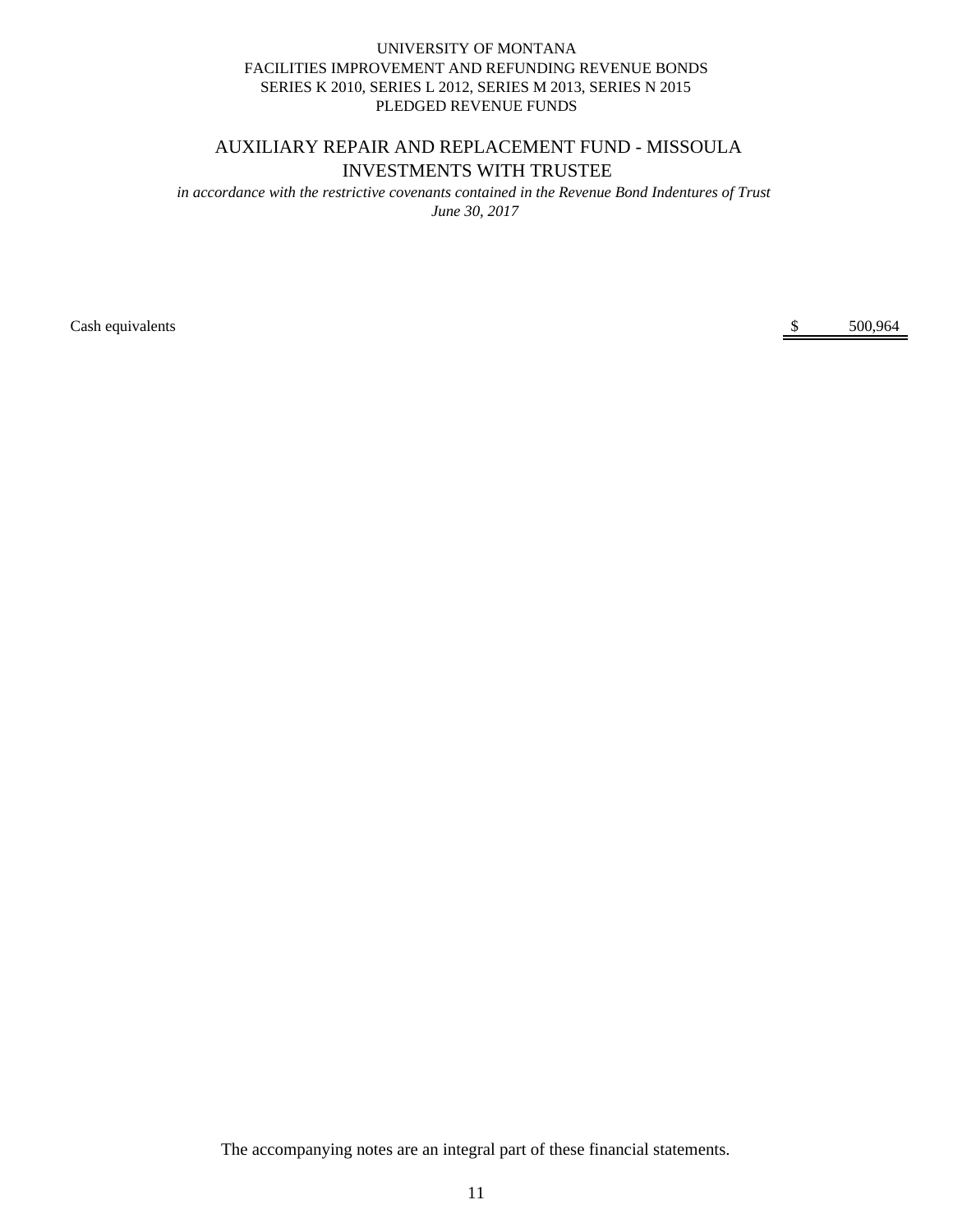# CONSTRUCTION FUND - MISSOULA INVESTMENTS WITH TRUSTEE

*June 30, 2017 in accordance with the restrictive covenants contained in the Revenue Bond Indentures of Trust*

Cash equivalents  $\frac{\$}{\$}$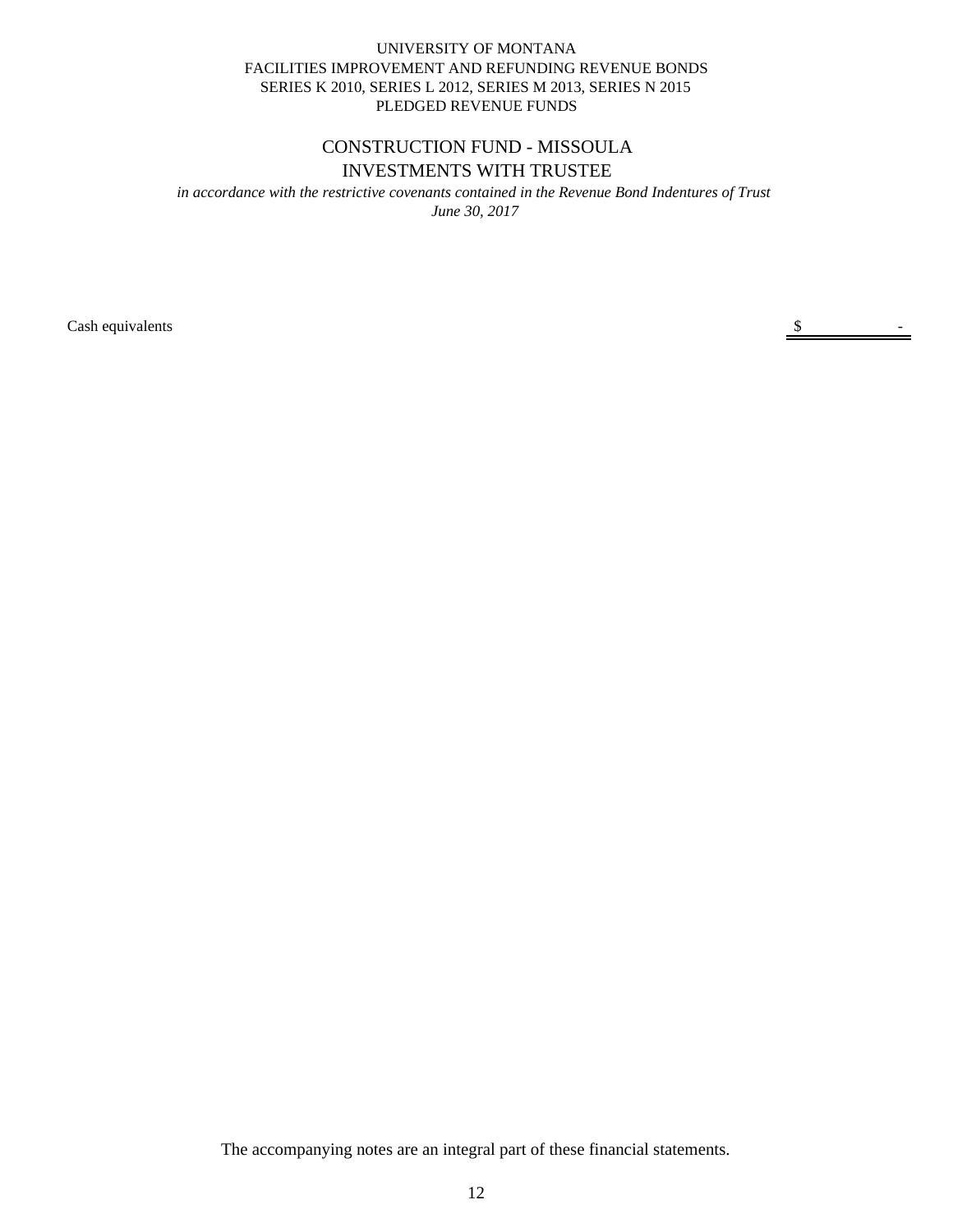# NOTES TO FINANCIAL STATEMENTS *June 30, 2017*

# **NOTE A SUMMARY OF SIGNIFICANT ACCOUNTING POLICIES**

Reporting Entity. Presentation of financial information in this report is limited to that portion of the University's operations associated specifically with the Facilities Improvement and Refunding Revenue Bonds Series K 2010, Series L 2012, Series M 2013 and Series N 2015 and does not include all financial activities of the University.

Basis of Presentation. The accompanying statements have been prepared on the accrual basis. The statement of debt service coverage and the statement of revenues and expenditures are statements of financial activities for the reporting period that relate to specific accounts and pledged funds as identified in the restrictive covenants contained in the Revenue Bond Indentures of Trust.

Fund Accounting. In order to ensure observance of limitations and restrictions placed on the use of the available resources, the accounts are maintained in accordance with the principles of fund accounting. This is the procedure by which resources for various purposes are classified for accounting and reporting purposes into funds that are in accordance with the nature and purpose of such funds. Separate accounts are maintained for each fund; however, in the accompanying financial statements, funds that have similar characteristics have been combined into fund groups. Accordingly, all financial transactions have been recorded and reported by fund group.

## AUXILIARY FACILITIES GROSS PLEDGED REVENUES DERIVED FROM:

#### UM Missoula Campus

- 1. Housing (Family Housing, Residence Halls, Biological Station Lodging, Lubrecht Lodging).
- 2. Field House Facilities Operations (including revenues from various athletic, concert, and other activities held in arenas, fieldhouses and similar facilities including Washington Grizzly Stadium, Adams Center, and Dornblaser Field; but excluding Events Revenues which constitute Net Pledged Revenues and not Auxiliary Facilities Gross Pledged Revenues).
- 3. Student Union Facilities (including all Campus Card revenues).
- 4. Parking Facilities.
- 5. Recreation Facilities (including all recreation fees and golf course revenues).
- 6. Printing Services.
- 7. Food Services (all dining services facilities including revenue from concessions and Biological Station; but excluding the Missoula College snack bar).
- 8. Residential Rental Property.
- 9. Student Health and Dental Services, including health service fees.
- 10. Auxiliary Administration (consisting of lease rentals derived from the rental and leasing of Auxiliary Facilities).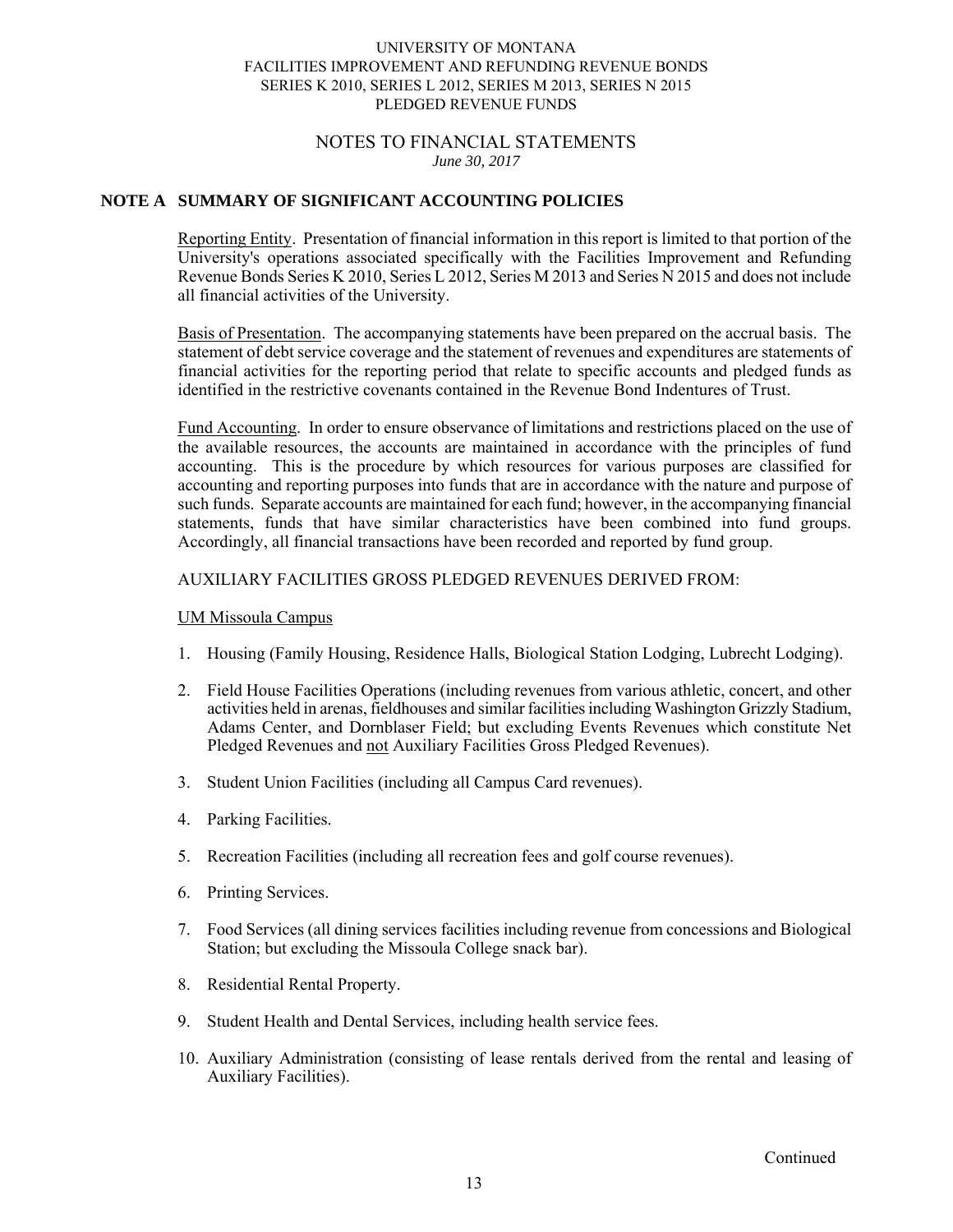# NOTES TO FINANCIAL STATEMENTS *June 30, 2017*

# **NOTE A SUMMARY OF SIGNIFICANT ACCOUNTING POLICIES,** continued

#### UM Missoula Campus, continued

11. Gilkey Executive Education Center.

#### UM Butte Campus

- 1. Housing (Family Housing and Residence Halls).
- 2. Food Services (all dining services).
- 3. Student Union Facilities.
- 4. Parking Facilities.
- 5. Bookstore.
- 6. Facilities Rental (consisting of lease rental derived from rental and leasing of Auxiliary Facilities).

#### UM Dillon Campus

- 1. Housing (Residential Rentals, Family Housing and Residence Halls).
- 2. Food Services (Dining Facilities).
- 3. Student Union Facilities.
- 4. Parking Facilities.
- 5. Recreation Facilities (including PE Complex).
- 6. Bookstore.
- 7. Birch Creek.
- 8. Event Scheduling.

#### UM Helena Campus

- 1. Food Service (Dining Facilities).
- 2. Student Union Facilities.
- 3. Bookstore.
- 4. Parking Facilities.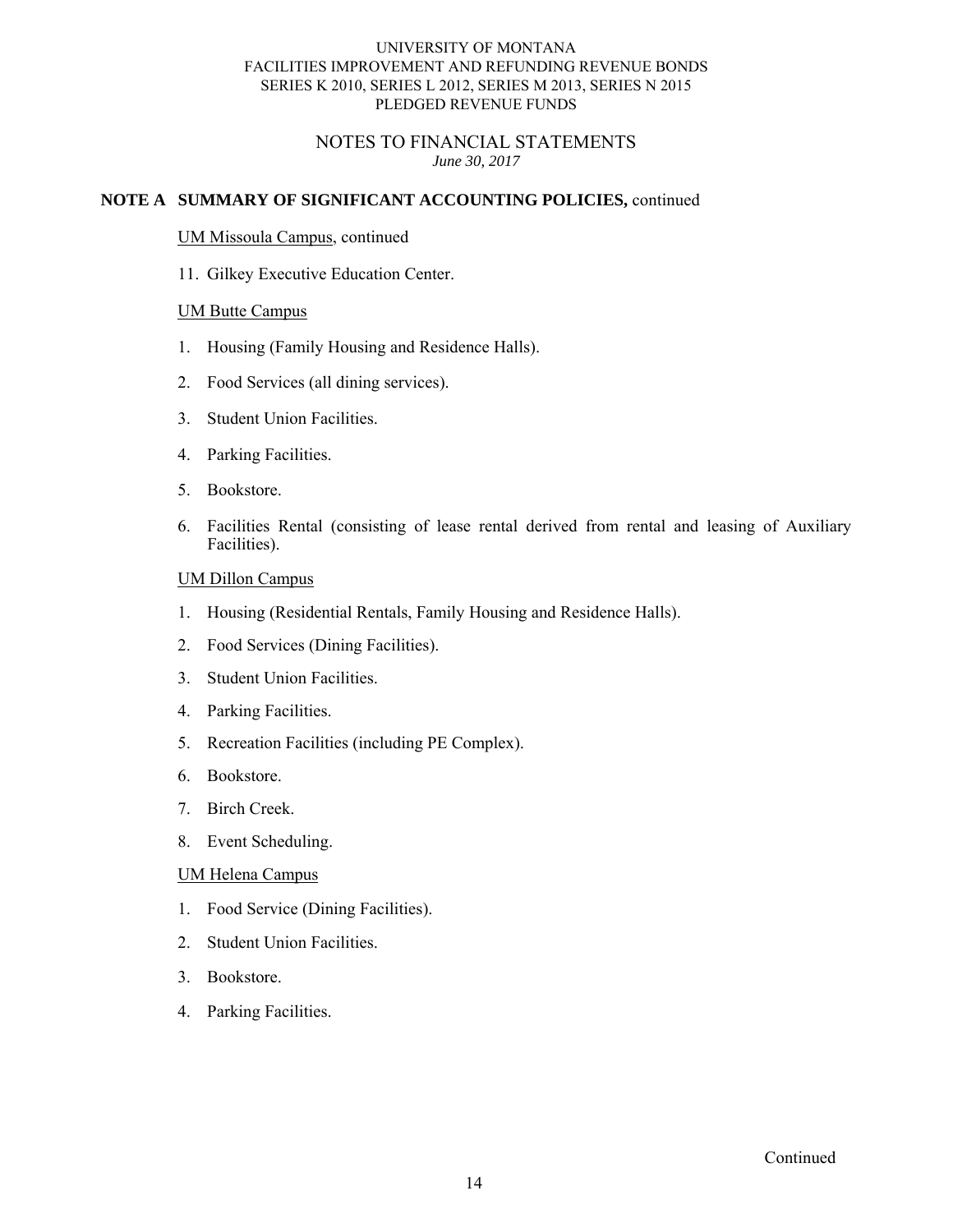# NOTES TO FINANCIAL STATEMENTS *June 30, 2017*

# **NOTE A SUMMARY OF SIGNIFICANT ACCOUNTING POLICIES**, continued

# AUXILIARY FACILITIES NET PLEDGED REVENUES:

## UM Missoula Campus

- 1. Investment Income.
- 2. Student Building Fees.
- 3. UC Renovation Fee.
- 4. Continuing Education (non-credit).
- 5. Information Technology.
- 6. Land Grant Income. 7. Events Revenue.
- - (a) Revenues derived from all UM sponsored ticket sales for athletic, concert and other events held in stadiums, arenas, fieldhouses and similar facilities inclusive of Washington Grizzly Stadium, Adams Center, and Dornblaser Field.
	- (b) All revenues generated from the operations of the Dennison Theatre.
- 8. Academic Facilities Fee.
- 9. Limited Facilities and Admin Payments and Unrestricted General Fund Revenue.

#### UM Butte Campus

- 1. Investment Income.
- 2. Student Building Fees.
- 3. Land Grant Income.
- 4. Debt Service Grant.
- 5. Academic Facilities Fee.

# UM Dillon Campus

- 1. Investment Income.
- 2. Student Building Fee.
- 3. Land Grant Income.
- 4. Academic Facilities Fee.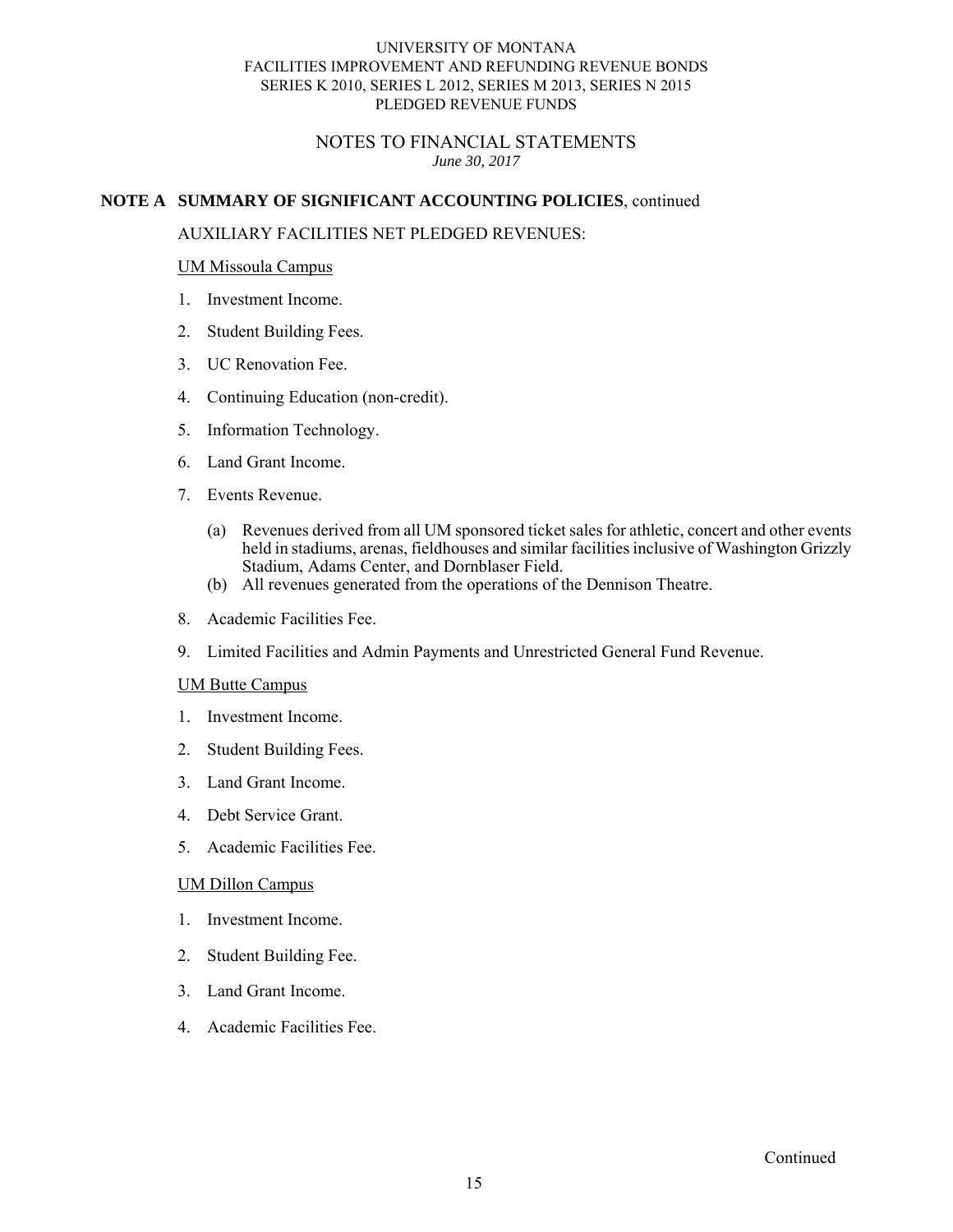# NOTES TO FINANCIAL STATEMENTS *June 30, 2017*

# **NOTE A SUMMARY OF SIGNIFICANT ACCOUNTING POLICIES**, continued

#### UM Helena Campus

- 1. Investment Income.
- 2. Student Union Building Fee.
- 3. Student Building Fee.
- 4. Academic Facilities Fee.
- 5. Bookstore.
- 6. Parking.

Investments. According to Governmental Accounting Standards Board (GASB) Statement 31, certain investments are required to be carried and reported at fair value. Fair value is the amount at which a financial instrument could be exchanged in a current transaction between willing parties. Investment income includes changes in the fair value of investments.

Inventories. Inventories consist of food items, supplies and merchandise held for resale. Inventories are valued at cost on a first-in, first-out, moving average, or specific identification basis depending on the management of the inventories.

Cash Balances. All University cash balances including the pledged revenue bond funds are maintained by the State Treasurer.

Income Taxes. Although the University (a component unit of the State of Montana) is exempt from federal income taxes under Section 115 of the Internal Revenue Code, certain income generated by the Pledged Revenue Funds is considered unrelated business income. The Montana University System does file appropriate tax returns with the Internal Revenue Service to report such income. Because the tax liability for the system as a whole is expected to be immaterial, no provision for taxes has been recorded in the accompanying financial statements.

Use of Estimates. The preparation of financial statements in conformity with accounting principles generally accepted in the United States requires management to make estimates and assumptions that affect certain reported amounts and disclosures. Accordingly, actual results could differ from those estimates.

# **NOTE B INVESTMENTS**

Investments consist of funds managed through the Montana State Board of Investments using its Short-Term Investment Pool (STIP), and investments secured by the Trustee in accordance with the provisions of the bond indenture.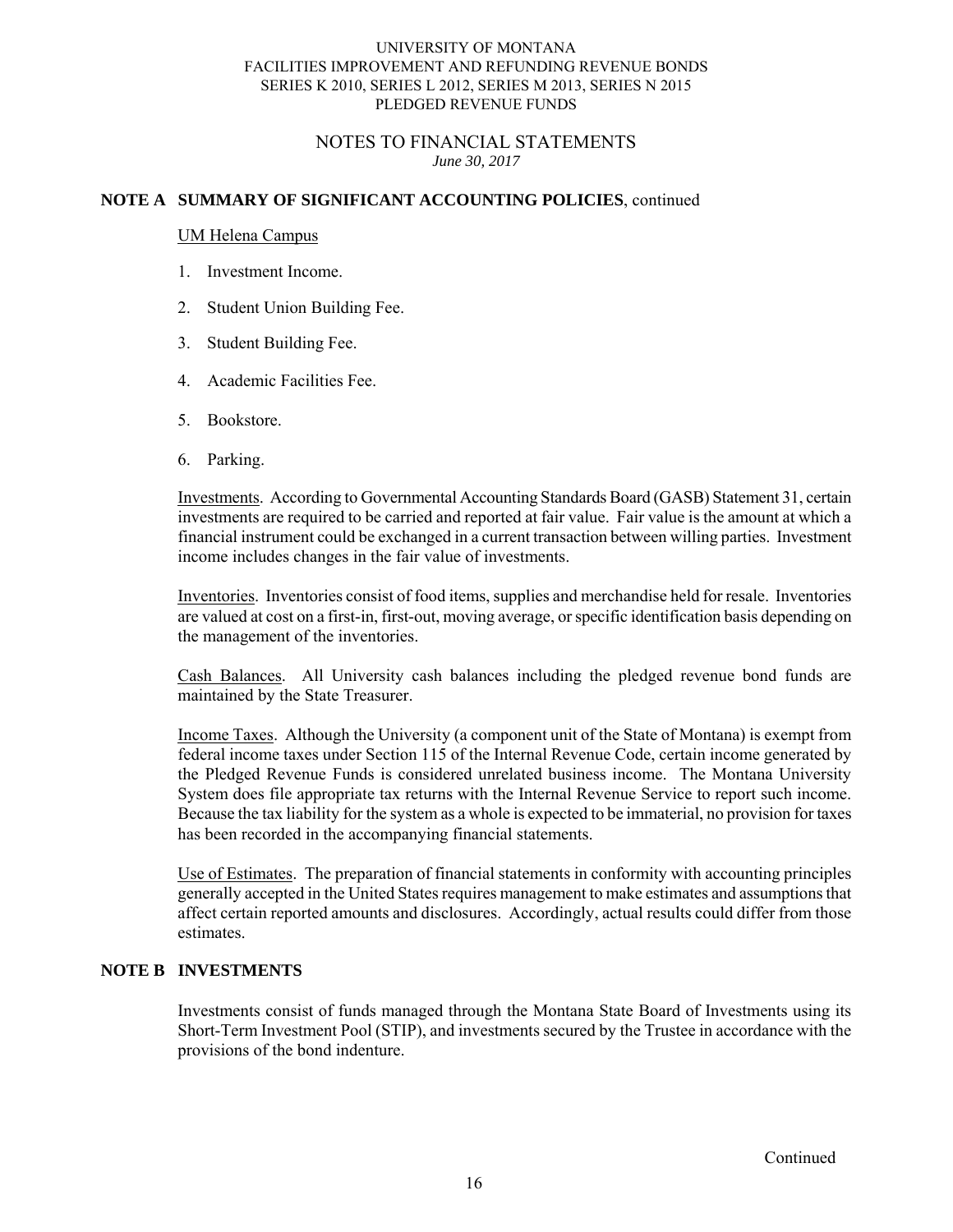## NOTES TO FINANCIAL STATEMENTS *June 30, 2017*

# **NOTE C BONDS PAYABLE**

Revenue bonds were issued pursuant to an Indenture of Trust between the Board of Regents of Higher Education for the State of Montana (on behalf of the University of Montana) and U.S. Bank National Association as trustee. The bonds have been issued from time to time to finance facilities at the four campuses of the University, and are secured by a first lien on the combined pledged revenues of the four campuses. Bonds payable recorded by each campus reflect the liability associated with the bond proceeds deposited into the accounts of that campus and do not necessarily mean that the debt service payments on that liability will be made by only that campus.

The total aggregate principal amount originally issued pursuant to the Indenture of Trust and the various supplements to the Indenture for all campuses of the University of Montana at June 30, 2017 was \$198,862,783. The combined outstanding principal amount at June 30, 2017 was \$90,632,188.

Series K 2010. On October 21, 2010, the Board of Regents of Higher Education for the State of Montana authorized the University to issue a total of approximately \$65 million of Series K 2010 (Taxable and Tax Exempt) Refunding Revenue Bonds. The bonds were subsequently issued on December 6, 2010 in the amount of \$48,415,000. The interest rates on the Series K 2010 bonds range from 1.144% to 4.800%. The bond proceeds from the sale of the Series K 2010 bonds provided funds to defease all of the University's outstanding Series E 1998 Bonds of \$5,760,000 and a portion of Series F 1999 Bonds. \$41,244,997 was paid off leaving a remaining balance of \$15,290,000 of the Series F Bonds. The series F Issuance has since been paid in full. The Series K issuance provided funds to pay costs associated with the bond issuance.

Series L 2012. On June 12, 2012, the University of Montana issued \$39,415,000 of Series L 2012 (Taxable and Tax Exempt) Refunding Revenue Bonds. The interest rates on the Series L 2012 bonds range from 2.25% to 5.00%. The bond proceeds from the sale of the Series L 2012 bonds provided funds to advance refund all of the outstanding \$15,290,000 Series F 1999 Bonds, all of the \$15,175,000 outstanding Series G 2002 Bonds and a portion of the outstanding Series I 2004 Bonds. \$9,460,000 of the Series I was paid off leaving a remaining balance of \$11,200,000. The Series I issuance has since been paid in full. The Series L issuance provided funds to pay costs associated with the bond issuance.

Series M 2013. On December 17, 2013, the University of Montana issued \$7,891,000 of Series M 2013 Tax Exempt Revenue Bonds. The bond proceeds provided funding to cover the cost of construction projects on the Butte and Missoula campuses and to cover the cost of issuance for Series M 2013. The interest rate on the Series M 2013 bonds is 2.50% tax-exempt, fixed rate for the 10 year duration of the issuance, with no penalty for pre-payment. The bond proceeds from the sale of Series M 2013 bonds provided funds for projects approved by the Board of Regents. The projects include the renovation of restrooms in Prospector Residence Halls for \$1,246,913 on the Montana Tech campus. Other approved projects are on the Missoula campus and include: the Technology Modular Units for \$1,870,791, the Gilkey Executive Education Center for \$1,490,000, the Adams Center Basement for \$100,000 and the Interdisciplinary Science Building (ISB) for \$3,152,526.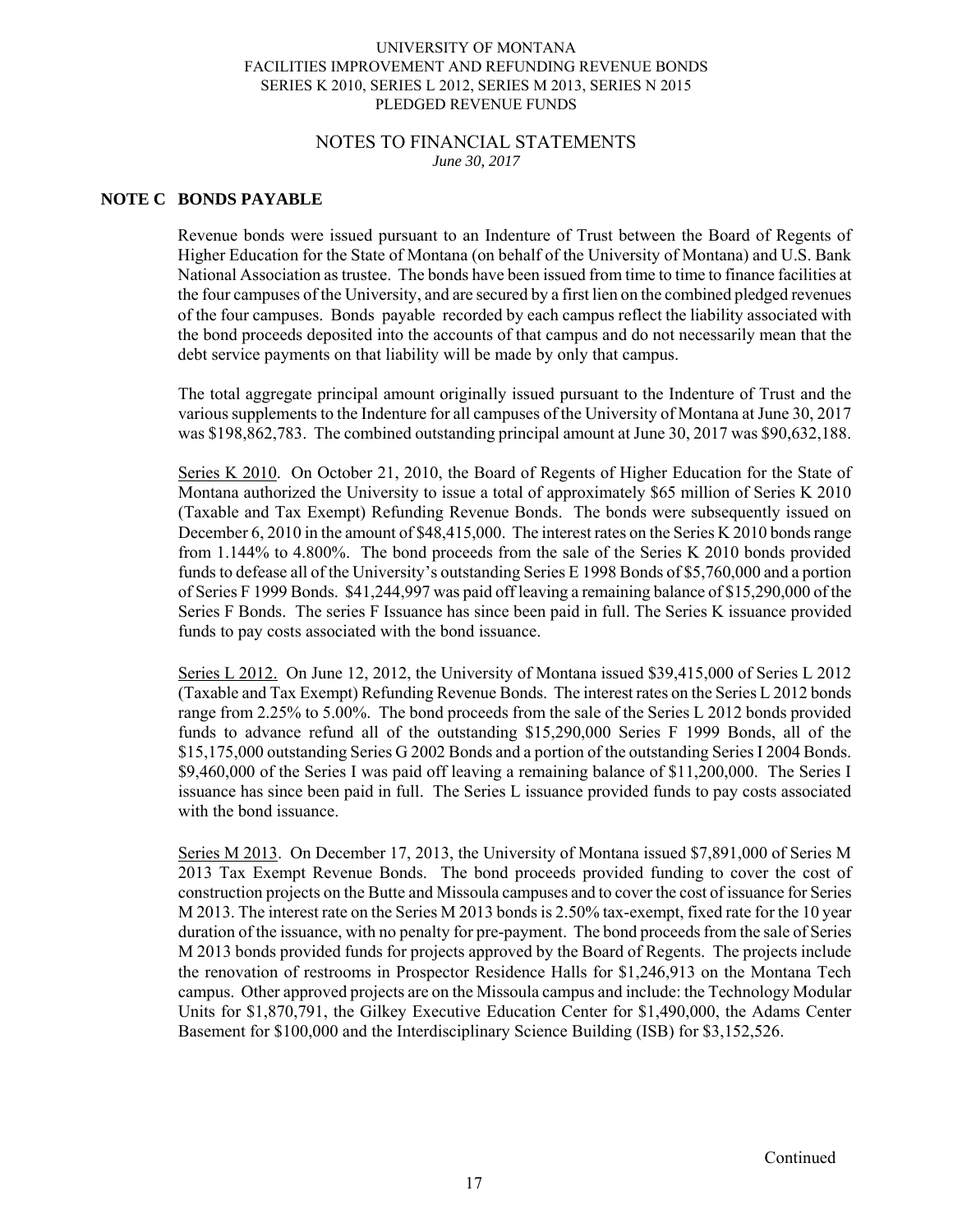#### NOTES TO FINANCIAL STATEMENTS *June 30, 2017*

#### **NOTE C BONDS PAYABLE,** continued

Series N 2015. On February 18, 2015, the University of Montana issued \$20,500,000 of Series N 2015 Tax Exempt Refunding Revenue Bonds. The interest rate on the Series N 2015 bonds is 2.55%. The bond proceeds from the sale of the Series N 2015 bonds provided funds to advance refund all of the outstanding \$20,412,953 Series J 2005 Bonds. The Series N issuance provided funds to pay costs associated with the bond issuance.

Defeased Bonds. In prior years, the University defeased certain bond issuances by placing proceeds of new bonds in an irrevocable trust. The proceeds, together with interest earned thereon, will be sufficient for future debt service payments on the refunded issues. Accordingly, the trust account assets and the liability for the defeased bonds are not included in the University's financial statements.

At June 30, 2017, bonds outstanding in the amounts of \$86,188,868; \$5,930,585; \$5,672,482 and \$480,106 for Missoula, Butte, Dillon, and Helena, respectively, are considered legally defeased.

A summary of bonds payable from revenues of the auxiliary enterprise funds follows:

| Series K 2010                                                                                                    |                 | University of Montana |             |            | Memorandum                 |
|------------------------------------------------------------------------------------------------------------------|-----------------|-----------------------|-------------|------------|----------------------------|
| <b>Refunding Revenue Bonds</b>                                                                                   | Missoula        | Butte                 | Dillon      | Helena     | Total                      |
| $1.144$ to $4.80\%$ secured revenue<br>bonds in varying installments<br>through 2030                             | \$23,967,637    | \$3,748,047           | \$3,190,887 | \$ 313,429 | 31,220,000<br><sup>S</sup> |
| Series L 2012                                                                                                    |                 |                       |             |            |                            |
| <b>Refunding Revenue Bonds</b><br>2.25 to 5.00% secured revenue bonds<br>in varying installments through 2033    | 32,809,711      | 1,819,380             | 1,674,232   | 166,677    | 36,470,000                 |
| <b>Series M 2013</b>                                                                                             |                 |                       |             |            |                            |
| <b>Facilities Improvement Revenue Bonds</b><br>2.5% secured revenue bonds<br>in annual installments through 2024 | 4,490,710       | 846,478               |             |            | 5,337,188                  |
| <b>Series N 2015</b>                                                                                             |                 |                       |             |            |                            |
| <b>Refunding Revenue Bonds</b><br>2.55% secured revenue bonds                                                    |                 |                       |             |            |                            |
| in annual installments through 2030                                                                              | 17,605,000      |                       |             |            | 17,605,000                 |
|                                                                                                                  | 78,873,058<br>S | \$6,413,905           | \$4,865,119 | \$480,106  | 90,632,188                 |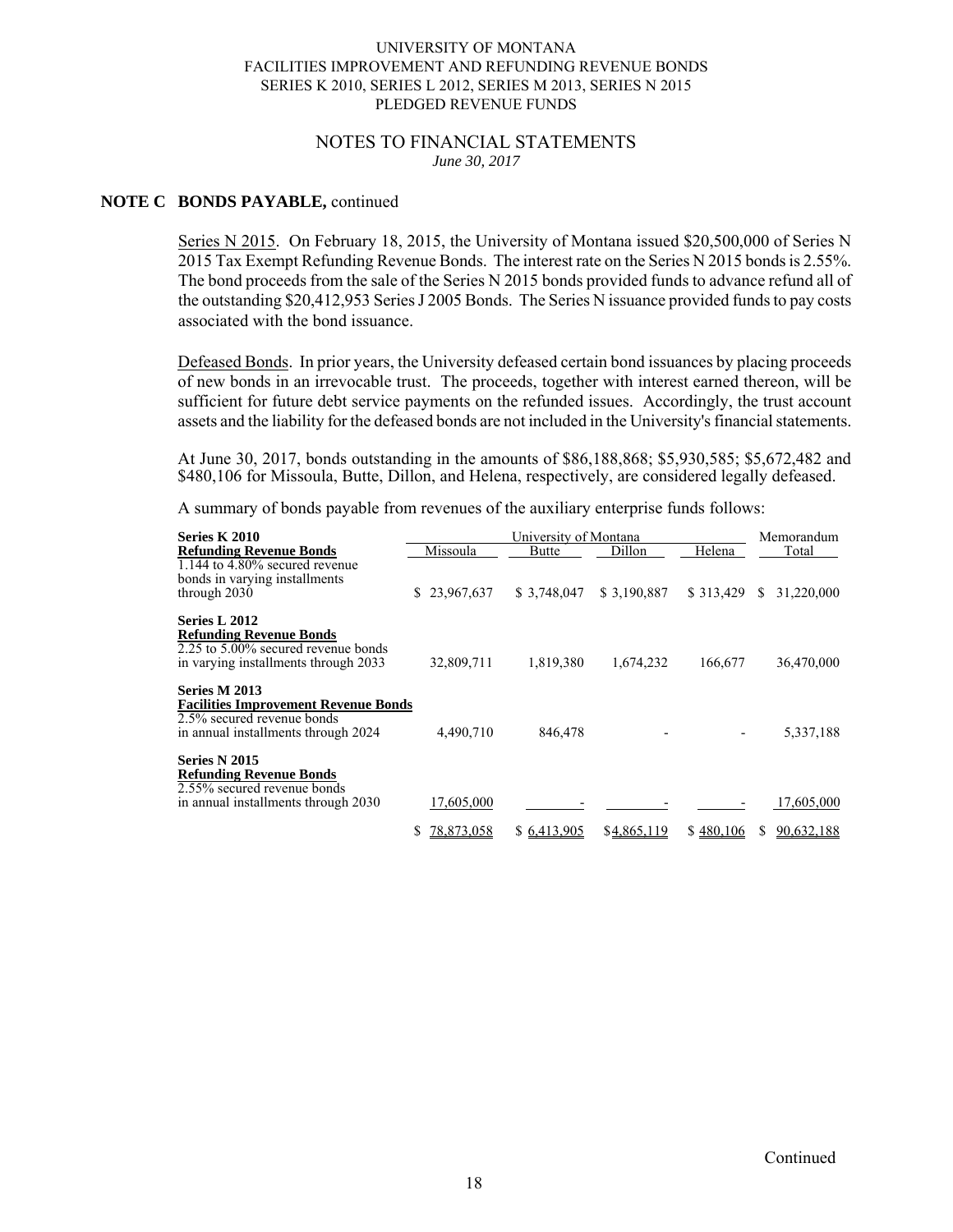#### NOTES TO FINANCIAL STATEMENTS *June 30, 2017*

#### **NOTE C BONDS PAYABLE,** continued

The annual requirements for the next five years to amortize debt outstanding as of June 30, 2017, not including interest payments, are as follows:

|                                                     |                                                                             | University of Montana                                                 |                                                                  |                                                           |                                                                              |
|-----------------------------------------------------|-----------------------------------------------------------------------------|-----------------------------------------------------------------------|------------------------------------------------------------------|-----------------------------------------------------------|------------------------------------------------------------------------------|
|                                                     | Missoula                                                                    | Butte                                                                 | Dillon                                                           | Helena                                                    | Totals                                                                       |
| 2017<br>2018<br>2019<br>2020<br>2021<br>Later years | 7.012.357<br>7,317,635<br>7,636,607<br>7.994.928<br>8,252,259<br>40,659.272 | 849,065<br>S<br>860,035<br>900,962<br>846,448<br>951,706<br>2,005,689 | 587,601<br>590,355<br>621,832<br>658,454<br>752,285<br>1,654,592 | 57,081<br>57,352<br>60,502<br>65,553<br>74,895<br>164,722 | 8,506,105<br>8,825,377<br>9,219,903<br>9,565,383<br>10,031,146<br>43,524,275 |
|                                                     | \$78,873,058                                                                | \$ 6,413,905                                                          | \$4,865,119                                                      | \$480,106                                                 | 90,632,188                                                                   |

The bond indenture requires the following minimum reserve balances:

| Debt Service, K Series                       |           |
|----------------------------------------------|-----------|
| Debt Service, L Series                       |           |
| Debt Service, M Series                       |           |
| Debt Service, N Series                       |           |
| <b>Auxiliary Repair and Replacement Fund</b> | \$500,000 |

\*This reserve requirement has been met through the purchase of a surety bond.

The University amortizes discounts on bonds payable using the straight-line method. Use of this method does not materially differ from the use of the effective interest method.

#### **NOTE D INSURANCE**

The State of Montana insures all of the University buildings and contents, including auxiliary facilities, at replacement cost. Insurance coverage also includes use and occupancy insurance on all housing and dining facilities. In addition, the University carries insurance on construction contracts.

# **NOTE E INDENTURE PROVISIONS**

The bond indenture requires the University to pay timely all arbitrage rebate amounts owed to the United States and to calculate and compute the arbitrage rebate amount, if any, at least once every bond year the bonds are outstanding. Through the Trustee, the University contracts with a rebate calculation service. There are no reportable arbitrage rebates at this time under the Facilities Improvement and Refunding Revenue Bonds Series K 2010, Series L 2012, Series M 2013 and Series N 2015.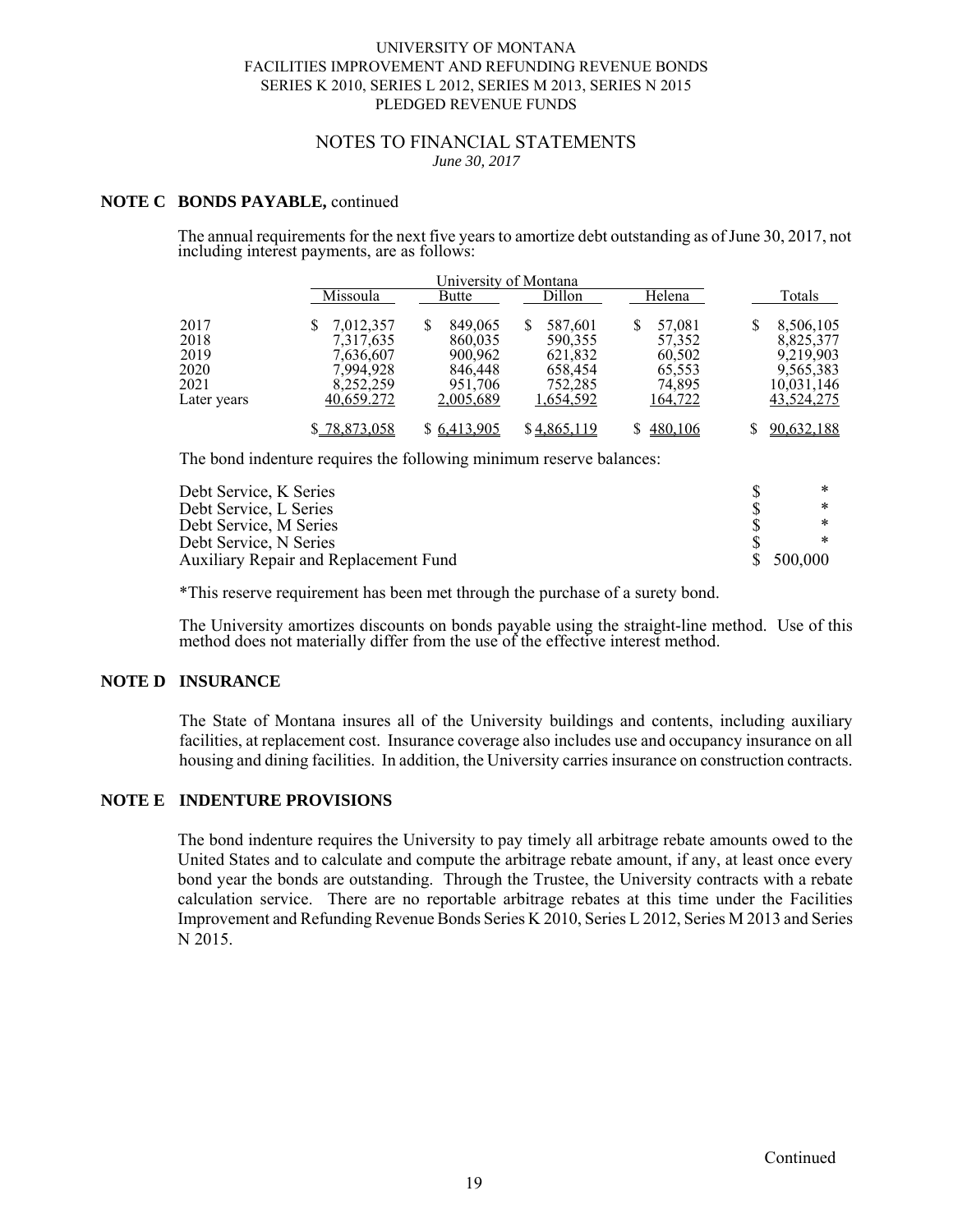#### NOTES TO FINANCIAL STATEMENTS *June 30, 2017*

# **NOTE F COMMITMENTS**

As of June 30, 2017, the University of Montana had the following construction activities underway for major projects funded with bond proceeds:

|                        |               | Total        |                       |
|------------------------|---------------|--------------|-----------------------|
|                        |               | Expenditures |                       |
|                        | <b>Budget</b> | through June |                       |
| Project                | Authorization | 2017         | <b>Funding Source</b> |
|                        |               |              |                       |
| Living Learning Center | 24,000,000    | .640.124     | Plant Funds, Private  |

## **NOTE G PENSION PLANS AND COMPENSATED ABSENCES**

All full-time employees of the University of Montana are members of the Public Employees' Retirement System (PERS), the Teacher's Retirement System (TRS) or the Montana University System – Retirement Program (MUS-RP). Further information regarding these plans can be found in the University's annual financial report.

University employees can accumulate vacation and sick leave. A maximum of twice an employee's annual vacation accrual can be carried over. Unused vacation and 25% of the value of sick leave are paid upon termination. GASB Statement No. 45, on other postemployment benefits (OPEB) accounting requires the recording of the liability associated with OPEB benefits. The University of Montana has properly recorded the OPEB obligation in its consolidated financial statement. For purposes of the Revenue Bond financial statements, the OPEB obligation has not been recorded in the financial statements. Instead, these amounts are recorded on a cash basis in the individual funds.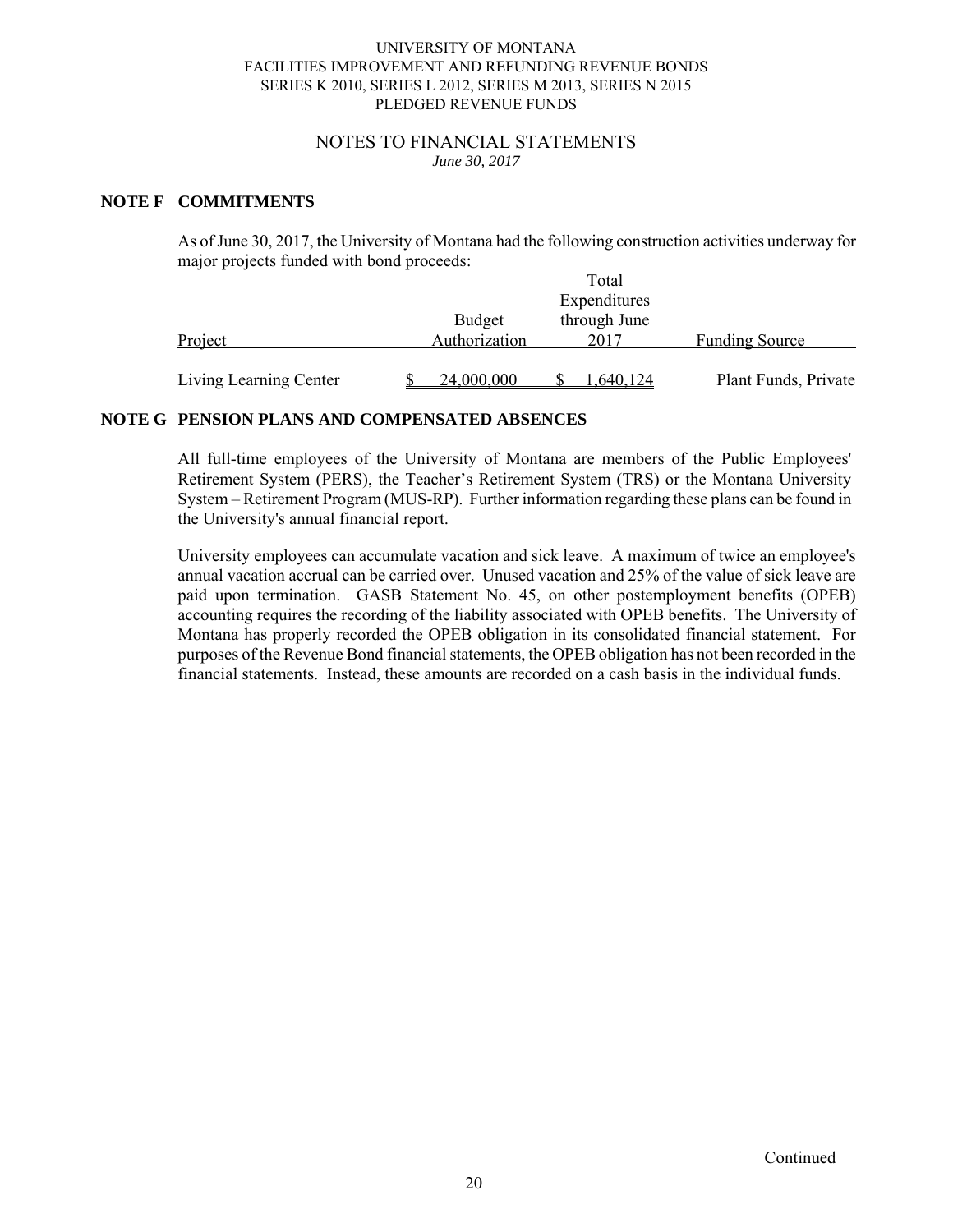#### NOTES TO FINANCIAL STATEMENTS *June 30, 2017*

# **NOTE H AFFILIATED ORGANIZATIONS**

The University of Montana is a component unit of the State of Montana. These financial statements include only the activities, funds, and accounts of the University that are pledged to the Facilities Improvement and Refunding Revenue Bonds Series K 2010, Series L 2012, Series M 2013 and Series N 2015.

Private non-profit organizations affiliated with the University include the University of Montana Foundation (the Foundation), the Grizzly Athletic Association, and the University of Montana Alumni Association. The Foundation and associations operate exclusively for the purposes of encouraging, promoting, and supporting educational programs, research, scholarly pursuits, and athletics at or in connection with the University. In exchange, the University provides the associations with office space, staff, and other related expenses. The University and Foundation have an operating agreement that outlines the services provided by the Foundation and fees the University will pay for those services. The agreement also indicates that the University will provide information technology and related services. The University and Foundation also have a lease agreement that specifies the terms and conditions of rent and space management. The University provides general fund financial support to the administration of the Alumni Association.

In Dillon, the Director of the University of Montana - Western Foundation, a private non-profit organization, is an employee of the University. The Foundation reimburses the University for 29% of the Director's wages.

The Montana Tech Foundation in Butte raises funds for scholarships and academic/institutional support of the University.

# **NOTE I SUBSEQUENT EVENTS**

On July 24, 2017, the University issued \$14,125,000 of Series O 2017 Private Placement Revenue Bonds. The proceeds of the issue provide funds to construct a Living Learning Center on the University of Montana Tech campus in Butte. The University will record \$14,125,000 of the Series O bonds payable in FY 18. The interest rate on the revenue bonds is 3.390% over the 20-year term of the bonds.

Management has evaluated all subsequent events from the financial presentation date of June 30, 2017 through the date of December 1, 2017. Management has determined there are no other material subsequent events that require recognition or disclosure in these financial statements.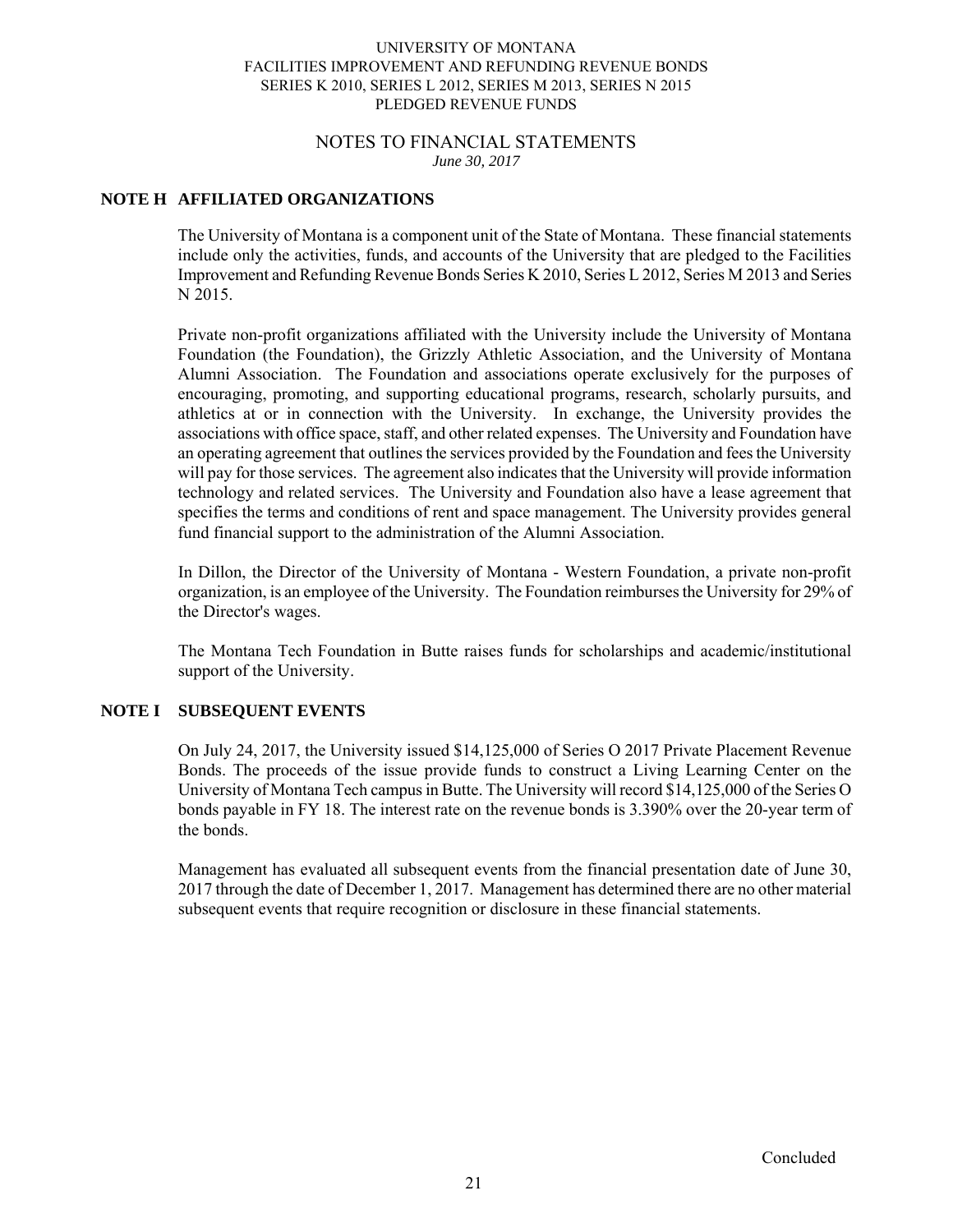CONTINUING DISCLOSURE INFORMATION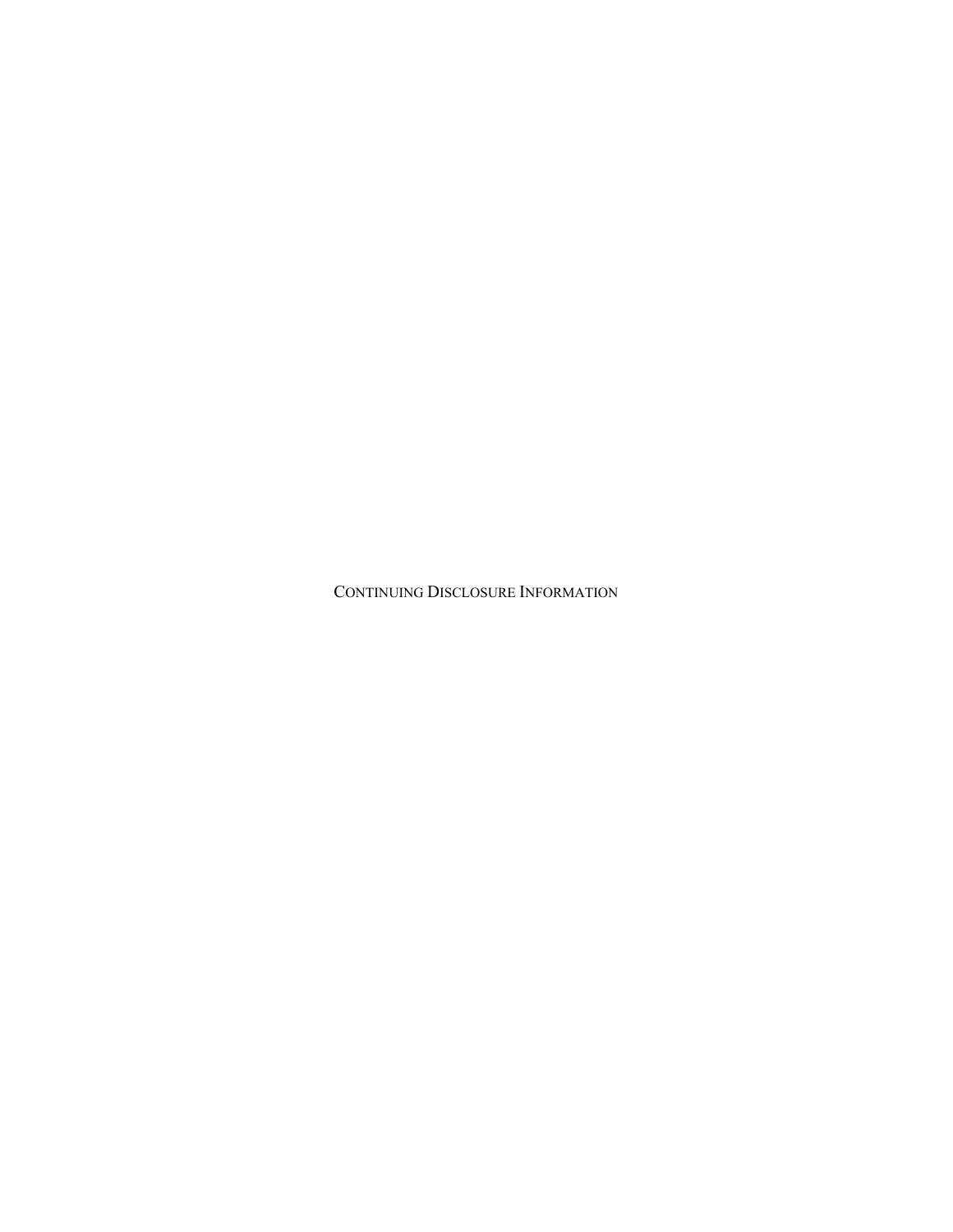#### AUXILIARY FACILITIES REVENUES *June 30, 2017*

#### **General**

Under the Indenture, the income producing Auxiliary Facilities from which the Net Auxiliary Revenues are derived after payment of the Auxiliary Facilities Operation and Maintenance Expenses are defined as follows:

"Auxiliary Facilities" shall mean the real and personal properties and enterprises now or hereafter located at the Missoula Campus, the Butte Campus, the Dillon Campus and the Helena Campus of the University comprising:

(i) all student union buildings and facilities and enterprises; all residence halls, dormitories, apartments, family housing and other housing facilities and enterprises, all dining rooms and halls, cafeterias and other food service facilities and enterprises and all facilities on the Missoula Campus used in connection with field house operations, including concessions sales and revenues at various athletic, concert and other activities and events held in stadiums, arenas, field houses and similar facilities now or hereafter located on the Missoula Campus;

(ii) all residential rental property located at and/or owned and operated by the Dillon Campus, the Helena Campus, and the Missoula Campus and all facilities rentals operated or managed by the Missoula Campus, the Butte Campus and the Dillon Campus;

(iii) student health and dental facilities and enterprises located at and/or operated by the Missoula Campus (but excluding student health and dental facilities located at and on the Dillon Campus, Butte Campus, and the Helena Campus);

(iv) bookstore facilities and enterprises (exclusive of the University Center bookstore enterprise operated on the Missoula Campus);

(v) parking facilities and enterprises located at and on the Dillon, Butte, Helena and Missoula Campuses (but excluding parking facilities and enterprises located at the 2-year College on the Butte Campus);

(vi) student recreation facilities and enterprises at the Missoula Campus and the Dillon Campus;

(vii) printing facilities and enterprises, the Lubrecht Forest Experiment Station housing facilities, and the Adams Center and facilities at the Missoula Campus; and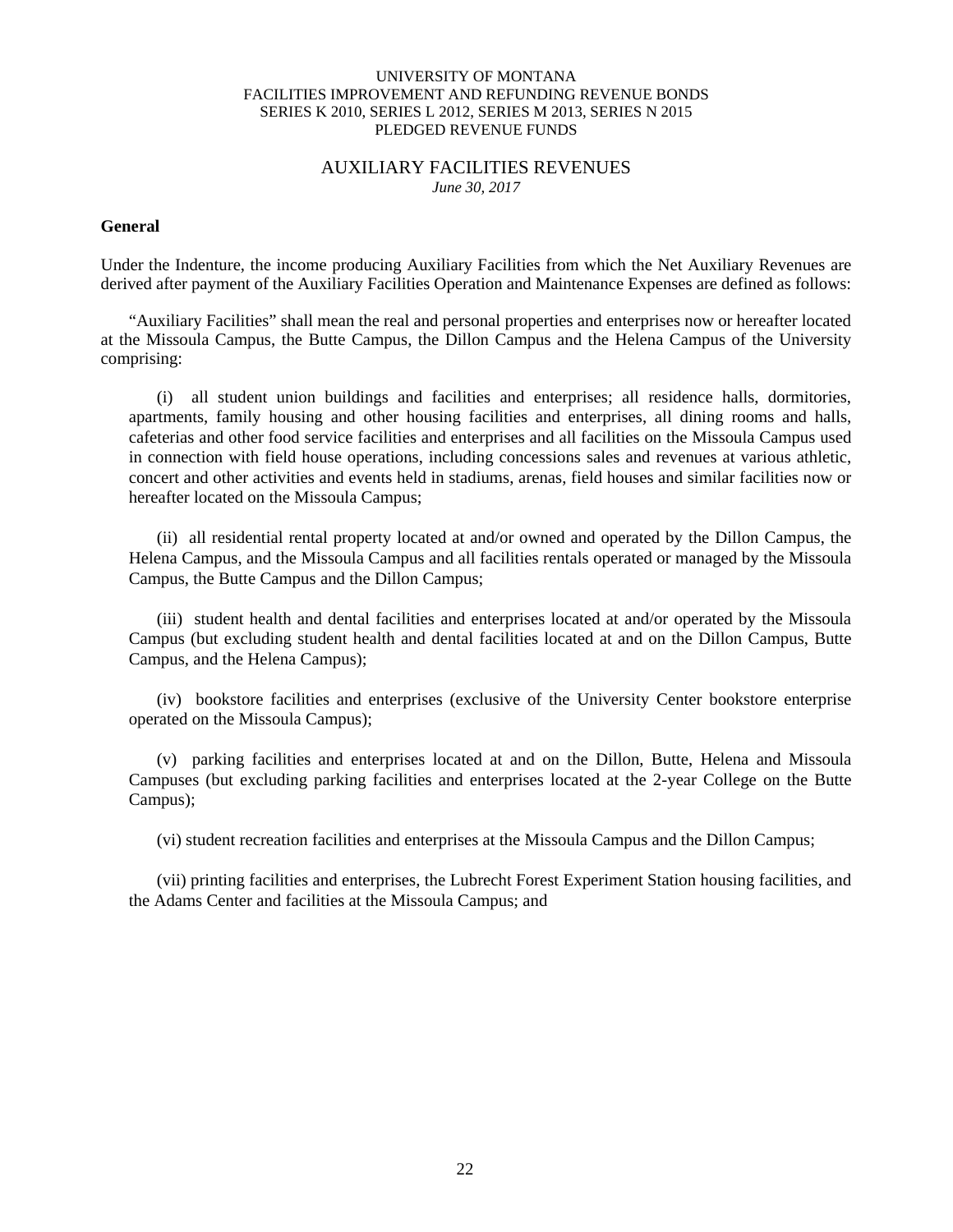# AUXILIARY FACILITIES REVENUES *June 30, 2017*

 (viii) all other revenue producing facilities or enterprises which are now or hereafter designated by the Board and the University as Auxiliary Facilities hereunder, including without limitation all the facilities and enterprises described in Appendix C to the Indenture; provided, however, unless otherwise specifically designated by the Board and the University by an indenture supplemental to the Indenture, the following shall not be considered Auxiliary Facilities under the Indenture: the Missoula Campus Prescription Pharmacy, the Washington Grizzly Stadium at the Missoula Campus, Dornblazer Field at the Missoula Campus; the student telecommunication auxiliaries at the Dillon Campus; the culinary arts food service program at the Missoula Campus; personal property in the equipment leasing pool at the Missoula Campus; and all academic and general administration buildings and facilities and all other facilities at the Campuses not described in this definition. Auxiliary Facilities shall also include all improvements to the Facilities.

#### **Residence Life and Food Services**

*General*. Residence hall and family housing facilities are available on the Missoula, Butte, and Dillon Campuses. Neither residence halls nor family housing facilities are currently available at the Helena Campus.

Students at each of the three Campuses with less than thirty college level credits (freshmen) are required to live in a residence hall and take one of the available meal plans unless they are married or are single parents or are living with their immediate family within commuting distance of the campus. Students with more than thirty college level credits may live in a residence hall. The freshman requirement does not apply to students enrolled at the 2 year Colleges.

*Residence Halls*. The beginning fall semester occupancy of the residence halls on the three Campuses was as follows:

# **Fall Occupancy - Residence Halls/Upper Class Housing**

|                      | Fall 2017 |
|----------------------|-----------|
| Missoula Campus      |           |
| Available capacity   | 2,118     |
| Fall occupancy       | 1,866     |
| Percent occupancy    | 88%       |
| <b>Butte Campus</b>  |           |
| Available capacity   | 288       |
| Fall occupancy       | 262       |
| Percent occupancy    | 91%       |
| <b>Dillon Campus</b> |           |
| Available capacity   | 385       |
| Fall occupancy       | 347       |
| Percent occupancy    | 90%       |
| Total                |           |
| Available capacity   | 2,791     |
| Fall occupancy       | 2,475     |
| Percent occupancy    | 89%       |
|                      |           |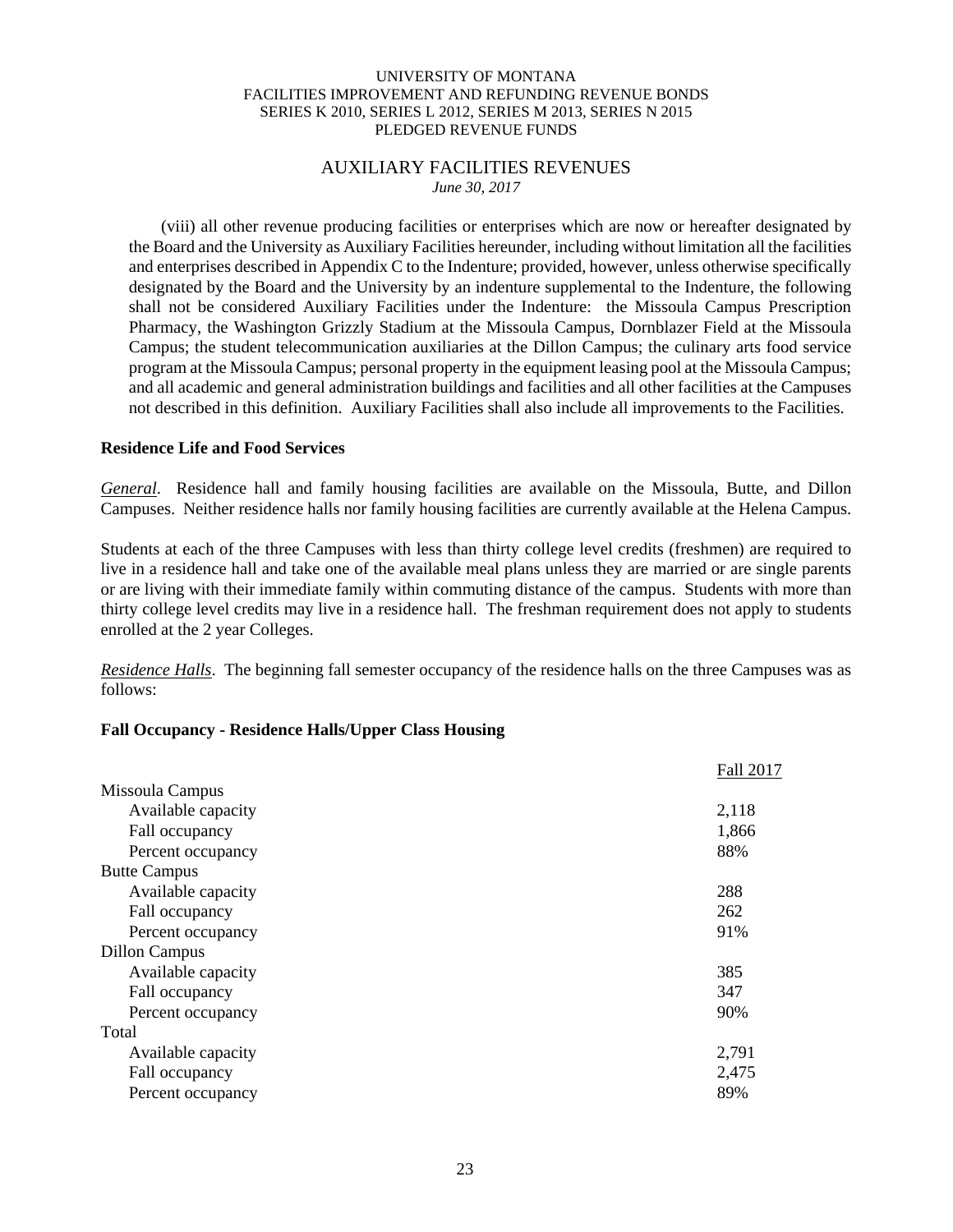## AUXILIARY FACILITIES REVENUES *June 30, 2017*

Biennially, the Board establishes rates for the residence halls on each of the Campuses. The rates vary among the Campuses and depend on the particular residence hall and single or double occupancy. For the 2017-2018 academic years, semester rates will range at the Missoula Campus from \$2,004 for a double room to \$2,822 for a suite; at the Butte Campus from \$1,988 for a double room to \$2,496 for a suite; and at the Dillon Campus from \$1,472 for a double room to \$1,896 for a single suite.

*Family Housing*. Family housing is also available on the Missoula, Butte, and Dillon Campuses. The beginning fall semester occupancy of the family housing units was as follows:

**Fall Occupancy - Family Housing**

|                      | Fall 2017 |
|----------------------|-----------|
| Missoula Campus      |           |
| Available capacity   | 565       |
| Fall occupancy       | 596       |
| Percent occupancy    | 105%      |
| <b>Butte Campus</b>  |           |
| Available capacity   | 60        |
| Fall occupancy       | 57        |
| Percent occupancy    | 95%       |
| <b>Dillon Campus</b> |           |
| Available capacity   | 16        |
| Fall occupancy       | 16        |
| Percent occupancy    | 100%      |
| Total                |           |
| Available capacity   | 641       |
| Fall occupancy       | 669       |
| Percent occupancy    | 104%      |

The Board of Regents establishes monthly rental rates for the family housing facilities. With the exception of a limited number of units on the Butte Campus, the units are unfurnished. For the 2017-2018 academic year monthly rents range on the Missoula Campus from \$413 for the least expensive studio to \$1,029 for the most expensive four bedroom. For the 2017-2018 academic year, on the Butte Campus, monthly rents will range from \$546 for a two-bedroom to \$725 for a three bedroom, and on the Dillon Campus from \$495 for a onebedroom apartment to \$556 for a two-bedroom apartment. The rents are generally significantly below the rents for comparable housing in the respective communities.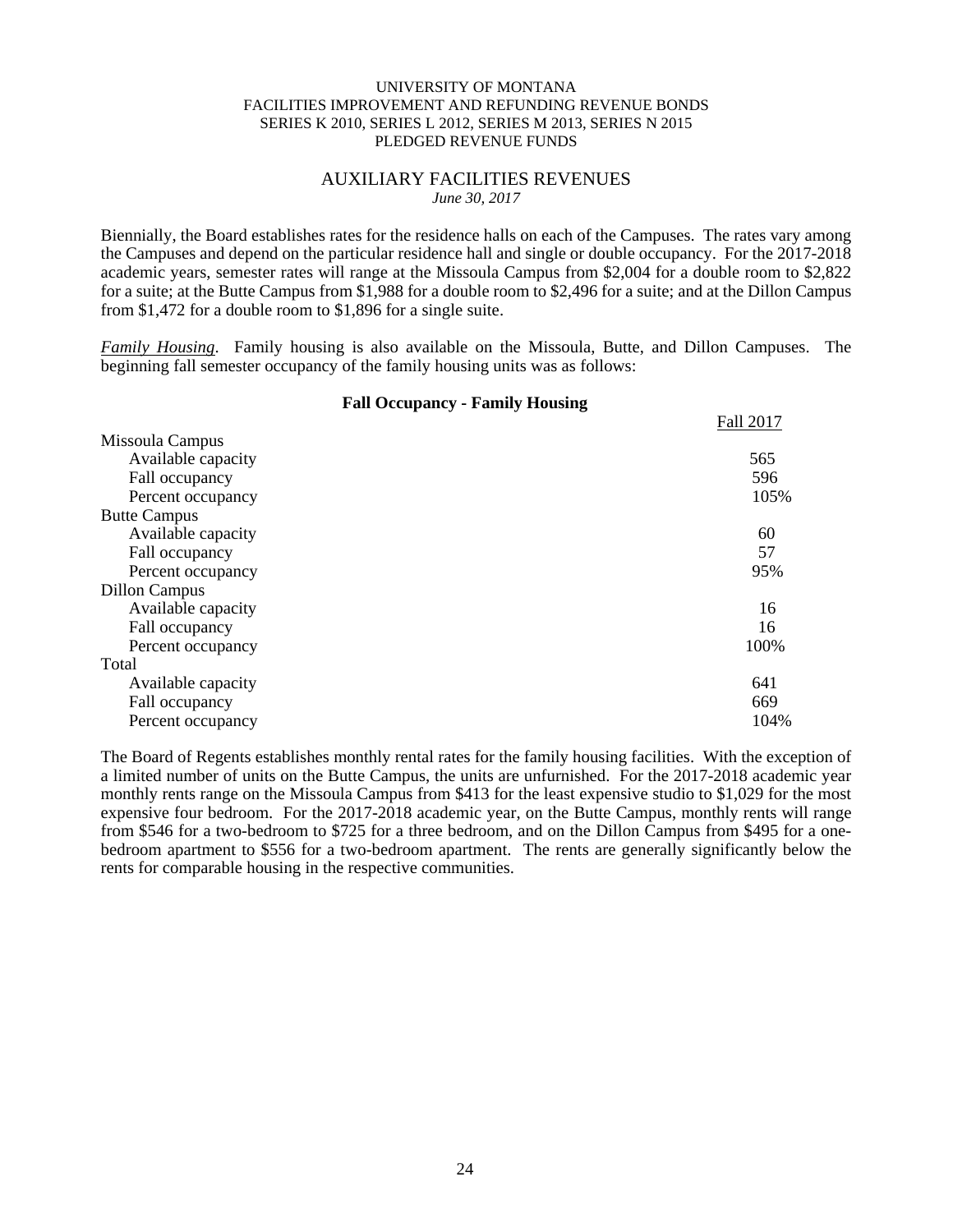# AUXILIARY FACILITIES REVENUES *June 30, 2017*

*Food Services*. Students living in residence halls on the three campuses are required to purchase one of the available meal plans.

The meal plan rates vary among the Campuses and depend upon the particular plan selected by the student. Most of the Campuses permits the students to select among several plans providing for differing numbers of meals per week. For the 2017-2018 academic year, semester meal plan rates will range on the Missoula Campus from \$2,334 for 15 meals per week plan to \$2,585 for a 21 meals per week plan, a new Food Zoo unlimited plan was added for \$2,585. On the Butte Campus from \$1,655 for an upper-class meal plan, to \$2,452 for a five-day meal plan, and to \$2,601 for a seven-day meal plan; and on the Dillon Campus \$2,400 for a seven-day meal plan.

In addition to meal plans, cash dining is available on each campus. Cash dining is the only food service available at the Helena campus.

Missoula has concessions and various cash-basis satellite sites around campus.

#### **Student Union Facilities**

Student union facilities are located on each of the four Campuses of the University.

On the Missoula Campus, the University Center is a general-purpose facility for students enrolled in undergraduate and graduate programs, and for faculty, staff and the general public. Located within the University Center are food service operations of University Dining Services, a recreation center, student government offices, meeting rooms, the United States Postal Service, box office, information desk, University copy services, theater, hair salon, physical therapy clinic, art gallery, Griz Card Center, and University Center administrative offices. A not-for-profit corporation leases space in University Center for a bookstore. Various retail operations are also located within the University Center.

The student union building at the Dillon and Butte Campuses house activities such as student government, snack bar, bookstore, etc.

The student union building at the Helena Campus houses food services and other student facilities. Limited student food service and lounge facilities are located at the other 2 year Colleges.

The maintenance and operational costs of the student union facilities at the Campuses are funded from a student fee dedicated for such purpose and from revenues and lease rental charged for the use of the facilities, all of which constitute Auxiliary Facilities Revenues. Biennially the Board of Regents establishes such fees, and the fee is mandatory for all students depending on the credit hours enrolled. For Academic Year 2017-2018, the per semester student union operations fee at Missoula, Butte, Dillon, and Helena Campuses will be as follows: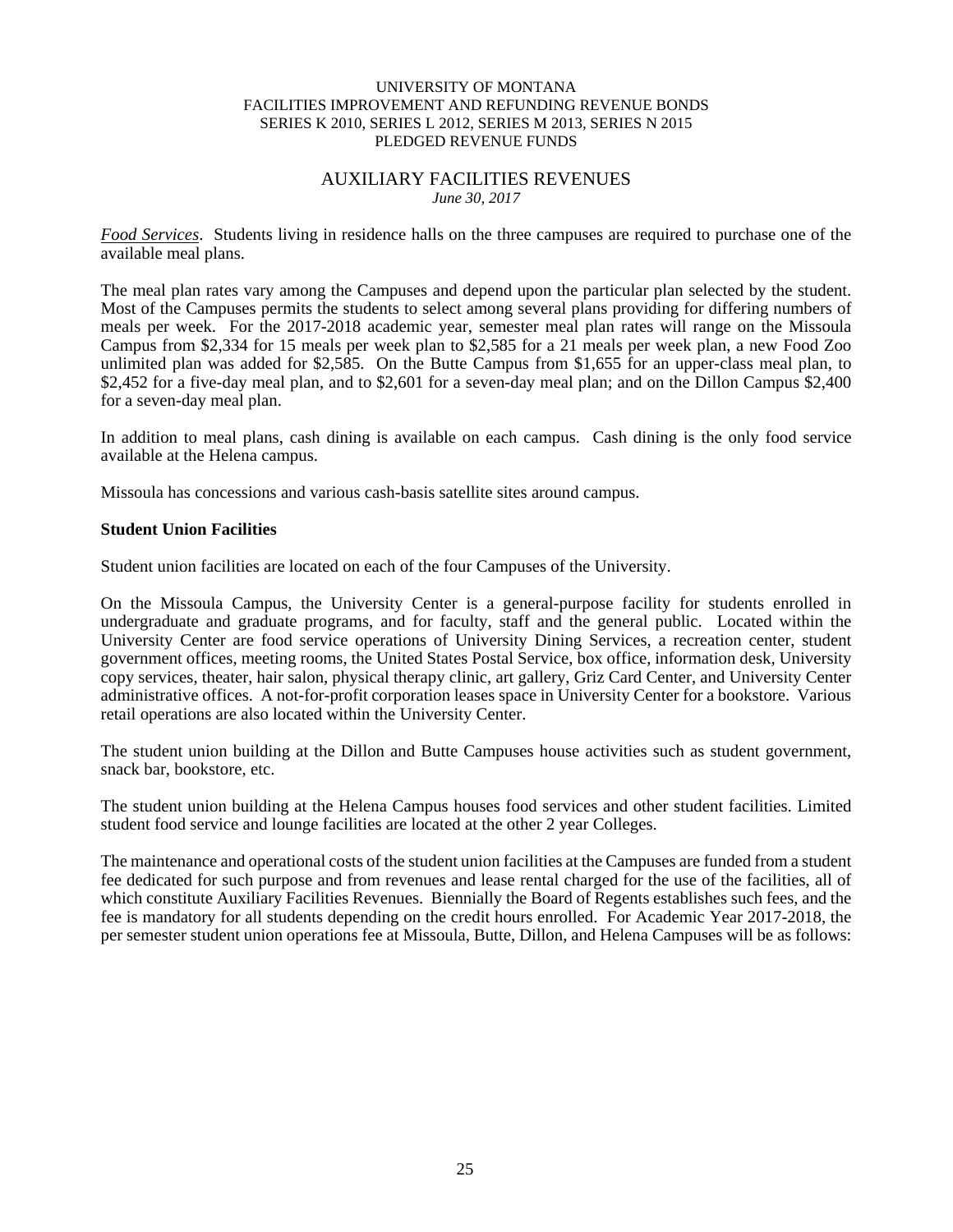#### AUXILIARY FACILITIES REVENUES *June 30, 2017*

|                 | <b>Student Union</b><br><b>Operations Fee</b><br><b>Full-Time Students</b><br><b>Per Semester</b> | <b>Student Union</b><br><b>Renovation Fee</b><br><b>Full-Time Students</b><br><b>Per Semester</b> |
|-----------------|---------------------------------------------------------------------------------------------------|---------------------------------------------------------------------------------------------------|
| <b>Missoula</b> | \$100.49                                                                                          | \$31.60                                                                                           |
| <b>Butte</b>    | \$129.60                                                                                          | \$27.00                                                                                           |
| <b>Dillon</b>   | \$28.20                                                                                           | N/A                                                                                               |
| Helena          | N/A                                                                                               | \$78.00                                                                                           |

#### **Student Health Services**

The Missoula Campus operates an extensive health care service for students. This includes a 24-hour medical, dental and psychological service. The Health Service is funded primarily by prepaid health fees \$263 per semester in 2017-2018 and fees for services. Services include an inpatient area, multiple specialists, full laboratory, x-ray and permanent physician staffing.

The Butte Campus operates a Student Health Center staffed part-time by a physician and a nurse. Rental of the space for the Health Center is included in Auxiliary Facility Revenues, while revenues from operation of the Student Health Service are not.

Health Services are not offered on the Dillon or Helena Campus. However, health insurance programs are offered to students at all Campuses. Dillon contracts for Health Services at on off-site facility; however, revenues from the Health Service fee are not pledged.

#### **Parking**

Revenues from parking fees and fines on the Missoula, Butte, Helena and Dillon Campuses are designated as Auxiliary Facilities Pledged Revenues under the Indenture. Fees for parking are not charged at the 2 year college located on the Butte Campus.

The Board of Regents biennially establishes parking fees, which are collected through the sale of parking permits entitling the purchaser to park in various University facilities and at designated on-street sites. The permits are for reserved parking and non-reserved parking and are available to students, faculty and staff. The 2017-2018 permit parking fees for non-reserved parking are expected to vary from \$15 per academic year at Helena, \$85 per academic year at Butte, and \$232 per academic year at Missoula. Reserved parking permits on the Missoula campus can be purchased for \$618 per year and 98% of the spaces are currently filled. At Dillon students pay for their parking permit within the building fee. It is \$12.68 per semester. Non-students can buy a \$60 per year commuter pass. Reserved parking is \$200 per year. Revenues from the parking permits are used for operation costs of the parking program and constitute Auxiliary Facilities Revenues. Revenues are used to support vehicle related security operations. On the Missoula Campus, the parking revenues are also used to subsidize ridership for alternative transportation programs.

#### **Recreation Facilities**

The Missoula Campus operates a swimming pool, a nine-hole golf course and a campus recreation program. The golf course consists of a pro shop, clubhouse and driving range. The course is open to the public and charges green fees to all users. The swimming pool, open year round, charges a user fee and is available to the general public, as well as to students.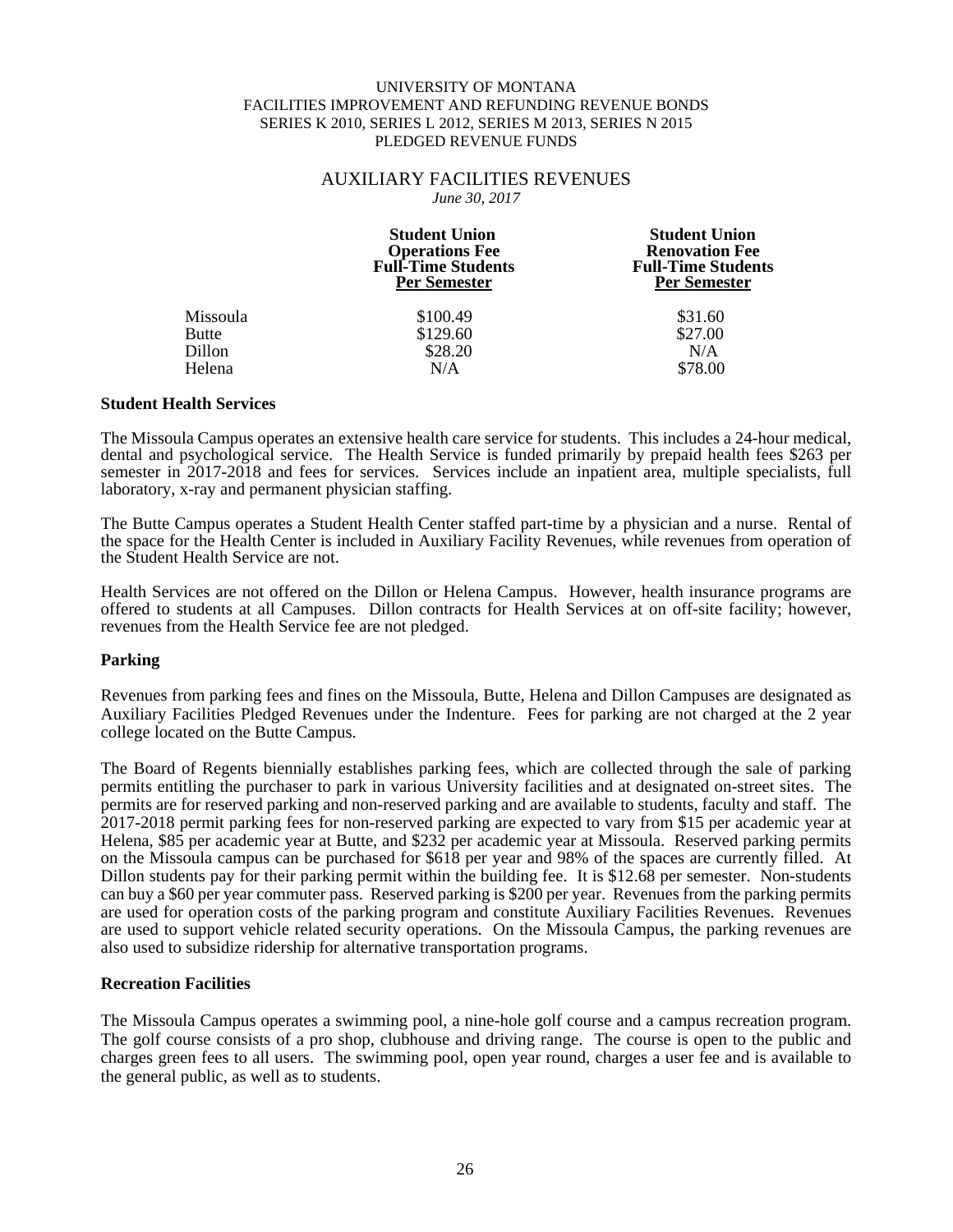# AUXILIARY FACILITIES REVENUES *June 30, 2017*

The Missoula Campus students pay \$117 per semester to service the construction debt for a major construction/renovation of the Campus Recreation Center and to cover the capital and operational costs of the facility.

The Recreation Center includes an open free weight room; large cardiovascular room; a climbing wall; several modern aerobic rooms; an area for martial arts; a large area which houses the Outdoor Program; an indoor running track; and a three-court set-up for volleyball, basketball, indoor soccer, etc.

The Physical Education Complex on the Dillon Campus houses physical education activities and faculty, recreational facilities, and athletic facilities and staff. Students pay \$40 per semester. Campus basketball games, volleyball games, wrestling events, intramural activities, and community events take place in this facility. The campus wellness program is located here, with a well- equipped exercise room. Physical education classes are taught in the classrooms or one of the two gymnasiums.

## **Other Auxiliary Facilities**

*Bookstores*. The Missoula Campus has a bookstore which is owned and operated by a separate not-for-profit corporation in space leased from the University. The UC Bookstore is located in the University Center on the main campus. They sell textbooks, educational supplies, snacks, clothing, and other items with the campus logo or mascot. Net Auxiliary Facilities Revenues include only lease revenues from the privately operated bookstores.

The Butte Campus main bookstore is located in the student union building. It is operated by the Butte Campus and sells textbooks, art supplies, greeting cards, and clothing and other items with the campus logo or mascot.

The Dillon Campus bookstore is also located in the student union building. It is operated by the University and sells textbooks, art supplies, greeting cards, snacks, and clothing and other items with the campus logo or mascot.

The Helena College bookstore has two locations. The main store is located in the student union building on the Donaldson campus and there is a smaller store located at the Airport campus. Both locations sell textbooks, supplies and other student goods.

*Printing Services*. The Missoula Campus operates a full-service, four-color, printing operation which provides printing and graphic design services to the Campus and other Montana higher education units. It is the only such facility in the Montana University System. The Board authorizes the provision of printing services only to the University, its students, faculty, staff and affiliated organizations and other institutions under the Board. Printing Services at the Missoula Campus also includes Campus Quick Copy which is located in the University Center.

*Adams Center*. At the Missoula Campus revenues derived from operation of the Adams Center, a public events center, are included as a part of the Auxiliary Facilities Revenues. Expenses associated with the operation of the Adams Center are included as part of the Auxiliary Facilities Operation and Maintenance Expenses. The Adams Center activities do not include revenues from athletic event ticket sales or other revenues comprising Events Revenues as hereinafter described.

*Rental Properties*. The Missoula Campus owns 37 properties on the edge of campus which it rents to students, visiting and international exchange faculty, staff and international program students. Rental properties on the Dillon Campus include four houses located on the campus that are rented to faculty and staff.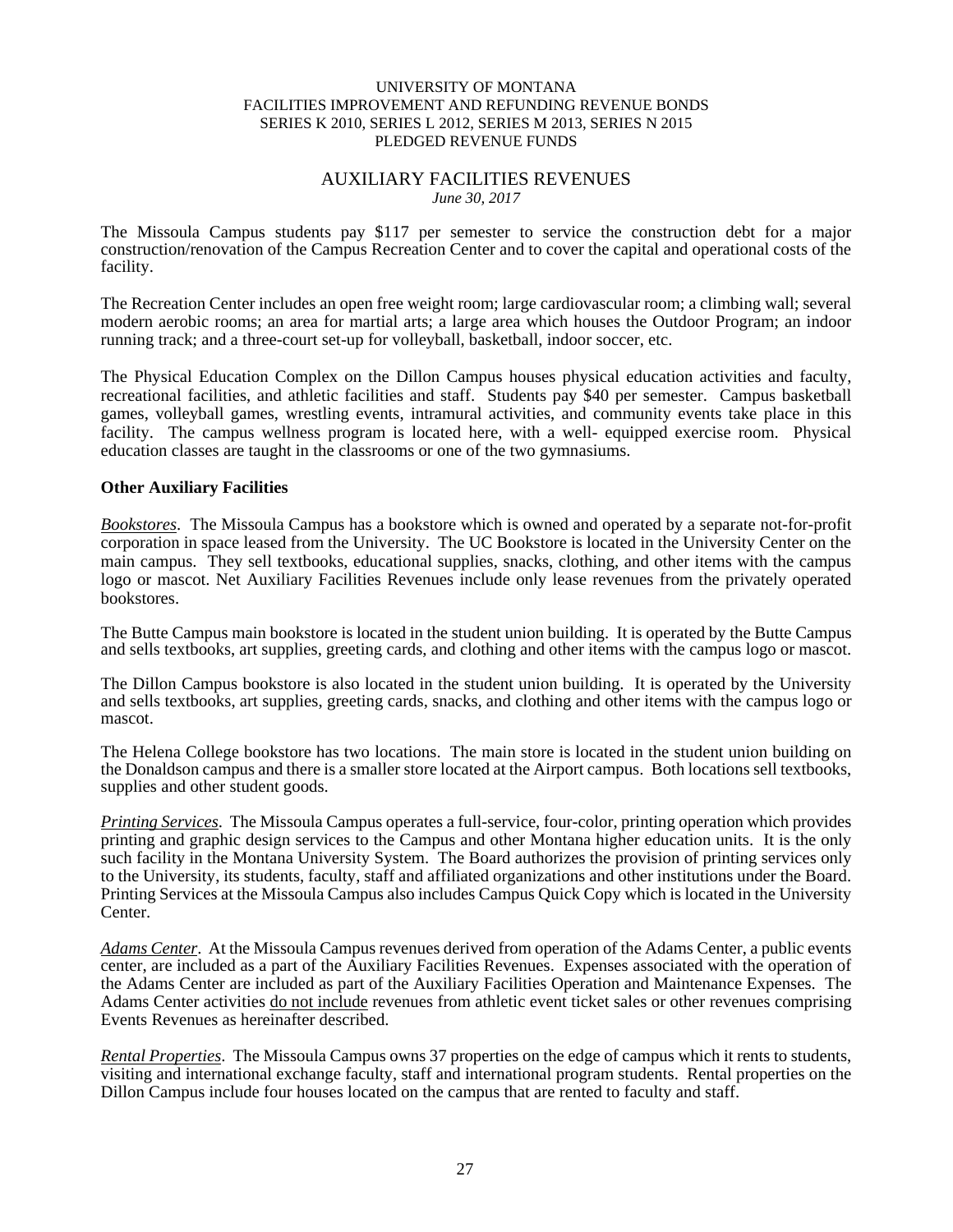# AUXILIARY FACILITIES REVENUES *June 30, 2017*

*Miscellaneous*. The Lubrecht Experimental Forest is a 28,000 acre research, demonstration, and educational facility located 30 miles northeast of Missoula. It contains housing, dining and conference facilities.

Lubrecht Lodge was built to add year round lodging facilities to the experiment station. The Lodge contains 16 rooms, each with two beds, for a total capacity of 32. The Lodge is used by University faculty and staff, state and federal agencies, non-profit and private groups and organizations requiring overnight conference and meeting facilities.

Montana Island Lodge was an executive conference and events facility operated by the University through a lease with the University of Montana Foundation. The facility was a gift to the Foundation. This property was transferred back to the University of Montana Foundation in 2017 and is no longer considered a pledged revenue.

The Yellow Bay Freshwater Research Laboratory, the oldest freshwater research facility in the United States, is located 100 miles northwest of Missoula on Flathead Lake. Housing and food services are provided at the Yellow Bay Laboratory.

The Birch Creek Outdoor Education Center is located in the Pioneer Mountains approximately 24 miles northwest of the Dillon Campus. The Dillon Campus uses this facility to teach outdoor education and art classes and to provide housing and dining facilities for workshops put on by various groups such as the U.S. Forest Service, Girl Scouts, and various university graduate geology camps from throughout the United States.

The Gilkey Center, constructed in 2016, is used for students and community members to be trained in the changing business, economic and entrepreneurial environment of today's global society. The center brings business leaders to Missoula to conduct seminars with students and to provide advanced training and networking opportunities for small businesses in Montana. The center is intended to be a valuable tool in promoting economic and business development in Montana and the Northwest region.

# **General**

# **OTHER PLEDGED REVENUES**

The Other Pledged Revenues and the sources thereof are described below. The Other Pledged Revenues are pledged and required to be applied to the payment of the Bonds prior to the payment of any expenses associated with their collection or the operation or maintenance of the facilities, activities or sources from which they are derived.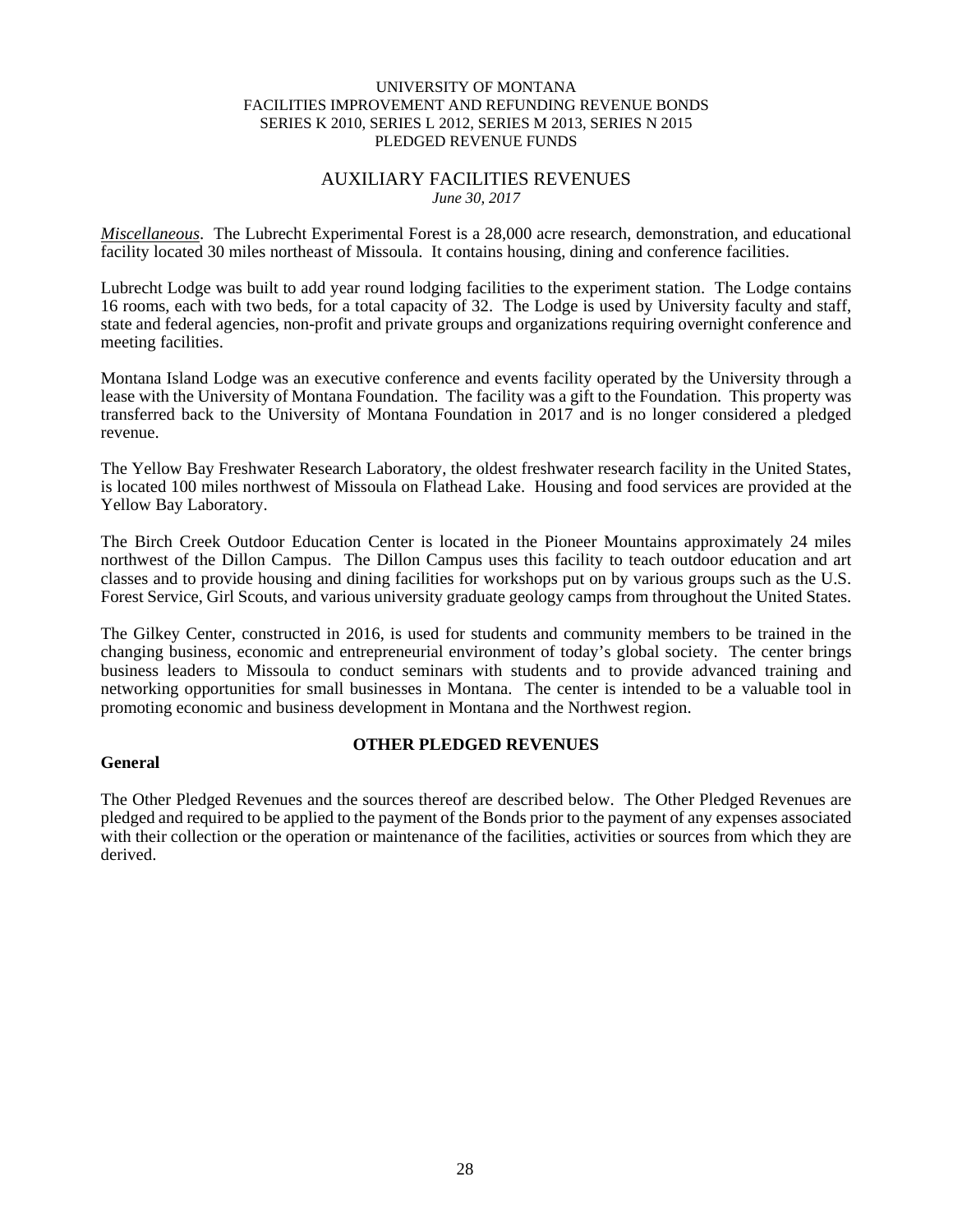#### AUXILIARY FACILITIES REVENUES *June 30, 2017*

#### **Facilities Fees**

Facilities Fees on all campuses are approved biennially by the Board of Regents. The following table shows the revenues derived from the Student Building and Academic Facilities Fees for the Fiscal Year ended June 30, 2017:

| Missoula Campus<br><b>Butte Campus</b> | \$2,182,255<br>681,566 |
|----------------------------------------|------------------------|
| <b>Dillon Campus</b><br>Helena Campus  | 334,429<br>97,616      |
| Total                                  | \$3,295,866            |

The Board of Regents imposes Student Building Fees for all resident and non-resident students taking courses for credit. The following table shows the student building fee rates for Fall Semester 2017 for full-time students taking 12 or more credit hours:

#### **Building Fee Rates Fall Semester 2017 12 or more Hours**

| Campus              | <b>Resident Student</b> | Non-Resident Student |
|---------------------|-------------------------|----------------------|
| Missoula Campus     | \$52.08                 | \$88.08              |
| <b>Butte Campus</b> | \$105.60                | \$145.20             |
| Dillon Campus       | \$84.50                 | \$120.50             |
| Helena Campus       | \$47.00                 | \$90.00              |

#### **Academic Facilities Fees Revenues**

The Board of Regents approved the establishment of an Academic Facilities Fee effective fall semester of 1997. The fee is dedicated to the renovation and remodeling, including access for persons with disabilities, of classrooms and laboratories on all campuses of the University. The fee is assessed to all undergraduate and graduate students, including students enrolling under the Western Undergraduate Exchange Program. Effective Fall Semester 2017, the per semester Academic Facilities Fee for students taking 12 or more credit hours will be:

# **Academic Facilities Fee Rates Fall Semester 2017 12 or More Credit Hours**

| Missoula     | \$42.96 |
|--------------|---------|
| <b>Butte</b> | \$35.16 |
| Dillon       | \$24.60 |
| Helena       | \$25.00 |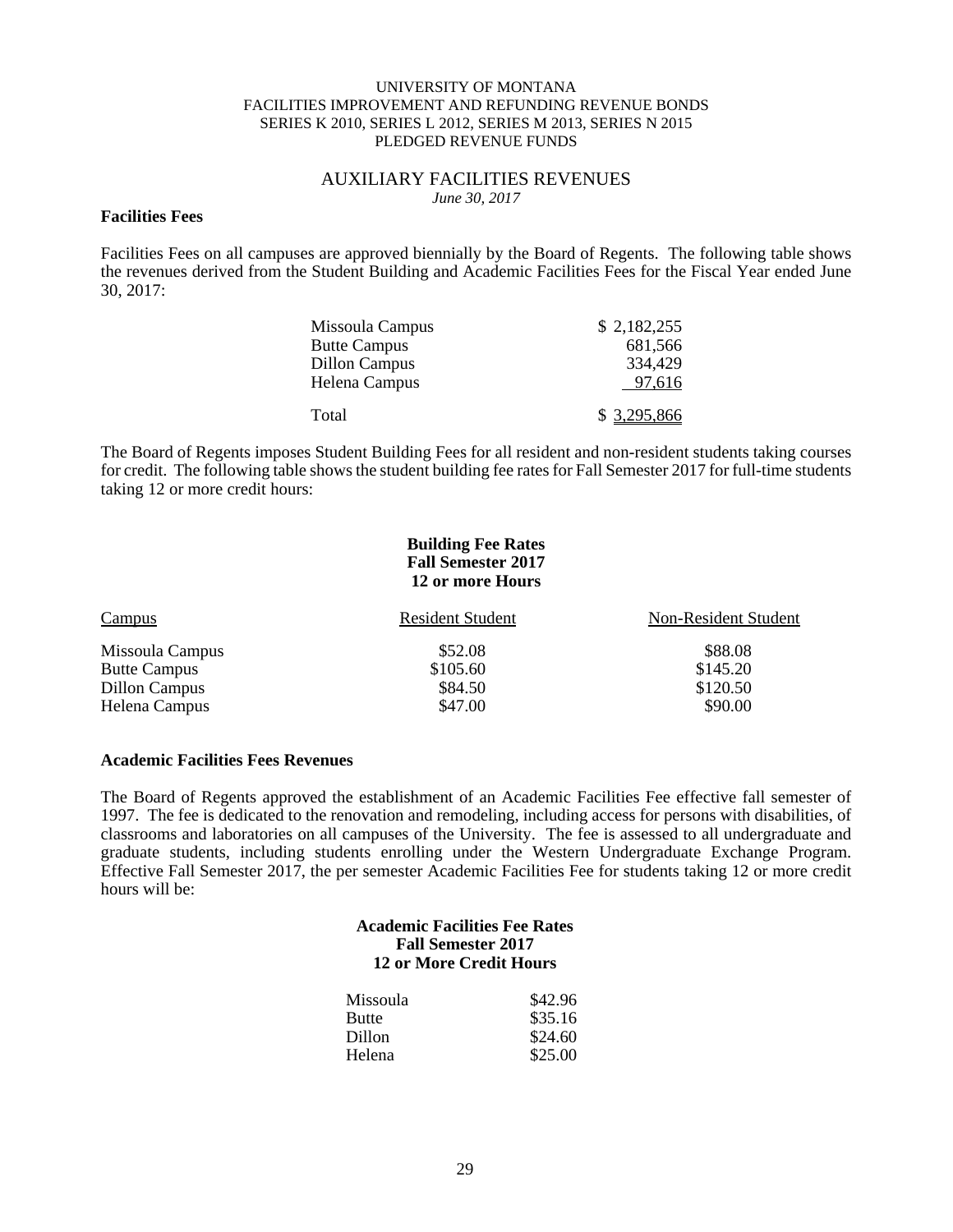#### AUXILIARY FACILITIES REVENUES *June 30, 2017*

## **Events Revenues**

Events Revenues consist of all revenues, fees and income derived from ticket sales at and for various University of Montana-Missoula sponsored athletic, concert and other activities and events held in stadiums, arenas, field houses and similar facilities located on the Missoula Campus. The facilities on the Missoula Campus from which Events Revenues are derived currently include the Washington Grizzly Stadium, Adams Center and Dahlberg Arena, and South Campus Fields. Events Revenues also include all revenues generated from the operations of the University Theatre and Dennison Theatre. The Events Revenues are pledged as part of the Pledged Revenues prior to the payment of any expenses or operating costs of the facilities from which they are derived and prior to the application of the Events Revenues for other purposes.

## **Land Grant Income**

Land Grant Income is derived from lands granted by Congress in 1881 to the State (then the Territory of Montana) for the benefit of the State's universities and colleges. The land so granted has been allocated and dedicated to each of the units of the University System by the State Legislature and the income from each unit's allocated land is dedicated to the support of each such unit. The University of Montana - Missoula has been allocated 33,754 acres (mineral rights) and 16,844 acres (surface rights); Montana Tech (Butte Campus) has been allocated 86,267 acres (mineral rights) and 59,360 acres (surface rights); and the University of Montana - Western (Dillon Campus) has been allocated 83,285 acres (mineral rights) and 63,060 acres (surface rights). Although sales of land historically were a principal source of funds, the Land Grant Income currently is derived from two principal sources: (i) leases of the land (consisting of grazing leases, agricultural leases, oil and gas leases, recreational leases, and timber revenue which is now distributable to the University System Trusts) and (ii) royalties received from timber harvesting, oil and gas extraction and mining on the land. Royalty income is deposited into a permanent trust fund and invested and the investment income is paid to the unit of the System to which the royalty income was attributable.

The permanent trust fund investments (i.e., the proceeds from the sale of lands), as of June 30, 2017 (unaudited), for the Missoula Campus was \$1,585,143, for the Butte Campus was \$7,049,605 and for the Dillon Campus was \$3,252,017. For Fiscal Year 2017, approximately 18% of Land Grant Income of the Missoula Campus was derived from investment income; approximately 21% of the Land Grant Income of the Butte Campus was derived from investment income, while 15% of the Land Grant Income of the Dillon Campus was derived from investment income.

The total Land Grant Income received by each of the Campuses of the University for Fiscal Year ending June 30, 2017 is as follows:

| Missoula Campus     | 242.465     |
|---------------------|-------------|
| <b>Butte Campus</b> | 1,288,578   |
| Dillon Campus       | 451.419     |
| Total               | \$1,982,462 |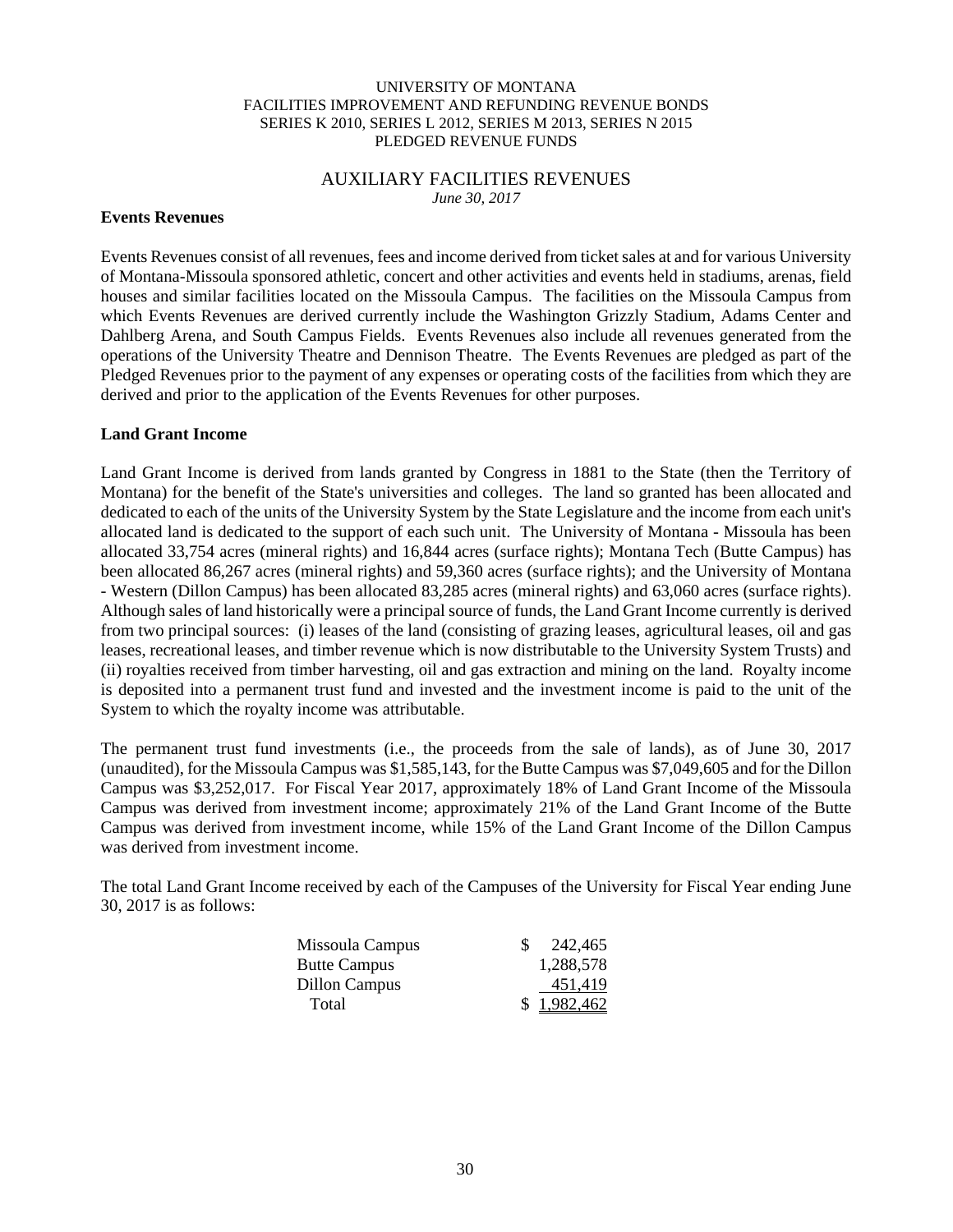#### AUXILIARY FACILITIES REVENUES *June 30, 2017*

#### **Self-Support, Continuing Education**

The revenues derived from the self-support activities of the Continuing Education Program, consist of all revenues, contract income, fees, lease and rental income and all other income derived from or in connection with operation of the self-support activities as described below.

The self-support activities of the Continuing Education Program consist of various programs and services provided to persons who are not enrolled students of the University. They include continuing education programs for various professionals; educational and training programs for governmental, service and other private industry employees; conferences and special institutes for various associations and groups; specialized technical and occupational training, and related programs. The University derives revenue from its operation of these programs from the fees and charges paid by the participants or sponsoring organizations. In Fiscal Year 2017, the University provided services and programs generating fee and other revenue of \$4,342,011.

# **Limited Facilities and Administrative Payments and Unrestricted General Fund Revenues**

Other Pledged Revenues include Facilities and Administrative (F&A) payments relating to Research Contracts and unrestricted General Fund revenue, to the extent made available to and received by the University in accordance with applicable law, in an aggregate amount equal to 125% of the annual Debt Service Requirements for that portion of the bonds through Series N, allocated for and applied to the financing of the costs of the School of Pharmacy "Skaggs" Building Expansion and the Interdisciplinary Research Building in each Fiscal Year beginning with the Fiscal Year ending June 30, 2006 through the Fiscal Year ending June 30, 2030.

The Facilities and Administrative payments are derived from a number of research contracts substantially all of which are with agencies of the federal government. The research contracts with federal agencies have various terms, but most are subject to annual appropriations by Congress. The Board and University cannot predict the amount of F&A payments the University will receive from federal agencies in future years or whether annual Congressional appropriations will be adequate to fund existing and future research contracts. In Fiscal Year 2017, total F&A revenue received was \$11,229,530.

# **Other**

In addition, Other Pledged Revenues includes revenues from various special facility and use fees and charges as more fully described in the Indenture.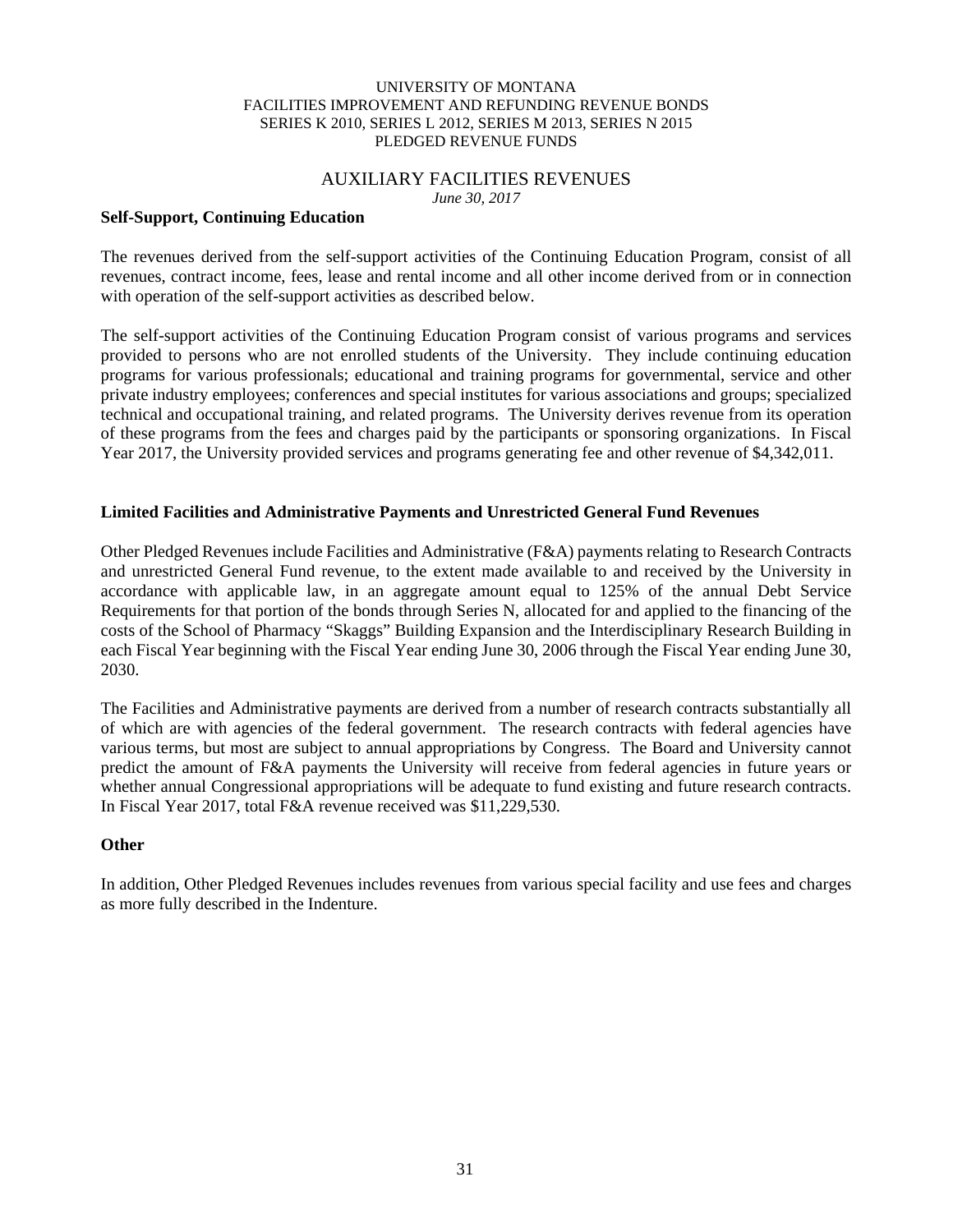# AUXILIARY FACILITIES REVENUES *June 30, 2017*

#### **Enrollment Trends**

The Fall 2017 head count student enrollment of all campuses of the University was 17,418.

The following table shows the enrollment (head count) history on a combined basis for all four campuses:

| Fall Term | Resident | Non-Resident | Total  |
|-----------|----------|--------------|--------|
|           |          |              |        |
| 2006      | 14,201   | 4,200        | 18,401 |
| 2007      | 14,213   | 4,204        | 18,417 |
| 2008      | 14,732   | 4,172        | 18,904 |
| 2009      | 16,002   | 4,233        | 20,235 |
| 2010      | 16,622   | 4,757        | 21,379 |
| 2011      | 16,757   | 4,773        | 21,530 |
| 2012      | 16,129   | 4,707        | 20,836 |
| 2013      | 15,587   | 4,758        | 20,345 |
| 2014      | 14,835   | 4,933        | 19,768 |
| 2015      | 14,139   | 4,717        | 18,856 |
| 2016      | 13,487   | 4,612        | 18,099 |
| 2017      | 12,906   | 4,512        | 17,418 |

The competiveness of higher education along with the recession have made it more difficult to attract nonresident students in the past few years; however, UM continues to keep non-resident enrollment stable. The Missoula Campus accounts for the majority of the decrease in enrollment over the last couple of years and has hired a national firm and a new Vice President of Enrollment and Student Affairs to assist in reversing the downturn. The Missoula Campus saw an increase of 2% in first time freshman for Fall of 2017 and an increase in graduate students by 10%. The actual FTE at the Missoula Campus for Fall Semester 2017 was 9,799.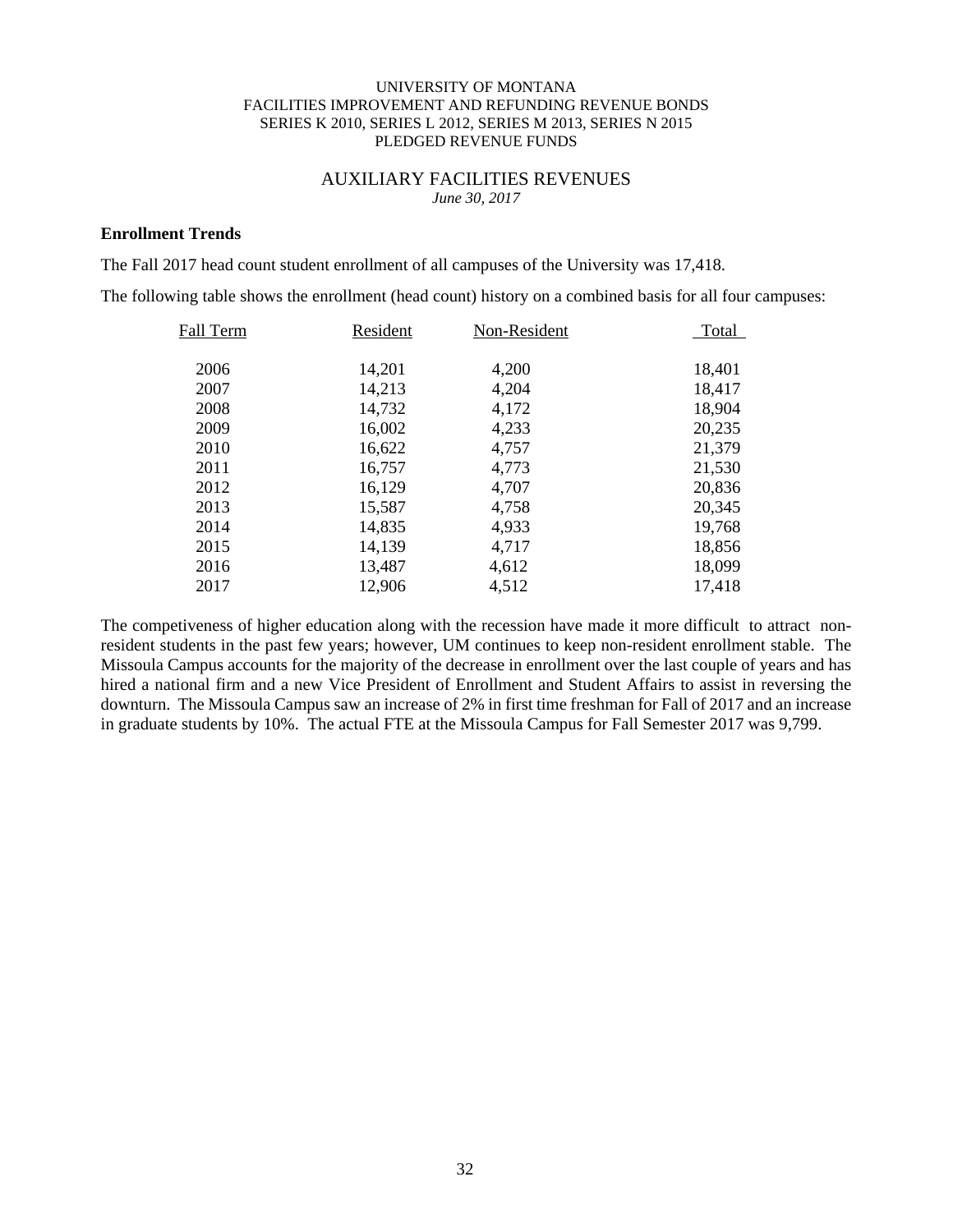## AUXILIARY FACILITIES REVENUES *June 30, 2017*

# **Admissions Standards**

In order to be fully admitted to a 4-year university in the Montana University System (MUS), entering high school graduates are required to meet the following standards:

**Complete the College Preparatory Program**: mathematics (3 years), English (4 years), science (2 years), social studies (3 years), and electives (2 years ) – includes languages, computer science, visual/performing arts, and career/technical education units that meet the office public instruction guidelines.

**Demonstrate Mathematics Proficiency**: earn an ACT math score of 22, SAT score of 520, or complete the Rigorous Core.

 **Demonstrate Writing Proficiency**: earn an ACT writing/English score of 18, SAT score of 440; or score 7 or higher on the ACT/SAT essays, or 3.5 or higher on the MUS writing assessment test.

# **Achieve one of the following requirements:**

- (1) Earn at least a 2.5 high school grade point average (GPA); or
- (2) Rank in the upper half of his or her graduating class; or
- (3) Score composite ACT of 22 or higher, or SAT of 1540 or higher.

# **The FTE enrollments are as follows for the fall of**:

|                      | 2017  |
|----------------------|-------|
| Missoula Campus      | 9,799 |
| <b>Butte Campus</b>  | 2,325 |
| <b>Dillon Campus</b> | 1,401 |
| Helena Campus        | 841   |
| Total (FTE)          |       |

(Note: Full-time equivalent student figures are used primarily for funding and academic teaching load purposes, while head count figures are used primarily for purposes associated with demand for student services.)

#### **Fees**

The fees to be charged to full-time students (i.e., students taking 12 or more credit hours per semester) enrolled in academic programs at the University during the 2017-2018 academic years are described as follows: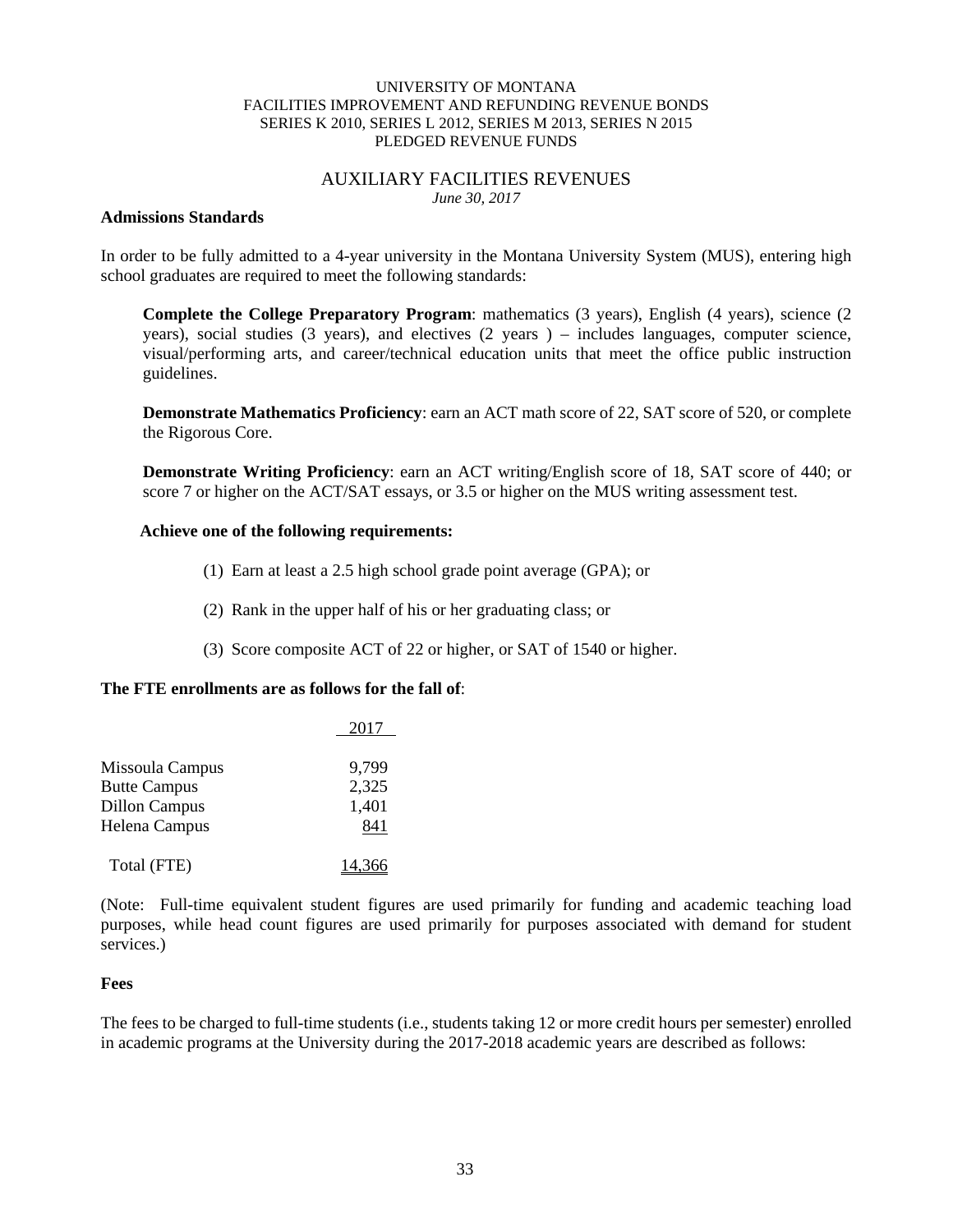# AUXILIARY FACILITIES REVENUES *June 30, 2017*

# **Student Fees 2017-2018 Academic Year Undergraduate/Graduate Programs 12 or More Credits**

| Fees Per Semester                                | Missoula   | Butte*     | Dillon         |
|--------------------------------------------------|------------|------------|----------------|
| Incidental Fee (Tuition)                         |            |            |                |
| Resident Undergraduate                           | \$2,590.92 | \$2,717.40 | 2,154.00<br>\$ |
| <b>Resident Graduate</b>                         | 2,994.48   | 2,988.36   |                |
| <b>Resident Advanced Graduate</b>                | 2,994.48   | 2,988.36   |                |
| Non-Resident Undergraduate                       | 11,494.92  | 10,092.72  | 7,725.00       |
| Non-Resident Graduate                            | 12,737.40  | 11,673.00  |                |
| <b>Non-Resident Advanced Graduate</b>            | 12,737.40  | 11,673.00  |                |
| <b>Building Fee</b>                              |            |            |                |
| Resident                                         | 52.08      | 105.60     | 84.50          |
| Non-Resident                                     | 88.08      | 145.20     | 120.50         |
| <b>Registration and Other Miscellaneous Fees</b> | 844.65     | 715.27     | 512.60         |
| <b>TOTAL FEES</b>                                |            |            |                |
| Resident Undergraduate                           | \$3,523.54 | \$3,538.27 | \$<br>2,871.60 |
| <b>Resident Graduate</b>                         | 3,926.99   | 3,809.23   |                |
| <b>Resident Advanced Graduate</b>                | 3,927.03   | 3,809.23   |                |
| Non-Resident Undergraduate                       | 12,702.93  | 10,953.19  | 8,358.00       |
| <b>Non-Resident Graduate</b>                     | 13,220.73  | 12,533.47  |                |
| <b>Non-Resident Advanced Graduate</b>            | 13,706.13  | 12,533.47  |                |

# **Student Fees 2017-2018 Academic Year Two Year College Programs**

|                                                  | <b>12 or more Credits</b> |                  |            |
|--------------------------------------------------|---------------------------|------------------|------------|
|                                                  | Missoula                  | <b>Highlands</b> | Helena     |
| Fees Per Semester                                | College                   | College          | College    |
| Incidental Fee (Tuition)                         |                           |                  |            |
| Resident Undergraduate                           |                           |                  |            |
| Non-Resident Undergraduate                       | \$1,252.32                | \$1,249.32       | \$1,239.00 |
|                                                  | 5,907.96                  | 2,498.64         | 3,976.00   |
| <b>Building Fees</b>                             |                           |                  |            |
| Resident                                         |                           |                  |            |
| Non-resident                                     | 52.08                     | 59.40            | 47.00      |
| <b>Registration and Other Miscellaneous Fees</b> | 88.08                     | 99.00            | 90.00      |
|                                                  | 560.56                    | 412.86           | 313.50     |
| <b>Total Fees Resident Two-Year</b>              |                           |                  |            |
| Total Fees Non-Resident Two-Year                 | \$1,865.38                | 1,721.58<br>S.   | \$1,614.50 |
|                                                  | \$6,556.78                | 4,486.74<br>S.   | \$4,394.50 |

\*Fees are stated at 12 credits. Fees over 12 credits are variable.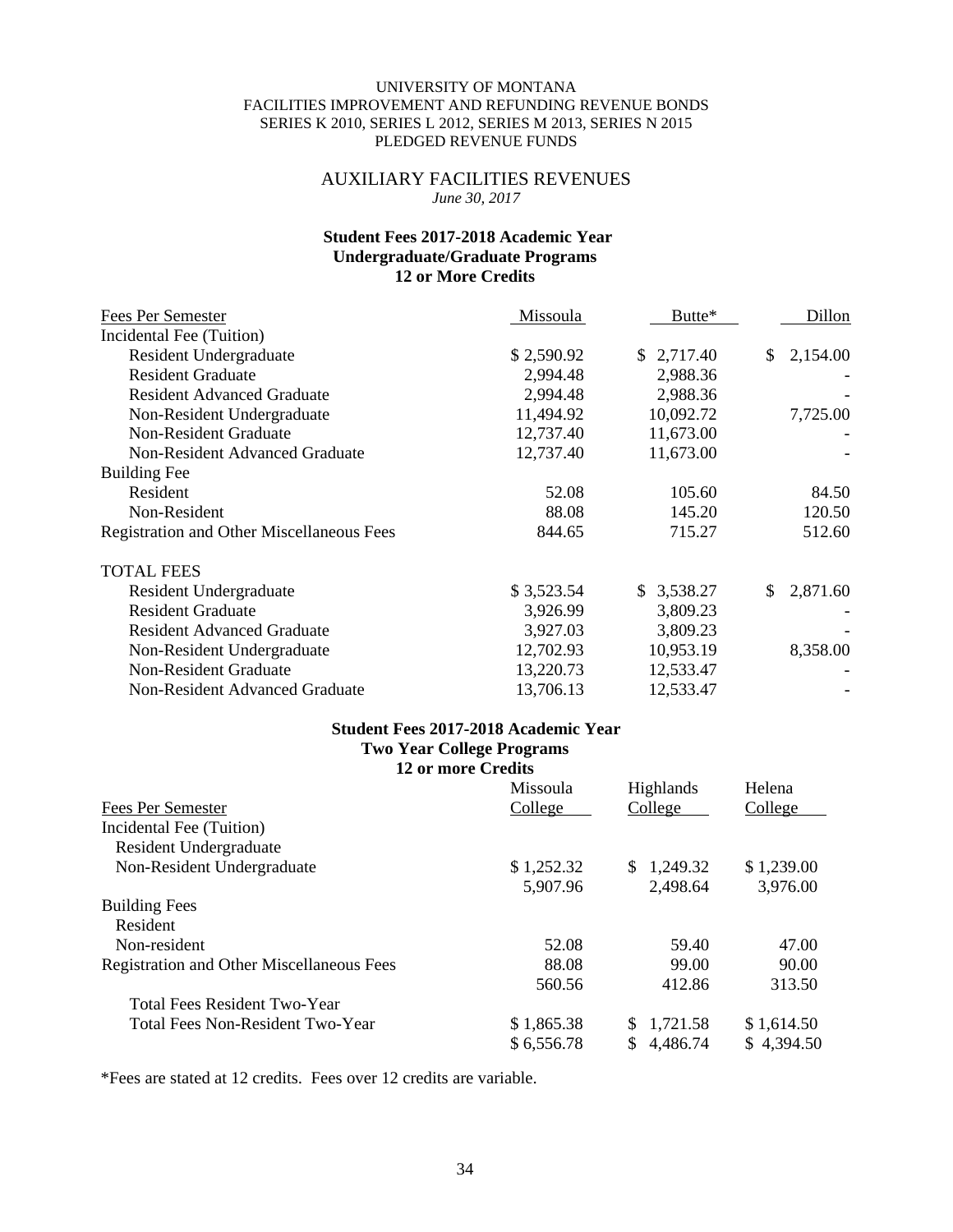# AUXILIARY FACILITIES REVENUES *June 30, 2017*

# **Employees**

As of June 30, 2017, the University employed 4,184 people (head count) as follows:

|                          | Missoula | <b>Butte</b> | Dillon     | Helena      | Total |
|--------------------------|----------|--------------|------------|-------------|-------|
| Faculty/Professional     |          |              |            |             |       |
| <b>Staff</b>             | 1,331    | 308          | 102        | 141         | 1,882 |
| Staff - Temporary hourly | 963      | 145          | 93         | 45          | 1,246 |
| Graduate students        | 521      | 16           | 36         | ⇁           | 580   |
|                          | 435      | 41           |            |             | 476   |
| <b>TOTAL</b>             |          |              |            |             |       |
|                          | 3,250    | 510          | <u>231</u> | <u> 193</u> | 4.184 |

The entire faculty and virtually all of the State classified employees are members of and represented by 12 collective bargaining units at the University. Part-time employees and administrative employees are not represented by the collective bargaining units.

## **Physical Plant and Insurance**

As of June 30, 2017, the replacement values of the buildings of the University for insurance purposes were:

| <b>Missoula</b> | Butte         | Dillon        | Helena       | Total           |
|-----------------|---------------|---------------|--------------|-----------------|
| \$1.191.458.920 | \$236,645,981 | \$124,664,248 | \$48,971,106 | \$1,601,740,255 |

The State of Montana commercially insures the University's buildings and contents. There is a \$2,000,000 per occurrence deductible, which the State self-insures.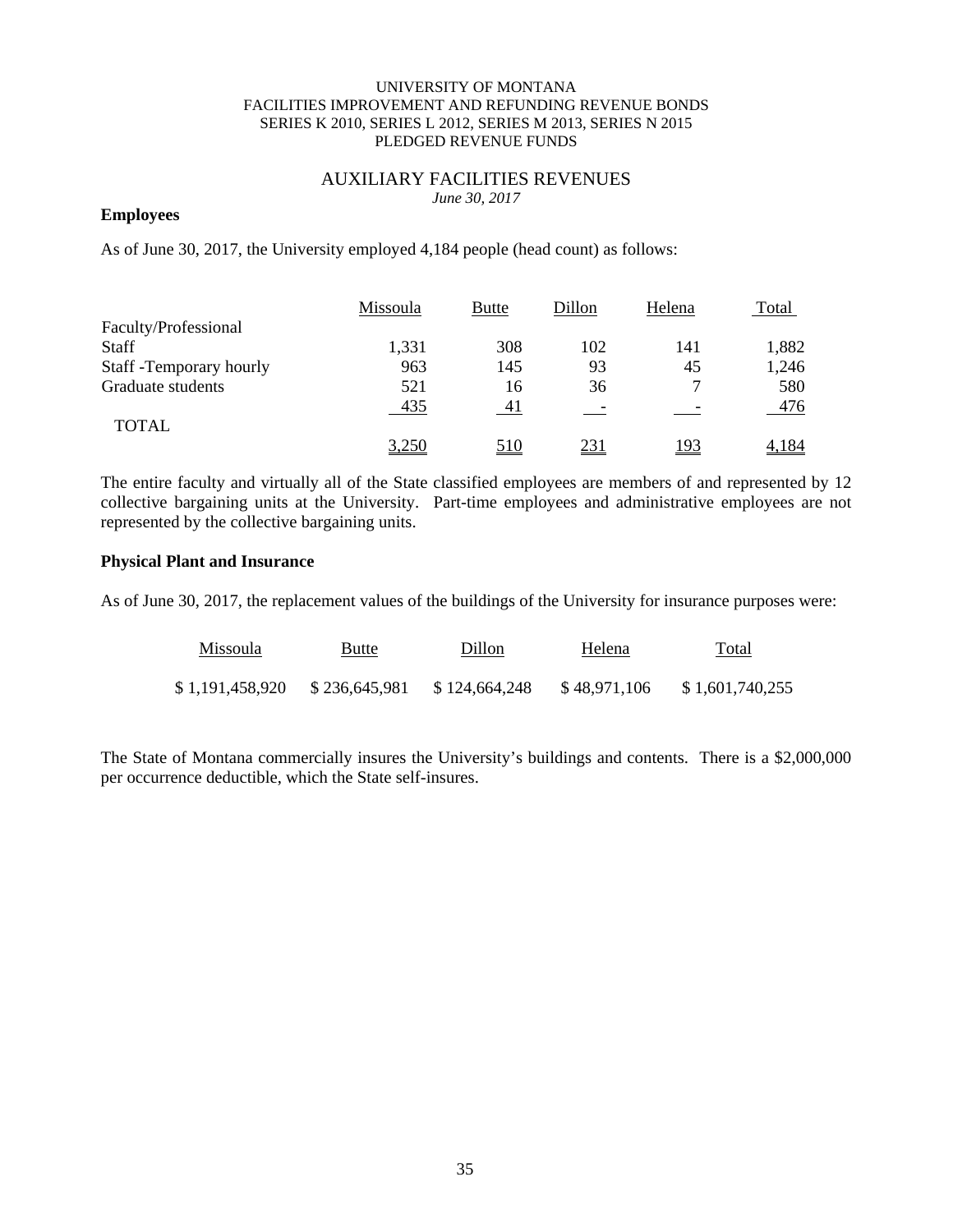#### AUXILIARY FACILITIES REVENUES *June 30, 2017*

## **Budget and Financial**

*State Appropriations*. That portion of the University's operating budget supporting the general academic, research and public service programs that includes State General Fund appropriations is approved biennially by the Board and transmitted to the Governor for consideration and inclusion in the Executive Budget. The Governor is required to present a balanced State operating budget to each Legislative Assembly. The biennial budget is established by Legislative appropriation.

Similar to other states across the country, in recent years, Montana has experienced significant declines in state revenues. Increases in state support for higher education have been limited due to this decline. The Commissioner of Higher Education and Board of Regents worked diligently over the past two years to partner with the State and legislators to move Montana's economy forward through such efforts as workforce development and economic development.

Annual operating budgets prepared in accordance with the provisions of the biennial appropriation act are approved, after review each year, by the Board.

# **Operating Budgets Including State Appropriations**

|                                 | University<br>of Montana -<br>Missoula | Montana<br>Tech of the<br>University<br>of Montana | University<br>of Montana -<br>Western | Helena College-<br>University of<br>Montana | Total         |
|---------------------------------|----------------------------------------|----------------------------------------------------|---------------------------------------|---------------------------------------------|---------------|
| FY 2016-2017<br>Actual          | \$153,952,134                          | \$35,709,854                                       | \$14,681,971                          | \$8,417,372                                 | \$212,761,331 |
| FY 2017-2018<br><b>Budgeted</b> | \$151,359,333                          | \$35,313,548                                       | \$15,639,980                          | \$7,716,094                                 | \$210,028,955 |

State law authorizes the University to carry-forward unexpended appropriations into the following fiscal year or biennium.

*Other Funds*. The budget for other University funds, such as Auxiliary Facilities, other current unrestricted funds, federal funds, loan funds, etc., are submitted annually to the Board for its approval and are not subject to legislative appropriation.

*All Funds Summary*. The following financial data was obtained from the financial statements found in the annual Financial Reports of the University for fiscal year 2017. The financial information presented represents revenues, expenses, and changes in net position. Beginning with fiscal year ended June 30, 2002, the University implemented a financial reporting model as required by GASB Statement No. 34, *Basic Financial Statements and Management's Discussion and Analysis for State and Local Governments*, and GASB Statement No. 35, *Basic Financial Statements and Management's Discussion and Analysis for Public Colleges and Universities*, as amended by GASB Statements No. 37 and 38. The financial reporting model – a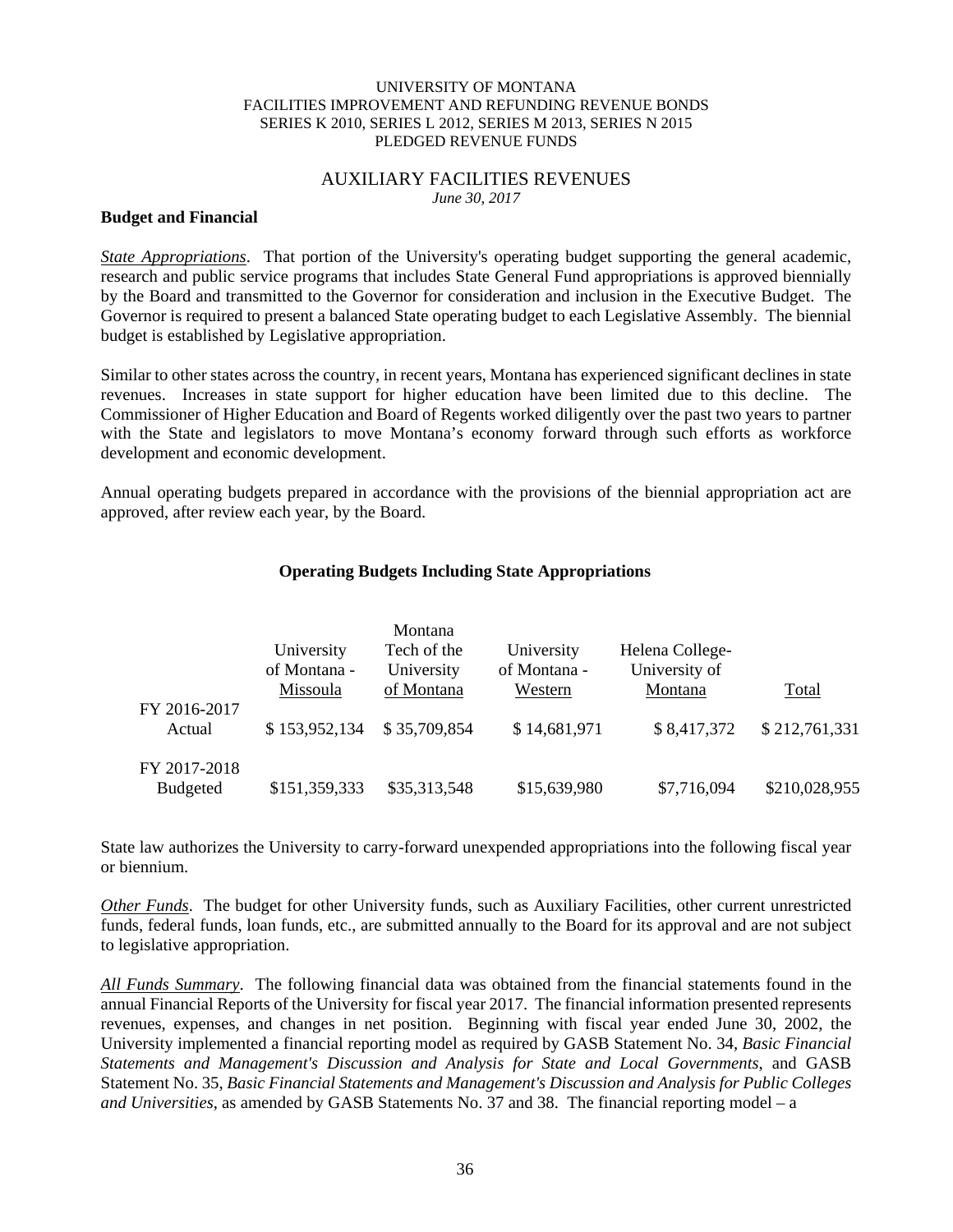# AUXILIARY FACILITIES REVENUES *June 30, 2017*

Consolidated Statement of Revenues, Expenses and Changes in Net Position – is presented for the fiscal year ended June 30, 2017. Due to various adjustments and eliminations required by the standards, specific amounts of Operating Revenues shown in the following consolidated statements as being pledged differ from amounts shown in the Historical Pledged Revenues and Debt Service Coverage table.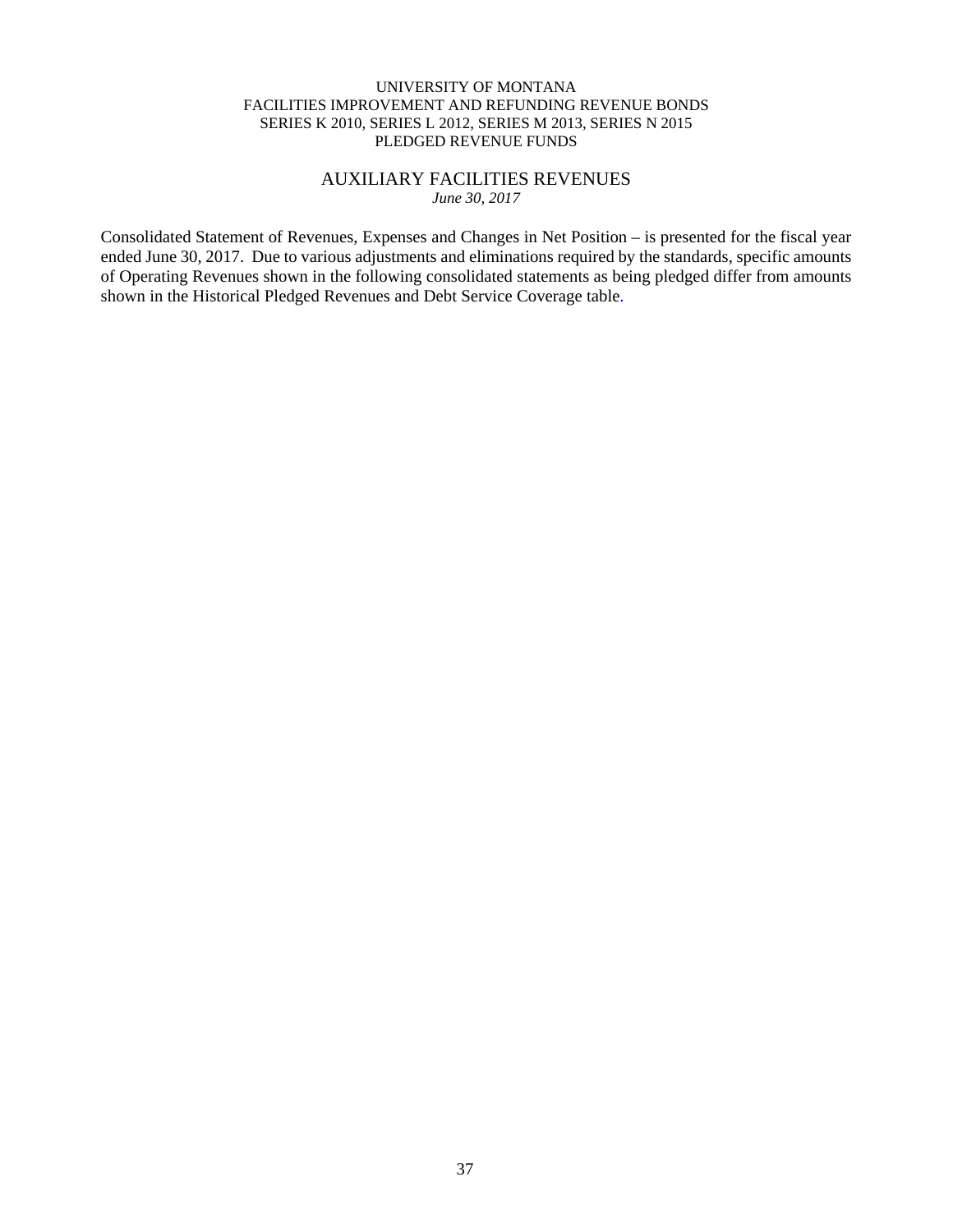# CONSOLIDATED STATEMENT OF REVENUES, EXPENSES AND CHANGES IN NET POSITION

*June 30, 2017* 

|                                                                | <b>Total</b>     |
|----------------------------------------------------------------|------------------|
| <b>OPERATING REVENUES</b>                                      |                  |
| Tuition and fees, net of scholarship allowance of \$32,569,659 | \$114,268,066    |
| Federal grants and contracts                                   | 67,389,950       |
| State and local grants and contracts                           | 8,889,383        |
| Nongovernmental grants and contracts                           | 12,151,817       |
| Indirect cost recoveries                                       | 13,080,499       |
| Sales and services of educational departments                  | 16,981,332       |
| Auxiliary enterprises charges                                  |                  |
| Residential life, net of scholarship allowances of \$532,158   | 16,426,841       |
| Food services, net of scholarship allowances of \$532,158      | 13,749,213       |
| Other auxiliary revenues                                       | 14,080,922       |
| Interest earned on loans to students                           | 49,046           |
| Other operating revenues                                       | 7,047,994        |
| <b>Total operating revenues</b>                                | \$284,115,063    |
| <b>OPERATING EXPENSES</b>                                      |                  |
| Compensation and employee benefits:                            | \$270,235,767    |
| Other post employment benefits                                 | 14,329,563       |
| Other                                                          | 109,401,608      |
| Scholarships and fellowships                                   | 21,682,552       |
| Depreciation and amortization                                  | 24,110,717       |
| <b>Total operating expenses</b>                                | \$439,760,207    |
| <b>Operating loss</b>                                          | \$(155,645,144)  |
| <b>NON-OPERATING REVENUES (EXPENSES)</b>                       |                  |
| State appropriations                                           | \$101,560,278    |
| Federal financial aid grants and contracts                     | 22,869,748       |
| Land grant revenues                                            | 1,982,462        |
| Private gifts                                                  | 18,484,537       |
| Investment income                                              | 1,933,686        |
| Interest expense                                               | (4,181,536)      |
| Net non-operating revenues                                     | \$142,649,175    |
| Loss before other revenues                                     | \$(12,995,969)   |
| <b>OTHER REVENUES (EXPENSES):</b>                              |                  |
| Capital grants and gifts                                       | \$<br>21,838,197 |
| Loss on disposal of capital assets                             | (900, 638)       |
| <b>Total other revenues</b>                                    | 20,937,559       |
| Net increase in net position                                   | \$<br>7,941,590  |